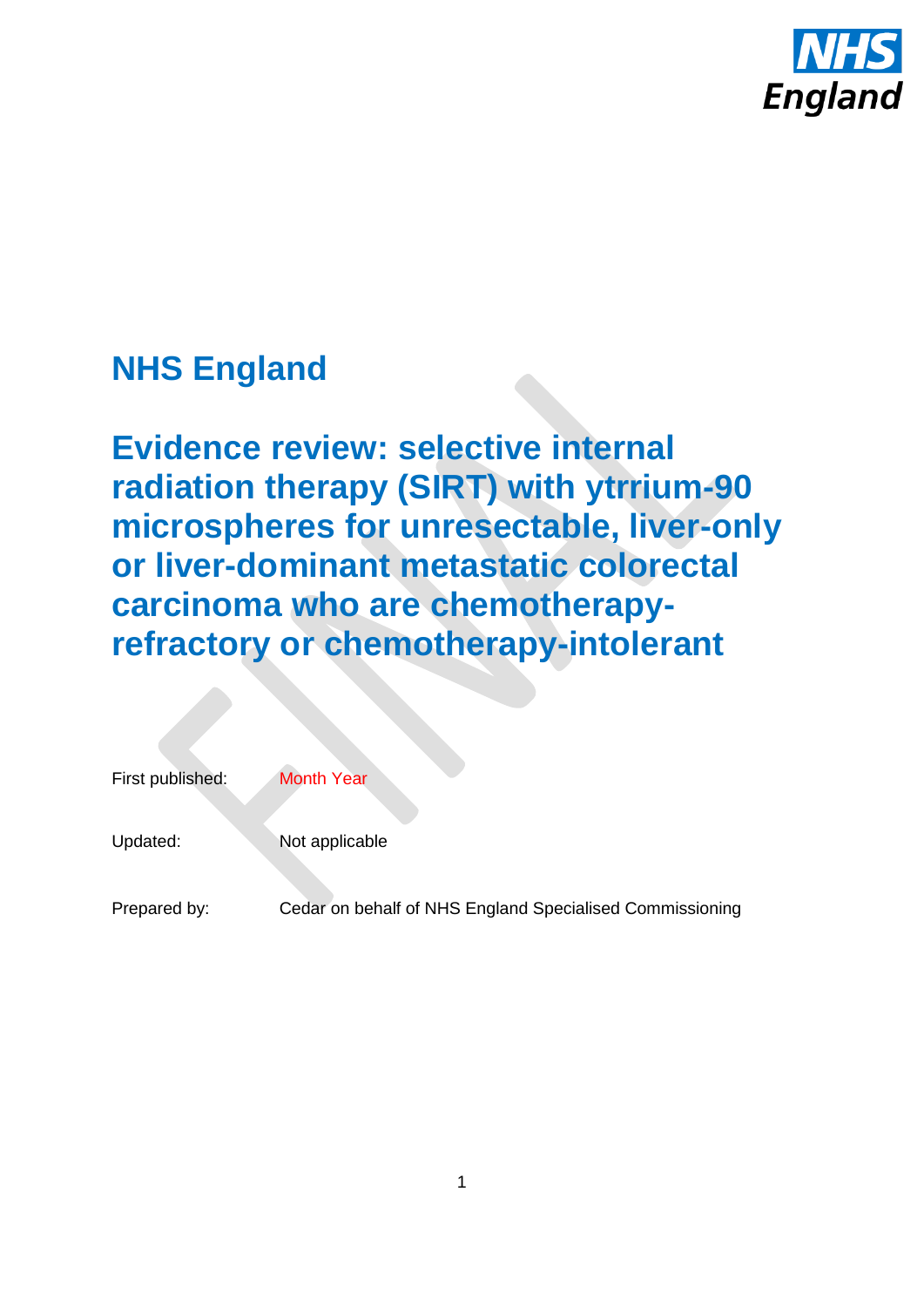# **Contents**

| 1. |  |
|----|--|
|    |  |
| 3. |  |
| 4. |  |
| 5. |  |
| 6. |  |
|    |  |
|    |  |
|    |  |
| 8. |  |
| 9. |  |
|    |  |
|    |  |
|    |  |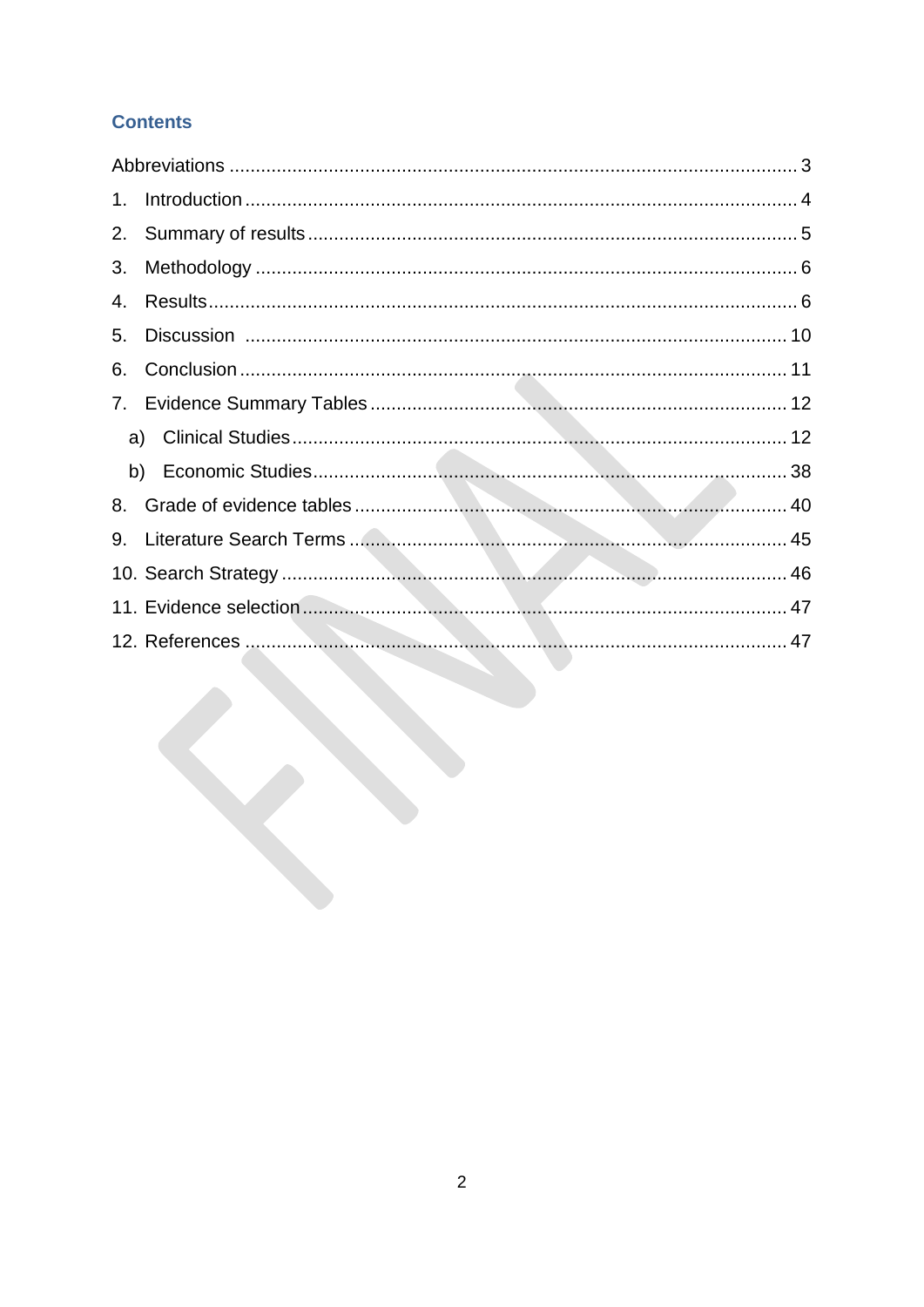# <span id="page-2-0"></span>**Abbreviations**

| <b>BSC</b>    | best supportive care                              |
|---------------|---------------------------------------------------|
| CI            | confidence interval                               |
| <b>CR</b>     | complete response                                 |
| <b>CRC</b>    | colorectal cancer                                 |
| <b>CRCLM</b>  | colorectal cancer liver metastases                |
| <b>ECOG</b>   | Eastern Cooperative Oncology Group                |
| <b>EHM</b>    | extrahepatic metastases                           |
| <b>FU</b>     | fluorouracil                                      |
| HR            | hazards ratio                                     |
| <b>IPO</b>    | Interventional procedure overview                 |
| <b>LPFS</b>   | liver-specific progression free survival          |
| <b>mCRC</b>   | metastatic colorectal cancer                      |
| <b>NICE</b>   | National Institute for Health and Care Excellence |
| <b>NR</b>     | not reported                                      |
| <b>OS</b>     | overall survival                                  |
| PD            | progressive disease                               |
| <b>PFS</b>    | progression free survival                         |
| <b>PR</b>     | partial response                                  |
| QALY          | quality-adjusted life year                        |
| <b>RCT</b>    | randomised control trial                          |
| <b>RE</b>     | radioembolization                                 |
| <b>RESIST</b> | response evaluation criteria in solid tumours     |
| <b>RILD</b>   | radiation induced liver disease                   |
| SC            | standard care                                     |
| <b>SD</b>     | stable disease                                    |
| <b>SIRT</b>   | selective internal radiation therapy              |
| <b>TACE</b>   | trans-arterial chemo-embolization                 |
| <b>TTLP</b>   | time to liver progression                         |
| <b>TTP</b>    | time to progression                               |
| 90Y           | yttrium-90                                        |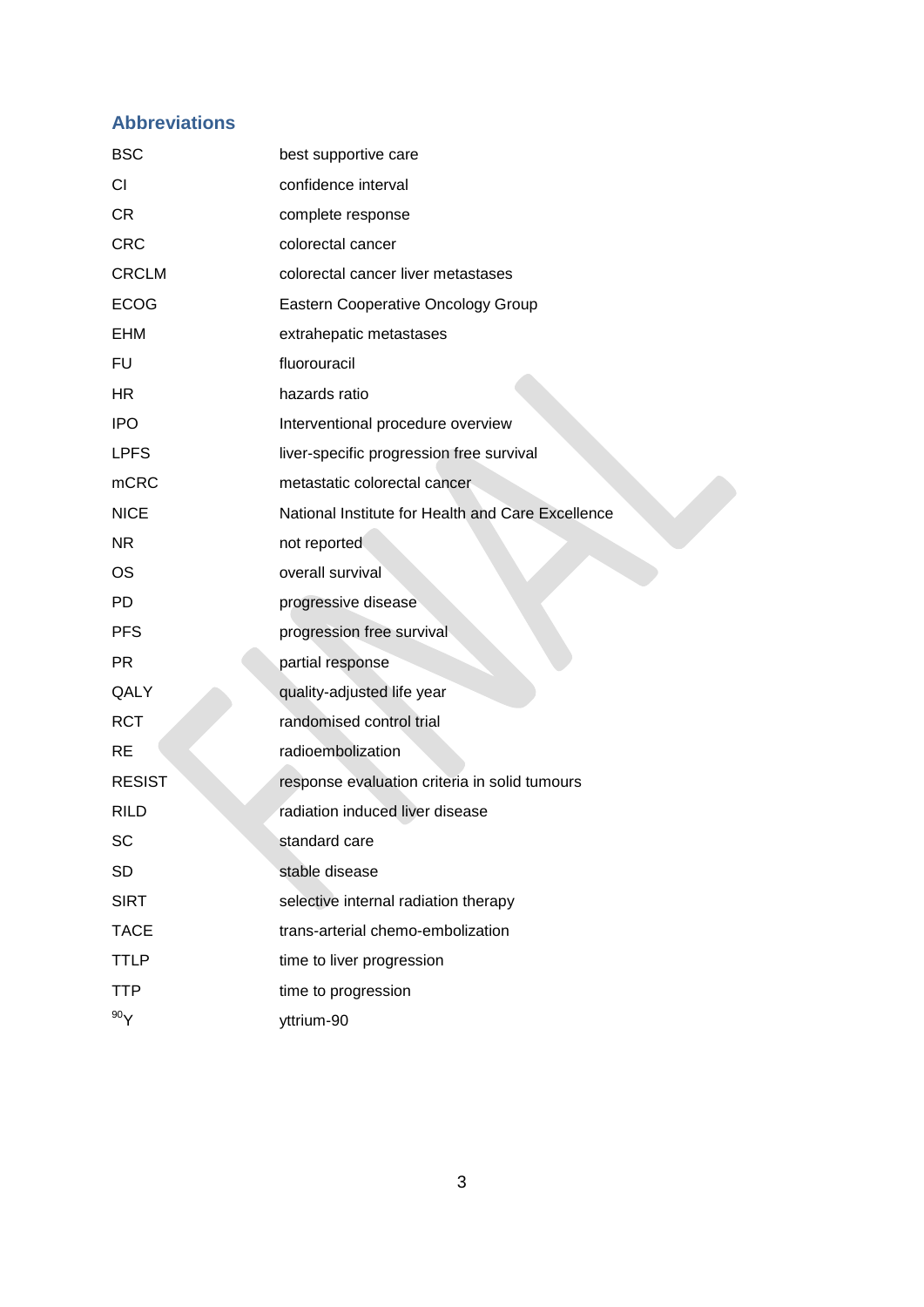#### <span id="page-3-0"></span>**1. Introduction**

Colorectal cancer (CRC) is a cancer that develops in the colon or rectum. CRC is the third most common cancer in the UK, with 40,755 new cases diagnosed in 2012; this is estimated to rise to 58,119 cases each year by 2035. CRC is more common in people over 65 (73.1% of new cases) and in men (55.4% of cases). CRC is an important cause of death; there were 16,202 deaths in 2012 and this is expected to increase to almost 24,000 deaths in 2035. Metastases are reported in at least half of all CRC cases. CRC most often spreads to the liver (hepatic metastases) but may also spread to the lungs, bones and other organs in the body (extrahepatic metastases).

Long-term survival can be achieved in metastatic colorectal cancer (mCRC) spread to the liver if the metastases are surgically resectable, but only 10-20% of mCRC patients have liver metastases that can be surgically removed at the time of presentation. Furthermore, recurrence of disease is common, occurring in up to 75% of patients who undergo resection of colorectal liver metastases; thus, liver metastases remain a life-limiting factor for the majority of patients with mCRC.

Some patients with unresectable metastases may be suitable for tumour removal using ablation techniques but the majority of these patients are typically treated with systemic chemotherapy in accordance with clinical guideline recommendations. Many patients eventually become insensitive/unresponsive to chemotherapy (chemotherapy-refractory) or cannot tolerate multiple cycles of chemotherapy (chemotherapy-intolerant). Further treatment options in this scenario are limited and disease management is often restricted to best supportive care (BSC) with palliative intent. Other potential options include trans-arterial chemo-embolization (TACE) and external beam liver radiation but there is limited evidence supporting their use and these interventions are currently not recommended in the European Society for Medical Oncology guidelines.

Selective internal radiation therapy (SIRT), which may also be called radioembolisation (RE), is a way of giving radiotherapy treatment for cancer in the liver. SIRT involves injecting tiny beads (resin or glass microspheres), containing a radioactive substance, into the hepatic artery via a catheter. The microspheres become lodged in the small blood vessels around the tumour and deliver radiation directly to the cancer cells and thus destroying them. The purpose of this evidence review is to examine the clinical and cost effectiveness of using SIRT with yttrium-90 microspheres compared with best supportive care for individuals with unresectable, liver-dominant metastatic colorectal carcinoma who are chemotherapy-refractory or chemotherapy-intolerant. Yttrium-90 is a beta emitting isotope with a half-life of 64.2 hours. The emissions from 90Y have an average/maximal penetration range in tissue of 2.5 mm and 11 mm, respectively, thus limiting the damage to surrounding healthy tissue. Following administration, 94% of the radiation is delivered in 11 days (Murthy et al. 2008).

There are two yttrium-90 products currently available in the UK for this indication that were considered for this review: SIR-Spheres (Sirtex Medical) which are resin yttrium-90 microspheres and TheraSphere (Biocompatibles UK) which are glass yttrium-90 microspheres.

The questions that this review aimed to address were:

- 1. What is the evidence on clinical effectiveness of using selective internal radiation therapy (SIRT) with yttrium-90 microspheres compared with best supportive care for individuals with unresectable, liver-dominant metastatic colorectal carcinoma who are chemotherapyrefractory or chemotherapy-intolerant?
	- a) glass yttrium-90 microspheres
	- b) resin yttrium-90 microspheres
- 2. What is the evidence relating to the safety of selective internal radiation therapy (SIRT) with yttrium-90 microspheres compared with best supportive care for individuals with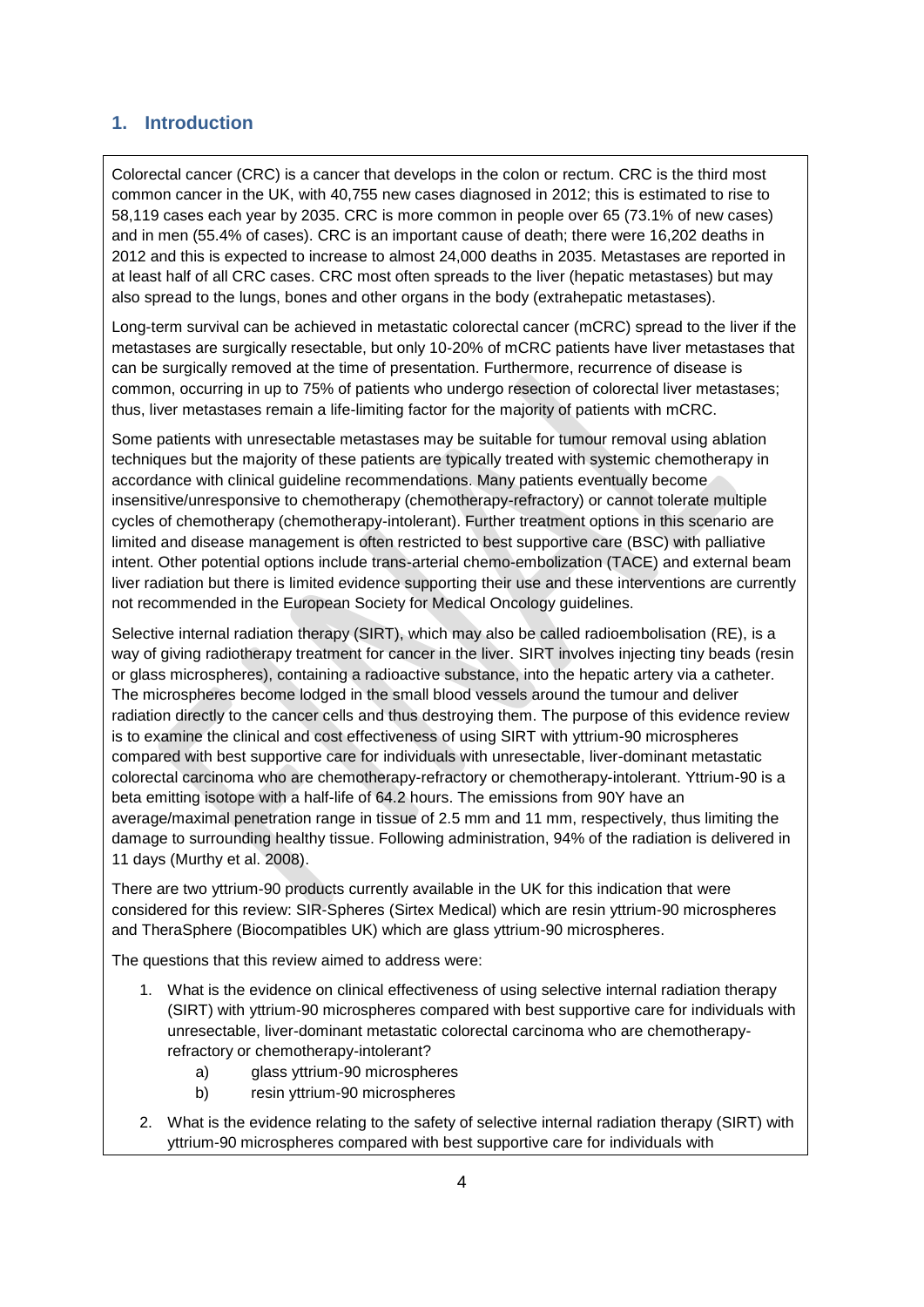unresectable, liver-dominant metastatic colorectal carcinoma who are chemotherapyrefractory or chemotherapy-intolerant?

- a) glass yttrium-90 microspheres
- b) resin yttrium-90 microspheres
- 3. What is the evidence on the cost effectiveness of selective internal radiation therapy (SIRT) with yttrium-90 microspheres compared with best supportive care for individuals with unresectable, liver-dominant metastatic colorectal carcinoma who are chemotherapyrefractory or chemotherapy-intolerant?
	- a) glass yttrium-90 microspheres
	- b) resin yttrium-90 microspheres
- 4. Does the evidence of clinical and cost-effectiveness identify any subgroups of patients with unresectable, liver-dominant metastatic colorectal carcinoma who are chemotherapyrefractory or chemotherapy-intolerant who would gain greater benefit from using selective internal radiation therapy (SIRT) with yttrium-90 microspheres compared with best supportive care?

#### <span id="page-4-0"></span>**2. Summary of results**

Only 3 comparative studies were identified that included SIRT with yttrium-90 microspheres as a treatment arm (Bester et al. 2012; Hendlisz et al. 2010 and Seidensticker et al. 2012). Hendlisz et al. (2010) had the best study methodology being a randomised controlled trial (RCT). However the comparison was between a protracted intravenous infusion of fluorouracil (FU) (n=23) and SIRT with intravenous FU (n=21). The primary outcome was time to liver progression (TTLP) although the description provided indicated that actually liver-specific progression free survival (LPFS) is reported. SIRT had a significant benefit in controlling liver tumour growth, as measured by LPFS; SIRT & FU 5.5 months versus FU 2.1 months; HR 0.38 (95% CIs 0.28-0.94), p=0.003.The results indicated that there was no significant overall survival (OS) advantage with SIRT; SIRT & FU -10.0 months vs. FU - 7.3 months; HR 0.92 (0.47-1.78), p=0.80. However high rates of cross-over may mask any survival benefit.

Bester et al. (2012) and Seidensticker et al. (2012), n=253 and n=58 respectively, are both nonrandomised retrospective studies and therefore at risk of bias, particularly selection bias and variation in outcome measures between groups. Both demonstrated a significant survival benefit with SIRT compared to standard care. However biases in each of the studies raise concern over the reliability of this outcome.

Adverse events were observed in Hendlisz et al. (2010) although these were not significantly different between treatment groups. Adverse events were reported in Bester et al. (2012) and Seidensticker et al. (2012) but were not reported for the standard care group so no comparison could be made to the events experienced in the SIRT groups.

There was a lack of economic evidence for SIRT. A published cost-effectiveness model (Pennington et al. 2015), using survival data from Bester et al. (2012), provided a cost per QALY gained of £28, 216. The data used for this model is subject to bias and some assumptions and inputs used in the model may not be appropriate; this reduces the reliability of the costeffectiveness estimates.

Without high quality studies it is difficult to fully understand the clinical and cost-effectiveness of SIRT with yttrium-90 microspheres compared to best supportive care in patients with unresectable, chemotherapy-refractory or chemotherapy-intolerant, liver-dominant metastatic colorectal. Studies are required that examine the impact of SIRT on patients' quality of life.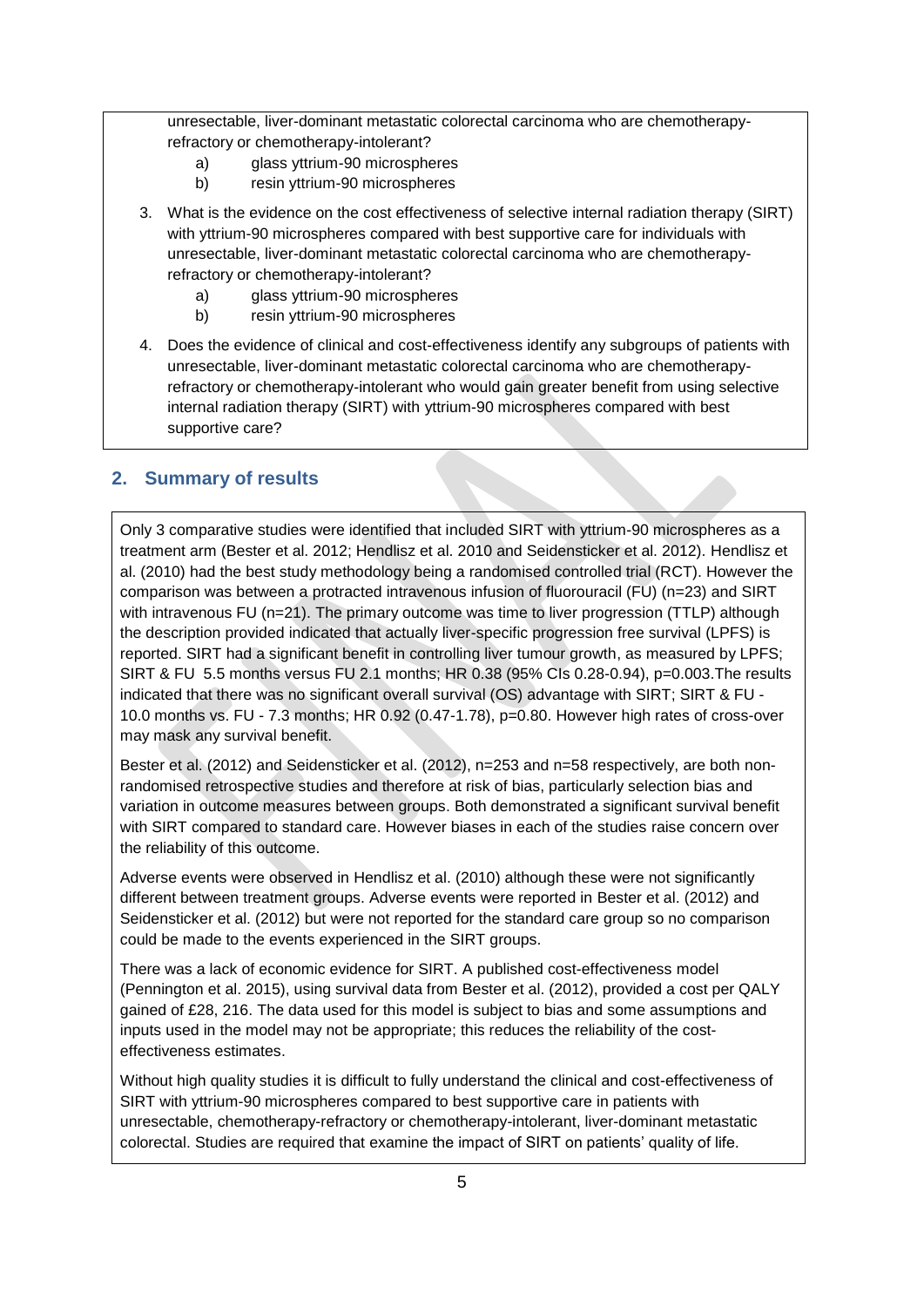#### <span id="page-5-0"></span>**3. Methodology**

#### **Literature search**

The search conducted for the NICE interventional procedure overview (NICE 2011) of selective internal radiation therapy for non-resectable colorectal metastases in the liver was reviewed and updated or adapted where necessary. As the search for the interventional procedure overview (IPO) covered the period from database commencement to February 2011, searches for this review were conducted to cover the period January 2011 to November 2017. In addition, to identify economic evidence that was not included in the IPO, searches were conducted to identify economic evidence relating to SIRT for unresectable CRCLM. These searches covered the period from database commencement to November 2017 and used an economic filter where appropriate.

A strategy was developed in Ovid Medline [\(Section 10\)](#page-45-0) and was adapted to the following databases: Medline In-Process; Embase; Cochrane Library (components: CDSR, DARE, CENTRAL, HTA, NHS EED); Pubmed (epub ahead of press only). The manufacturers' websites were searched for additional studies as well as NHS Evidence. The searches were limited to the English language.

Results of all searches were combined in a Reference Manager 12 database together with the references of studies included in the IPO (NICE 2011). The reference lists of any relevant systematic reviews were checked for additional studies.

#### **Study selection**

After de-duplication, one reviewer (HM or JW) selected publications that were considered relevant based on titles and/or abstracts using the inclusion and exclusion criteria presented in section 9. In a second selection round, another reviewer (HM or JW) assessed the full text articles for eligibility and selected studies to be included in the review; any uncertainties were discussed and a decision was agreed. Decisions were recorded at each stage.

The review search yielded 1,463 potentially relevant publications, 188 were retained for assessment of eligibility at full-text. Following this assessment 18 were retained for inclusion in the review.

#### **Data extraction**

Two reviewers (HM and ER) extracted data from eligible study reports into the evidence summary tables in [section 7;](#page-11-0) these were subsequently checked by the other reviewer.

#### **Quality assessment of evidence**

The quality of the evidence was assessed in accordance with the NHS England guidance for conducting evidence reviews and critically appraised using the SURE critical appraisal checklists.

#### <span id="page-5-1"></span>**4. Results**

The literature search identified 1,463 records. On screening the title and abstracts, 188 were deemed to be relevant and the full text articles of these records were assessed for eligibility using the inclusion and exclusion criteria presented in section 9. Following this assessment 18 publications were retained as being of interest to the review, these comprised of 3 reports of 3 comparative effectiveness studies, 14 reports of 12 non-comparative effectiveness studies and 1 cost-effectiveness study.

There was a paucity of high quality studies evaluating the clinical and cost-effectiveness of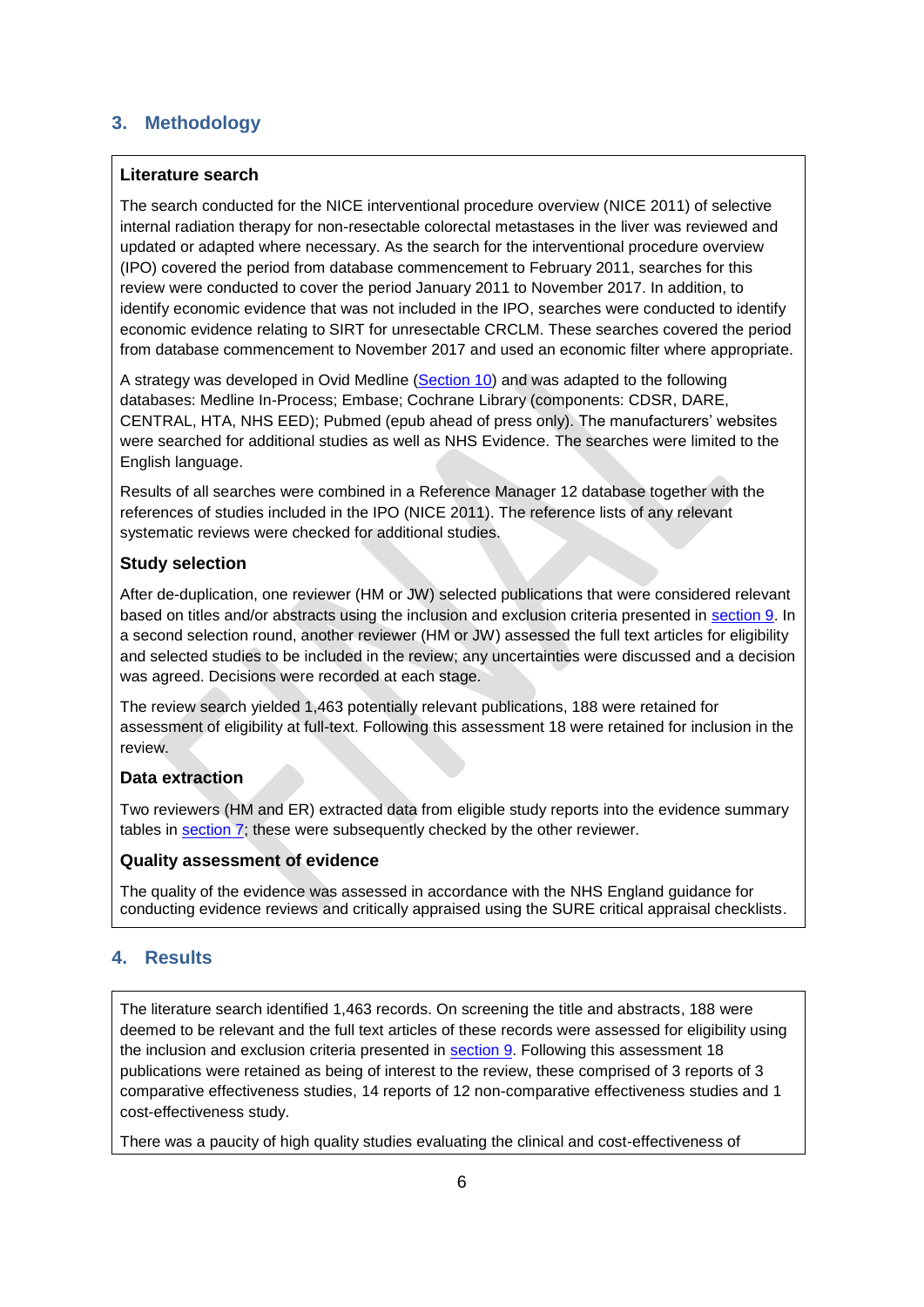selective internal radiation therapy (SIRT) with yttrium-90 microspheres compared with best supportive care for individuals with unresectable, liver-dominant metastatic colorectal carcinoma who are chemotherapy-refractory or chemotherapy-intolerant. In addition the definition of best supportive care is quite diffuse, most likely as the aim of BSC is to provide palliative care which will be tailored to the patient's need.

The 3 comparative studies that were identified involved SIRT as a treatment arm (Bester et al. 2012; Hendlisz et al. 2010 and Seidensticker et al. 2012); the details of these studies have been provided in this review. The best study design, Hendlisz et al. (2010), was an open-label, multicentre (Belgium) randomised phase III trial in patients with unresectable chemotherapy-refractory liver-limited metastatic CRC comparing a protracted intravenous infusion of fluorouracil (FU)  $(n=23)$  to SIRT plus intravenous FU  $(n=21)$ . Ten patients (43.5%) in the control arm with documented progression were permitted to cross over to receive SIRT. Bester et al. (2012) was a single-institution (Australia), retrospective comparative study in patients with chemotherapyrefractory liver metastasis comparing SIRT therapy with standard care. The study also included patients with non-CRC primary cancers and some analyses were not stratified for CRC; 14.5% (49/339) of the whole SIRT group were chemo-naive. In the mCRC group 224 patients received SIRT therapy and 29 standard care. Seidensticker et al. (2012) was a multi-centre (Germany), retrospective comparative study in patients with chemotherapy-refractory liver dominant metastatic colorectal cancer comparing SIRT therapy (n=29) with a matched cohort of patients receiving BSC (n=29). Some patients treated with SIRT (31%) were subsequently able or willing to receive further systemic chemotherapy.

As there was a paucity of high quality comparative studies the 12 non-comparative studies have been summarised in the evidence summary tables [\(section 7\)](#page-11-0); it should be noted that these studies have a high risk of bias and therefore results are only presented in the tables.

Only one study (Pennington et al. 2015) was identified that evaluated the cost-effectiveness of SIRT compared with BSC in patients with inoperable chemotherapy-refractory colorectal cancer liver metastases using a 3 state partitioned survival model

**1. What is the evidence on clinical effectiveness of using selective internal radiation therapy (SIRT) with yttrium-90 microspheres compared with best supportive care for individuals with unresectable, liver-dominant metastatic colorectal carcinoma who are chemotherapy-refractory or chemotherapy-intolerant?**

#### **a) glass yttrium-90 microspheres;**

No evidence was identified that met the inclusion criteria comparing glass yttrium-90 microspheres with best supportive care.

#### **b) resin yttrium-90 microspheres.**

Only 3 studies were identified that involved resin yttrium-90 microspheres as a treatment arm for individuals with unresectable, liver-dominant metastatic colorectal carcinoma (Bester et al. 2012; Hendlisz et al. 2010 and Seidensticker et al. 2012).

Hendlisz et al. (2010) was the highest quality study included in this review. It was an open-label, multi-centre (Belgium) randomised phase III trial in patients with unresectable chemotherapyrefractory liver-limited metastatic CRC comparing fluorouracil (FU) protracted intravenous infusion  $(n=23)$  to SIR-spheres plus intravenous FU ( $n=21$ ). For ethical reasons, patients in the control arm with documented progression were permitted to cross over to receive SIRT, 10 patients crossedover. Patients were followed up for a median of 24.8 months (range 2 – 41). The primary outcome was time to liver progression (TTLP) although the description provided indicated that actually liverspecific progression free survival (LPFS) is reported; patients are censored on death in LPFS and PFS but excluded in TTLP and TTP. SIRT had a significant benefit in controlling liver tumour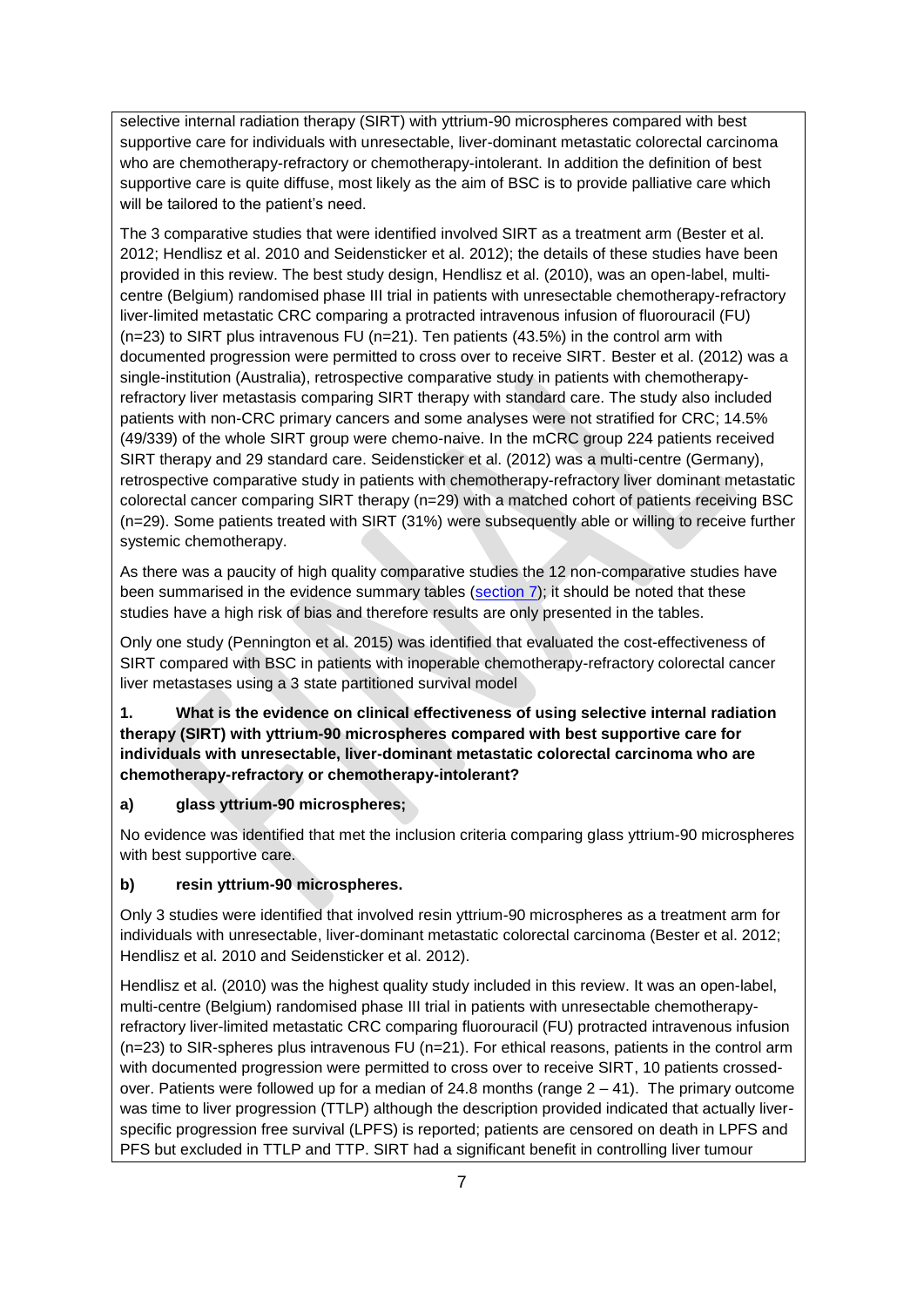growth, as measured by LPFS; SIRT & FU - 5.5 months vs. FU - 2.1 months; HR 0.38 (95% CIs 0.28-0.94), p=0.003. The results indicated that there was no significant overall survival (OS) advantage with SIRT; SIRT & FU - 10.0 months vs. FU - 7.3 months; HR 0.92 (0.47-1.78), p=0.80. A significant improvement in PFS (reported as TTP) for the SIRT group was reported, 4.5 vs. 2.1 months; HR 0.51 (0.28-0.94), p=0.03. Although significant improvements were observed in TTLP (LPFS) and TTP (PFS) the study was not powered to detect an overall survival benefit; the study also has several biases that may mask any OS benefit i.e. open-label design, cross-over of patients to SIRT arm and small sample size.

Seidensticker et al. (2012) was a multi-centre (Germany), retrospective comparative study in patients with chemotherapy-refractory liver dominant metastatic colorectal cancer comparing SIRT therapy (n=29) with a matched cohort of patients receiving BSC (n=29). Some patients treated with SIRT (31%) were subsequently able or willing to receive further systemic chemotherapy; exact number of patients who actually received chemotherapy is not provided. The details of the components or nature of BSC were not provided. Length of follow-up was also not reported. Patients treated with SIRT had a longer median OS of 8.3 months (95% CI 6.6 – 10.2) vs. 3.5 months (95% CI 1.9 – 5.7); HR 0.26 (95% CI 0.15–0.48); p<0.001. There is a high risk of bias in this study due to several factors: retrospective, non-randomised and small sample size; this may result in an overestimate of survival benefit in SIRT group.

Bester et al. (2012) was a single-institution (Australia), retrospective comparative study in patients with chemotherapy-refractory liver metastasis comparing SIRT therapy with standard care. The study also included patients with non-CRC primary cancers and some analyses were not stratified for CRC; 14.5% (49/339) of the whole SIRT group were chemo-naive. In the mCRC group, 224 patients received SIRT therapy and 29 received standard care. Patients in the standard care arm were selected from a population who were assessed for SIRT eligibility but were considered unsuitable due to anatomical contraindications or refusal of consent; they were provided with conservative treatment of continued supportive care. Some baseline characteristics were presented separately for CRC patients treated with SIRT. Baseline characteristics for the CRConly patients who received standard care were not reported therefore differences could not be assessed. The study reports that 85% of patients were ECOG performance status 0, and 14% of patients treated with SIRT were chemotherapy naive. Length of follow-up was not reported. Median OS was improved in the SIRT group compared to standard care (11.9 vs 6.6 months; HR: 0.5, log rank test p=0.001). There is a high risk of bias in this study due to several factors: retrospective, non-randomised, inadequate matching of prognostic factors, small sample size of comparative arm; this may result in an overestimate of survival benefit in SIRT group.

**2. What is the evidence relating to the safety of selective internal radiation therapy (SIRT) with yttrium-90 microspheres compared with best supportive care for individuals with unresectable, liver-dominant metastatic colorectal carcinoma who are chemotherapyrefractory or chemotherapy-intolerant?**

#### **a) glass yttrium-90 microspheres;**

No evidence was identified that met the inclusion criteria comparing glass yttrium-90 microspheres with best supportive care.

#### **b) resin yttrium-90 microspheres.**

The 3 studies (Bester et al. 2012; Hendlisz et al. 2010 and Seidensticker et al. 2012) that involved resin yttrium-90 microspheres as a treatment arm for individuals with unresectable, liver-dominant metastatic colorectal carcinoma also reported adverse events

Hendlisz et al. (2010) was an open-label, multi-centre (Belgium) randomised phase III trial in patients with unresectable chemotherapy-refractory liver-limited metastatic CRC comparing a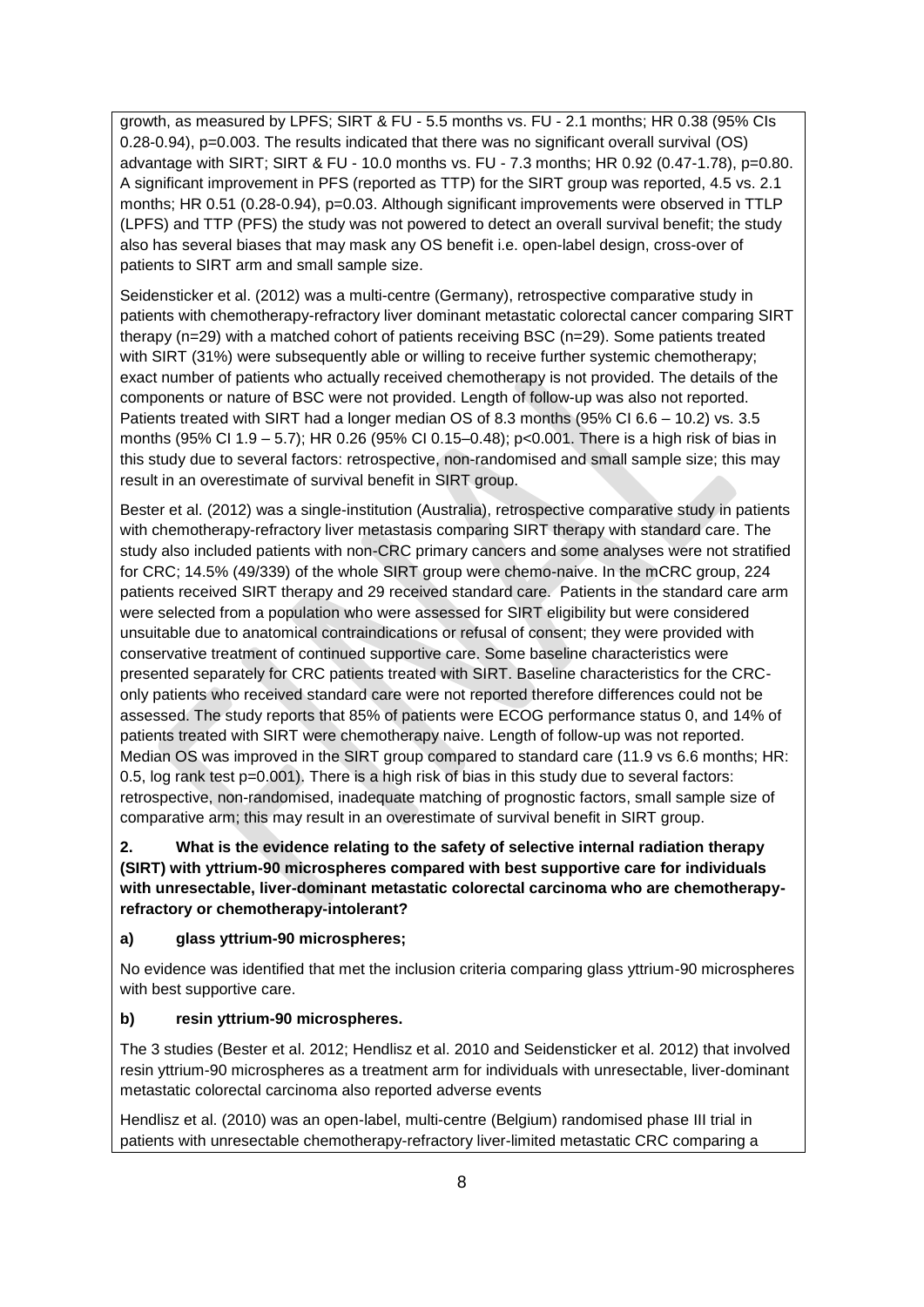protracted intravenous infusion of fluorouracil (FU) (n=23) to SIR-spheres plus intravenous FU (n=21). Ten patients in the control arm with documented progression were permitted to cross over to receive SIRT. Toxicity analysis was conducted in 43 patients (22 in FU group and 21 SIRT & FU group). Two patients (both in FU group) were never treated and so were not evaluated for toxicity. Grade 3 or 4 toxicities were recorded in six patients after FU monotherapy and in one patient after SIRT plus FU treatment (P=0.10).

Seidensticker et al. (2012) was a multi-centre (Germany), retrospective comparative study in patients with chemotherapy-refractory liver dominant metastatic colorectal cancer comparing SIRT therapy (n=29) with a matched cohort of patients receiving BSC (n=29). Some patients treated with SIRT (31%) were subsequently able or willing to receive further systemic chemotherapy; exact number of patients who actually received chemotherapy is not provided. The details of the components or nature of BSC were not provided. Treatment-related adverse events following radioembolization included: grade  $1-2$  fatigue (n = 20, 69%) in the first 14 days postradioembolization; grade 1 mild abdominal pain/nausea ( $n = 14$ , 48.3%), and grade 2 gastrointestinal ulceration ( $n = 3, 10.3\%$ ). Three cases (10.3%) of grade 3 radiation-induced liver disease were not deemed to be life-threatening. Adverse events in the comparator arm were not reported.

Bester et al. (2012) was a single-institution (Australia), retrospective comparative study in patients with chemotherapy-refractory liver metastasis comparing SIRT therapy with standard care. The study also included patients with non-CRC primary cancers and some analyses were not stratified for CRC; 14.5% (49/339) of the whole SIRT group were chemo-naive. In the mCRC group 224 patients received SIRT therapy and 29 standard care. Adverse events occurred in 22% of patients immediately after radioembolization, which were minor abdominal pain, nausea, and vomiting. At the 1-month follow-up after radioembolization, adverse events were minor and easily medically managed; including one case of radiation induced liver disease (RILD). At the 3 month follow-up adverse events were all medically managed, with no deaths within the 3-month follow-up period caused by the radioembolization procedure. There were no known cases of radiation pneumonitis Adverse events in the supportive care arm were not reported.

#### **3. What is the evidence on the cost effectiveness of selective internal radiation therapy (SIRT) with yttrium-90 microspheres compared with best supportive care for individuals with unresectable, liver-dominant metastatic colorectal carcinoma who are chemotherapy-refractory or chemotherapy-intolerant?**

One study (Pennington et al. 2015) was identified that evaluated the cost-effectiveness of SIRT compared with SC in patients with inoperable chemotherapy-refractory colorectal cancer liver metastases. It used a 3 state partitioned survival model. Radioembolization using yttrium-90 resin microspheres compared to SC increased overall survival (OS) by a mean of 1.12 life years in the model and resulted in a cost per QALY gained of £28,216 and cost per life year gained of £20,323. The total cost was £35,487 for SIRT and £12,730 for SC, a difference of £22,757. The model uses survival data from an unmatched retrospective comparative study (Bester et al. 2012), which is at risk of bias, and standard care is not defined.;. The authors assumed that there were equal patient numbers in progression free and progressed states at any point in time which may not be appropriate. The selection of optimistic inputs for SIRT may underestimate the overall cost per QALY and ICER reported in the model. The cost of the SIRT procedure was inadequately explored in the sensitivity analysis. With the highlighted issues of the model the cost-effectiveness estimates cannot be considered reliable.

**4. Does the evidence of clinical and cost-effectiveness identify any subgroups of patients with unresectable, liver-dominant metastatic colorectal carcinoma who are chemotherapy-refractory or chemotherapy-intolerant who would gain greater benefit from using selective internal radiation therapy (SIRT) with yttrium-90 microspheres compared**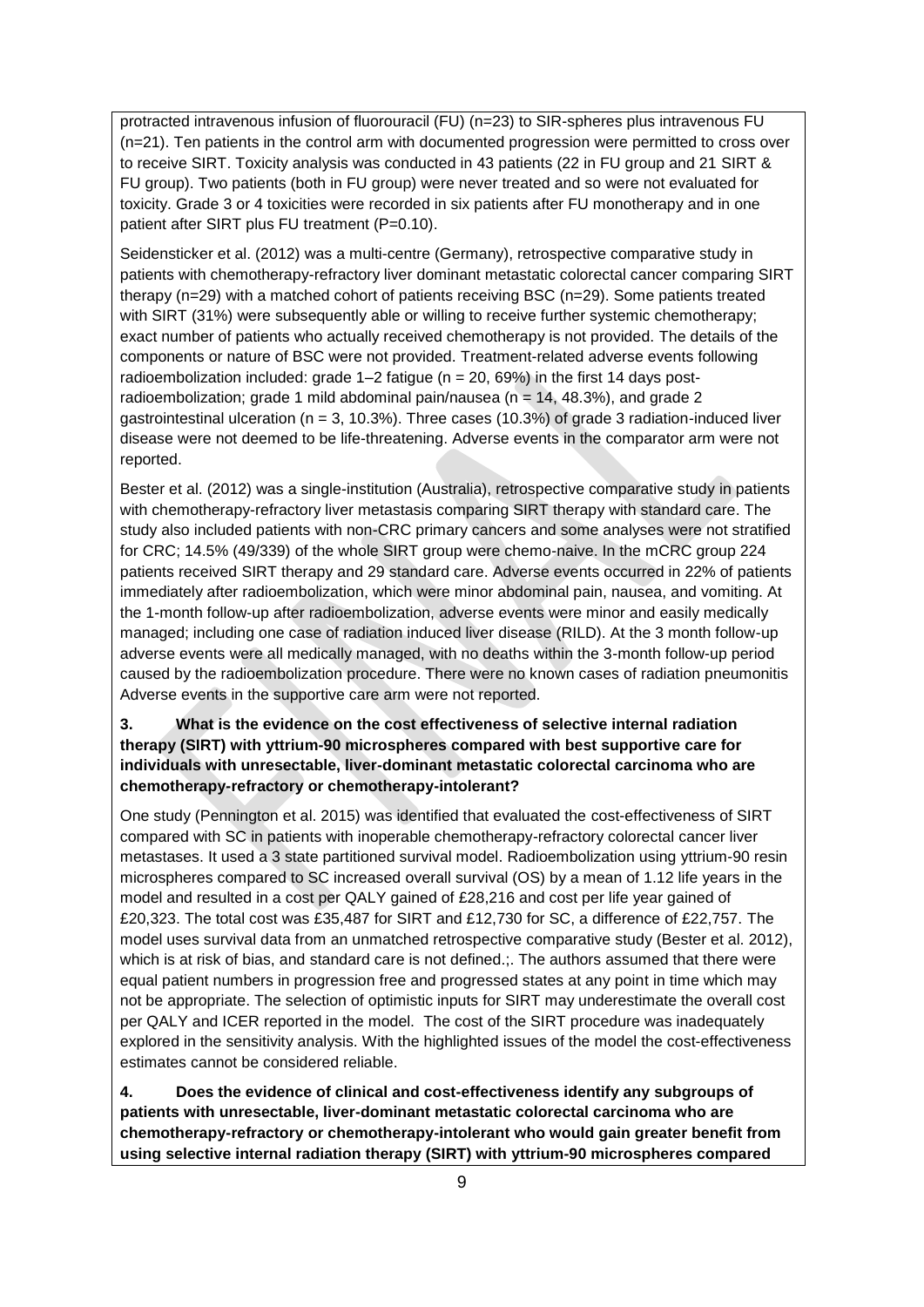#### **with best supportive care?**

Neither Bester et al. (2012) or Hendlisz et al. (2010) reported any subgroup analysis that enabled the identification of any patient sub-groups who would gain greater benefit from SIRT compared to BSC.

Seidensticker et al. (2012) conducted multivariate analysis to identify prognostic markers of improved survival (see evidence summary table [section 7\)](#page-11-0); however, patients from both treatment groups (SIRT and BSC) were included and therefore this analysis does not indicate whether any subgroups would gain a greater benefit from using SIRT with yttrium-90 compared with BSC.

#### <span id="page-9-0"></span>**5. Discussion**

Three comparative studies were identified that reported on the clinical effectiveness and adverse events of SIRT when treating patients with unresectable, chemotherapy-refractory or chemotherapy-intolerant, liver-dominant metastatic colorectal carcinoma.

The small RCT (Hendlisz et al. 2010) comparing SIRT plus fluorouracil chemotherapy with fluorouracil chemotherapy alone demonstrated a significant benefit in controlling liver tumour growth, as measured by LPFS; SIRT & FU - 5.5 months vs. FU - 2.1 months; HR 0.38 (95% CI 0.28-0.94), p=0.003. No statistically significant improvement was observed in overall survival (OS) with SIRT (SIRT & FU - 10.0 months vs. FU - 7.3 months; HR 0.92 [0.47-1.78], p=0.80); although the study was not powered to detect an overall survival benefit. For ethical reasons, patients in the control arm were permitted to cross over to receive SIRT which may confounded the OS estimate.No significant difference in severe adverse event rates was observed in the RCT. The most common adverse events in patients treated with SIRT in comparative studies were abdominal pain, fatigue, and nausea.

Two retrospective studies (Bester et al. 2012 and Seidensticker et al. 2012) compared SIRT to standard therapy and found statistically significant improvements in OS (11.9 vs. 6.6 months; 8.3 vs. 3.5 months, respectively). In the case of Seidensticker et al. (2012) BSC patients were matched retrospectively on several matching criteria, and the authors report similar baseline characteristics. Like most retrospective studies, the results are subject to outcome measurement variability and poorer quality retrospective data collection methods. The data from which OS is calculated may not be comparable between groups and may result in bias in favour of the standard care arm. Bester et al. (2012) retrospectively compared survival outcomes in patients treated with SIRT with those from patients who were ineligible for SIRT. Whilst the authors of both studies made efforts to select a comparison group which did not have more advanced disease and was well matched to the SIRT group, retrospective and non-randomised studies such as Bester et al. (2012) and Seidensticker et al. (2012) are at risk of bias if important prognostic factors are inadequately matched between groups. Poor standardisation and definitions of BSC and standard care in comparative studies also limits interpretation and generalisability of their results. Zafar et al. (2008) highlight that BSC is often at the discretion of the treating investigator. The biases that exist within the retrospective studies mean that their results should be interpreted with caution.

Although there is a paucity of high quality comparative studies that can provide reliable evidence on the efficacy and effectiveness of SIRT, the available data does provide important safety and technical insights.

A published cost-effectiveness model (Pennington et al. 2015), using survival data from Bester et al. (2012), provided a cost per QALY gained of £28, 216. Data used for this model is subject to bias and some model assumptions and inputs may not be appropriate. This raises concern as to the reliability of the cost estimates of SIRT.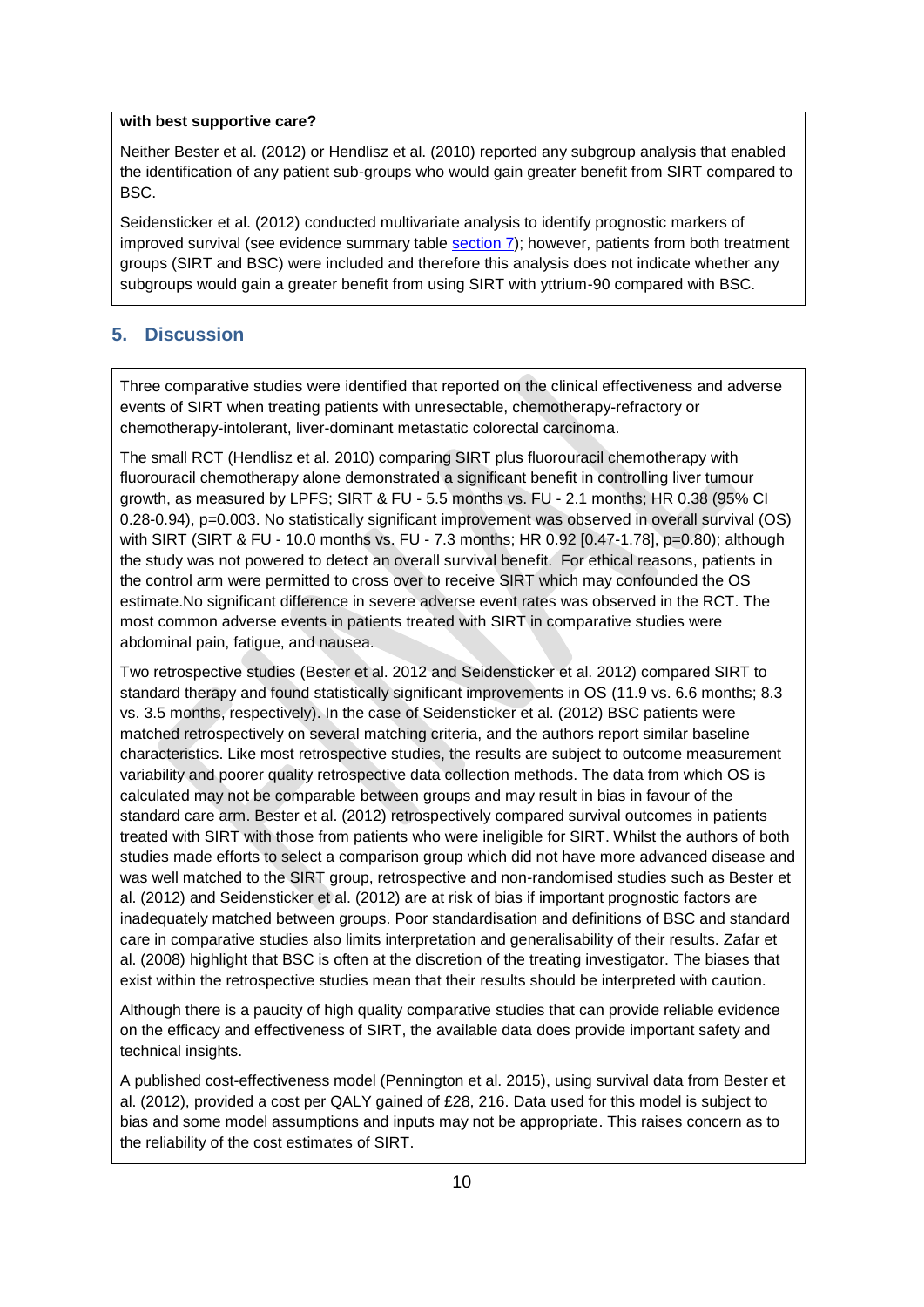#### <span id="page-10-0"></span>**6. Conclusion**

One small open label RCT in patients with unresectable chemotherapy-refractory liver-limited metastatic CRC comparing SIRT plus fluorouracil chemotherapy with fluorouracil chemotherapy alone, demonstrated a significant benefit in controlling liver tumour growth, as measured by LPFS. Two non-randomised retrospective studies indicate that SIRT may improve overall survival in patients with unresectable, chemotherapy-refractory or chemotherapy-intolerant, liver-dominant metastatic colorectal carcinoma compared to standard care. This evidence review highlights the lack of well-designed prospective comparative studies of SIRT and BSC to provide reliable evidence of survival outcomes. igh quality data would also enable more accurate modelling of the cost-effectiveness of SIRT compared to BSC. There is a need for studies that evaluate the impact of SIRT on patients' quality of life.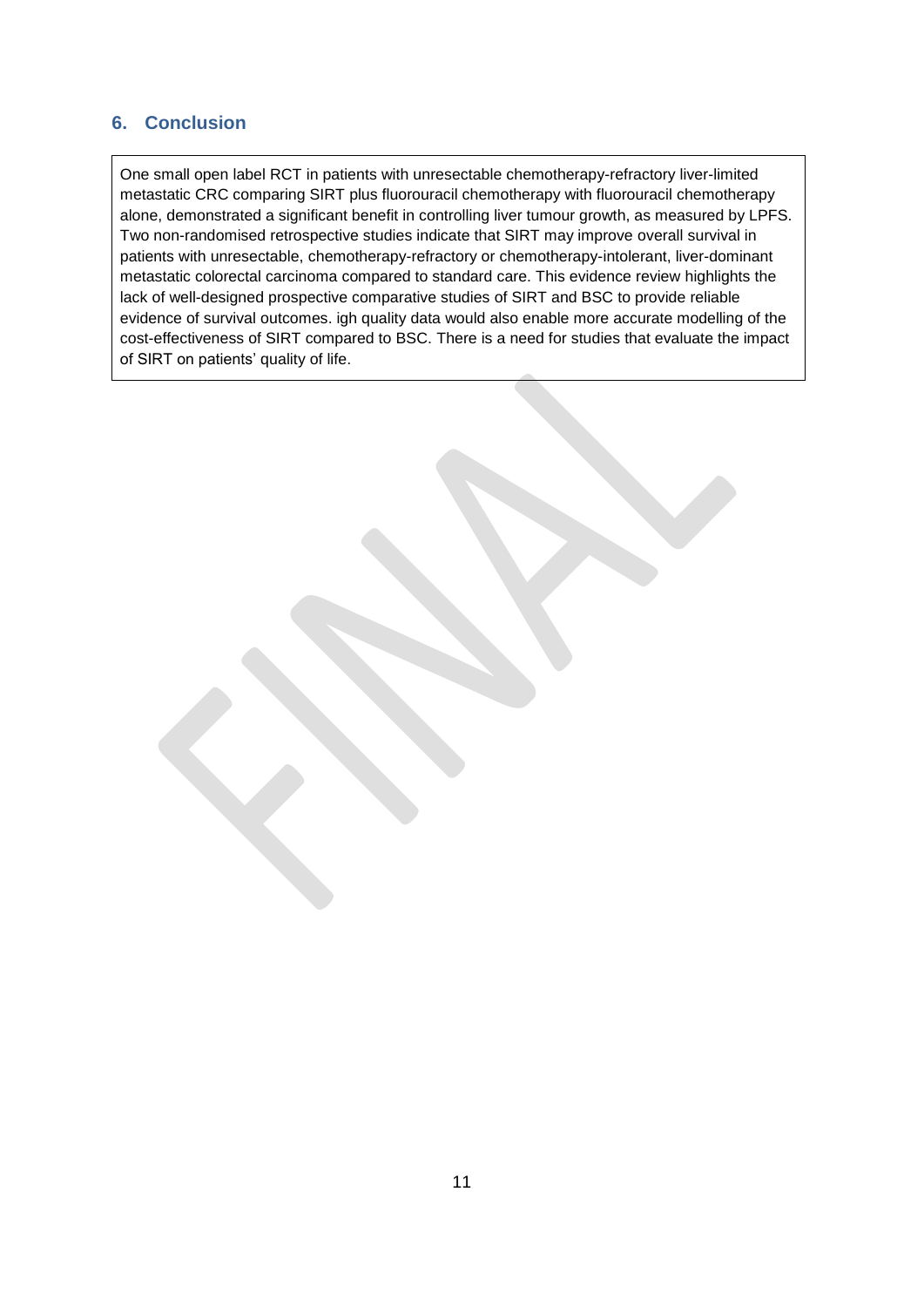## **7. Evidence Summary Tables**

# **a) Clinical Studies**

<span id="page-11-1"></span><span id="page-11-0"></span> $\sqrt{2}$ 

| Use of yttrium-90 microspheres to treat unresectable, chemotherapy refractory liver dominant metastatic colorectal carcinoma<br>comparative studies |                                                                                                   |                                                                                                                                                                                                                                                                                             |                                                                                                                                                                                                                                                                                                                                                                                                                              |                                                                                                                                                                                                        |                                                                                                                                                                                                                                                           |                                                                        |                                       |                                                                                                                                                                                                                                                                                                                                                                                                                                              |
|-----------------------------------------------------------------------------------------------------------------------------------------------------|---------------------------------------------------------------------------------------------------|---------------------------------------------------------------------------------------------------------------------------------------------------------------------------------------------------------------------------------------------------------------------------------------------|------------------------------------------------------------------------------------------------------------------------------------------------------------------------------------------------------------------------------------------------------------------------------------------------------------------------------------------------------------------------------------------------------------------------------|--------------------------------------------------------------------------------------------------------------------------------------------------------------------------------------------------------|-----------------------------------------------------------------------------------------------------------------------------------------------------------------------------------------------------------------------------------------------------------|------------------------------------------------------------------------|---------------------------------------|----------------------------------------------------------------------------------------------------------------------------------------------------------------------------------------------------------------------------------------------------------------------------------------------------------------------------------------------------------------------------------------------------------------------------------------------|
| <b>Study</b><br>reference<br>Hendlisz 2010                                                                                                          | <b>Study Design</b><br>& Setting<br>$P1 -$<br>randomised                                          | <b>Population</b><br>characteristics<br>21 RE & FU patients<br>& 23 FU patients                                                                                                                                                                                                             | <b>Intervention</b><br>Patients randomly<br>assigned to arm A<br>received                                                                                                                                                                                                                                                                                                                                                    | <b>Outcome</b><br>measures<br>Median overall<br>survival                                                                                                                                               | <b>Results</b><br>$RE & FU - 10$<br>(NR) vs. FU - 7.3                                                                                                                                                                                                     | <b>Quality of</b><br><b>Evidence</b><br><b>Score</b><br>$\overline{7}$ | <b>Applicability</b><br><b>Direct</b> | <b>Critical Appraisal Summary</b><br>Limitations (author): likely that<br>rapid cross-over of 70% of                                                                                                                                                                                                                                                                                                                                         |
|                                                                                                                                                     | control trial<br>Multicentre<br>$(n=3)$ ,<br>Belgium,<br>December<br>$2004 -$<br>November<br>2007 | Median age (yrs):<br>RE & FU - 62 (46 -<br>91); FU -62 (45 $-$<br>80)<br>Female: RE & FU -<br>11 (52.4%); $FU - 5$<br>(21.7%)<br>Male: RE & FU - 10<br>$(47.6\%)$ ; FU - 18<br>(78.3%)<br>Prior chemotherapy<br>lines: NR<br>Chemo naive<br>patients: 0<br>Prior resection: 7<br>$(24.1\%)$ | protracted<br>intravenous<br>(PIV) infusion of<br>FU 300 mg/m2<br>days 1 through 14<br>every 3 weeks<br>until progression.<br>Patients randomly<br>assigned to arm B<br>received RE (SIR-<br>Spheres, Sirtex)<br>plus intravenous<br>FU 225 mg/m2 for<br>14 days followed<br>by 1 week of rest.<br>Thereafter,<br>patients continued<br>with PIV FU 300<br>mg/m2 for 14 days<br>every 3 weeks<br>until documented<br>hepatic | (months; 95%<br>Cl<br>Median follow-<br>up (months;<br>range)<br>Median<br>progression free<br>survival<br>(months; 95%)<br>Median liver-<br>specific<br>progression free<br>survival<br>(months: 95%) | (NR)<br>HR 0.92 (0.47-<br>$1.78$ ), $p=0.80$<br>24.8 (range 2-41)<br>RE & FU - 4.5<br>(NR) vs. FU - 2.1<br>(NR)<br>HR 0.51 (0.28-<br>$0.94$ ), $p=0.03$<br><b>RE &amp; FU - 5.5</b><br>(NR) vs. FU - 2.1<br>(NR)<br>HR 0.38 (0.20-<br>$0.72$ ) p= $0.003$ |                                                                        |                                       | patients in the FU-only group to<br>receive further therapy, including<br>10 who received RE with a<br>similar activity as RE & FU<br>group, confounded the survival<br>data<br>Limitations (review team): open-<br>label trial with small numbers so<br>likelihood of bias<br>Funding sources and conflicts of<br>interest: honoraria received by<br>one author from Sirtex Medical<br>Ltd and Sirtex Medical Ltd<br>supplied microspheres. |
|                                                                                                                                                     |                                                                                                   | EHM: 0<br>Exclusions: pre-<br>existing hepatic<br>disease:                                                                                                                                                                                                                                  | progression. For<br>ethical reasons,<br>patients in<br>arm A with<br>documented<br>progression were                                                                                                                                                                                                                                                                                                                          | % survival<br>Tumour<br>response                                                                                                                                                                       | <b>NR</b><br>$CR: RE$ & $FU -$                                                                                                                                                                                                                            |                                                                        |                                       |                                                                                                                                                                                                                                                                                                                                                                                                                                              |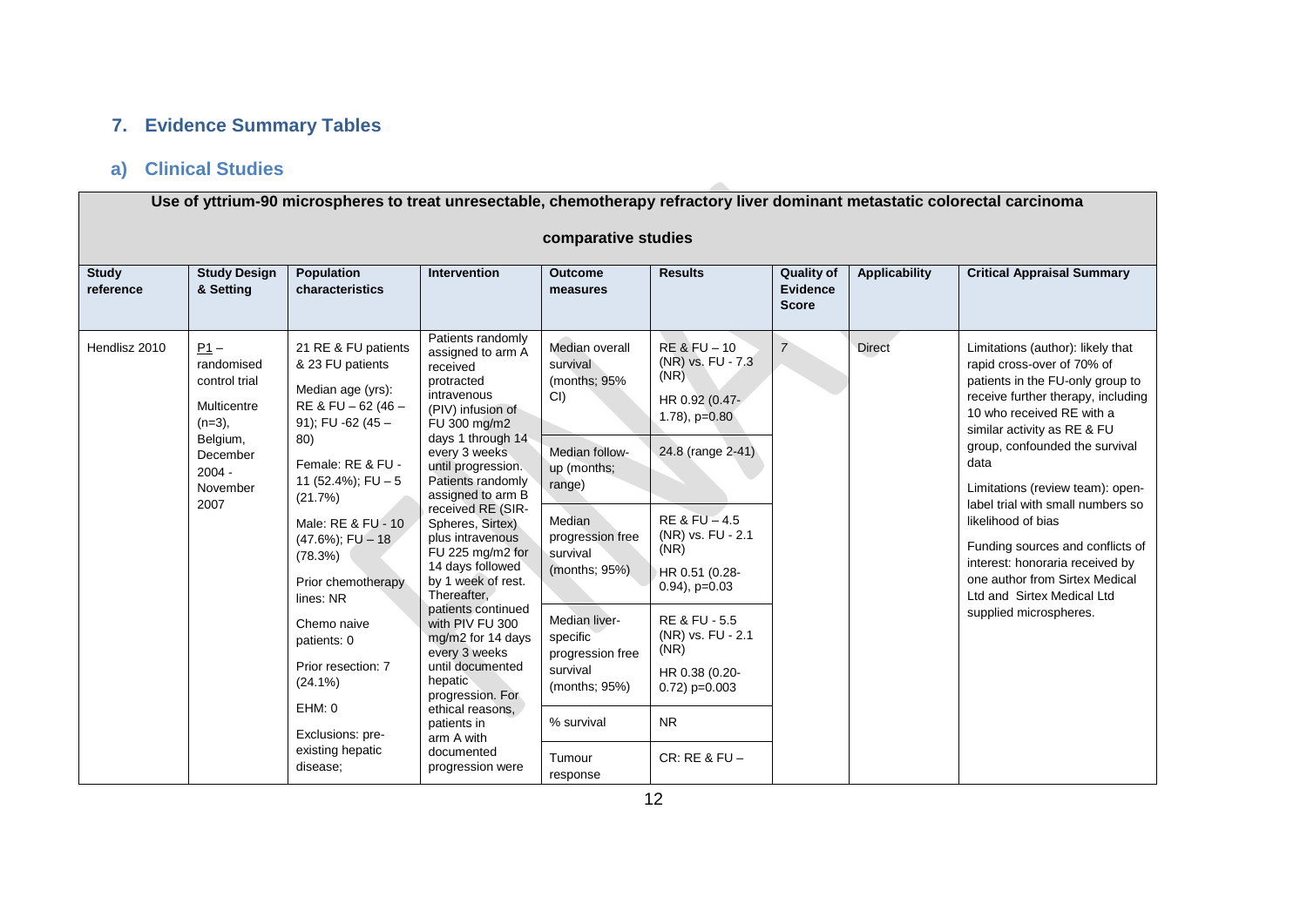|  | extrahepatic           | permitted to cross- | (RECIST                              | 0% vs. $FU - 0%$                         |  |  |
|--|------------------------|---------------------|--------------------------------------|------------------------------------------|--|--|
|  | disease; clinically    | over to receive RE  | criteria; CR -                       |                                          |  |  |
|  | significantly ascites; | at the              | complete                             | PR: RE & FU -                            |  |  |
|  | more than 20%          | investigators'      | response, PR-                        | 10% vs. FU - 0%;                         |  |  |
|  | arteriovenous          | discretion.         | partial response,                    | SD: RE & FU -                            |  |  |
|  | shunting from liver    |                     | $SD - stable$                        | 76% vs. FU - 35%                         |  |  |
|  | to lungs observed      |                     | response, PD-                        |                                          |  |  |
|  | on the 99mTc-MAA       |                     | progressive                          | PD: RE & FU $-$                          |  |  |
|  | scan; hepatic arterial |                     | disease)                             | 10% vs. FU - 61%                         |  |  |
|  | anatomy; partial or    |                     |                                      |                                          |  |  |
|  | total thrombosis of    |                     |                                      | Not evaluated -                          |  |  |
|  |                        |                     |                                      | FU group n=5; RE                         |  |  |
|  | the hepatic artery or  |                     |                                      | $&$ FU $n=6$                             |  |  |
|  | main portal vein;      |                     |                                      |                                          |  |  |
|  | prior HAI with FU,     |                     | Overall                              | RE & FU - 10%                            |  |  |
|  | FUDR, or other         |                     | response rate                        | vs. $FU - 0\%$ ;                         |  |  |
|  | chemotherapeutic       |                     |                                      | $p=0.22$                                 |  |  |
|  | agent(s) or            |                     |                                      |                                          |  |  |
|  | transarterial          |                     | Disease control                      | RE & FU - 86%                            |  |  |
|  | embolization           |                     | rate                                 | vs. FU - 35%;                            |  |  |
|  | procedure; prior       |                     |                                      | $P = 0.001$                              |  |  |
|  | external-beam          |                     |                                      |                                          |  |  |
|  | irradiation of the     |                     |                                      |                                          |  |  |
|  | liver; severe chronic  |                     | Quality of life                      | Not reported                             |  |  |
|  | or acute disease,      |                     |                                      |                                          |  |  |
|  | concomitant or         |                     | Sub-group analysis                   |                                          |  |  |
|  | previous               |                     | Not reported                         |                                          |  |  |
|  | malignancies within    |                     |                                      |                                          |  |  |
|  | 5 years other than     |                     |                                      |                                          |  |  |
|  | basal cell or          |                     | Adverse events                       |                                          |  |  |
|  | squamous cell          |                     |                                      |                                          |  |  |
|  | carcinoma of the       |                     |                                      | Toxicity analysis was conducted in 43    |  |  |
|  | skin or cervix;        |                     |                                      | patients (22 in FU group and 21 RE &     |  |  |
|  | women who were         |                     | FU group). Two patients (both in FU  |                                          |  |  |
|  | pregnant or breast-    |                     |                                      | group) were never treated and so were    |  |  |
|  | feeding or who         |                     |                                      | not evaluated for toxicity. Grade 3 or 4 |  |  |
|  | refused to take        |                     |                                      | toxicities were recorded in six patients |  |  |
|  | adequate pregnancy     |                     | after FU monotherapy and in one      |                                          |  |  |
|  | prevention             |                     | patient after RE plus FU treatment,  |                                          |  |  |
|  | measures               |                     | though not statistically significant |                                          |  |  |
|  |                        |                     | $(P=0.10)$                           |                                          |  |  |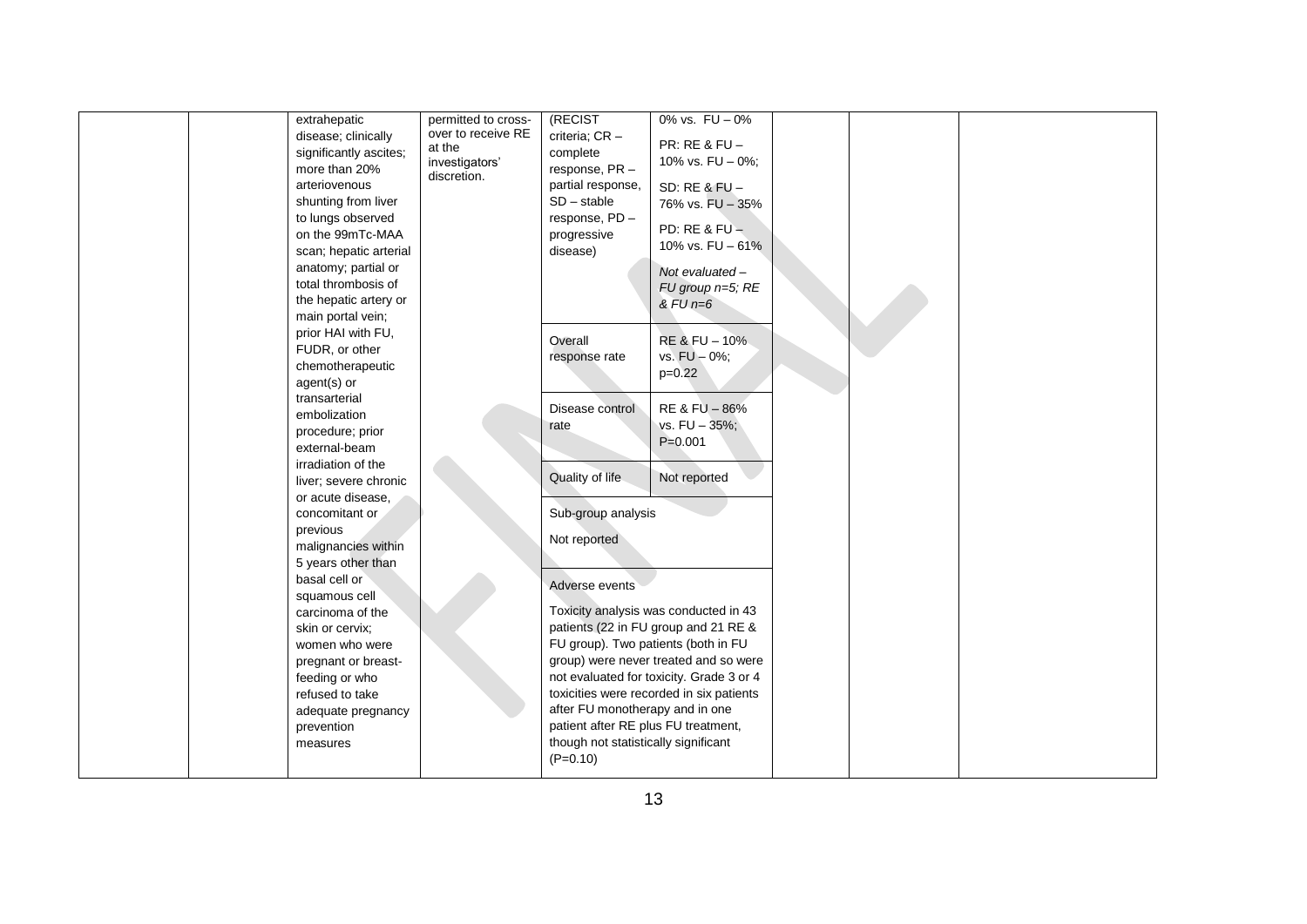| <b>Study</b><br>reference | <b>Study Design</b><br>& Setting                                                                                                | Population<br>characteristics                                                                                                                                                                                                                                                                                                                                                                                                                                                                                                                                                                                                                     | Intervention                                                                                                                                                                                                                                                                                                                                                                                                                                                                                                                                                                                                   | <b>Outcome</b><br>measures                                                                                                                                                                                                                                                                                                                                                                | <b>Results</b>                                                                                                                                                                                                                                                                                                                        | <b>Quality of</b><br><b>Evidence</b><br><b>Score</b> | <b>Applicability</b> | <b>Critical Appraisal Summary</b>                                                                                                                                                                                                                                                                                                                                                                                                                                                                                              |
|---------------------------|---------------------------------------------------------------------------------------------------------------------------------|---------------------------------------------------------------------------------------------------------------------------------------------------------------------------------------------------------------------------------------------------------------------------------------------------------------------------------------------------------------------------------------------------------------------------------------------------------------------------------------------------------------------------------------------------------------------------------------------------------------------------------------------------|----------------------------------------------------------------------------------------------------------------------------------------------------------------------------------------------------------------------------------------------------------------------------------------------------------------------------------------------------------------------------------------------------------------------------------------------------------------------------------------------------------------------------------------------------------------------------------------------------------------|-------------------------------------------------------------------------------------------------------------------------------------------------------------------------------------------------------------------------------------------------------------------------------------------------------------------------------------------------------------------------------------------|---------------------------------------------------------------------------------------------------------------------------------------------------------------------------------------------------------------------------------------------------------------------------------------------------------------------------------------|------------------------------------------------------|----------------------|--------------------------------------------------------------------------------------------------------------------------------------------------------------------------------------------------------------------------------------------------------------------------------------------------------------------------------------------------------------------------------------------------------------------------------------------------------------------------------------------------------------------------------|
| Seidensticker<br>2012     | $P1 -$<br>retrospective<br>matched<br>comparative<br>study<br>Multicentre<br>$(n=3)$ ,<br>Germany,<br>June 2005 -<br>March 2008 | 29 consecutive RE<br>patients & 29 BSC<br>patients<br>Mean age (yrs): RE -<br>$61.9 \pm 7.37$ ; BSC -<br>$61.3 \pm 8.71$<br>Female: RE - 7<br>$(24.1\%)$ ; BSC - 6<br>(20.7%)<br>Male: RE - 22<br>(75.9%); BSC - 23<br>79.3%<br>Prior chemotherapy<br>lines: $RE - 1 = 0, 2 =$<br>$8(27.6\%)$ , $3=9$<br>$(31\%), 4 = 10$<br>$(34.5\%), 5 = 1$<br>$(3.4\%), 6 = 1 (3.4\%).$<br>BSC $1 = 0, 2 = 7$<br>$(24.1\%), 3 = 11$<br>$(37.9\%), 4 = 7$<br>$(24.1\%)$ , $5 = 3$<br>$(10.3\%)$ , 6 = 1<br>$(3.4\%)$<br>Chemo naive<br>patients: 0<br>Prior resection: RE -<br>7 (24.1%); BSC - 10<br>(34.5%)<br><b>EHM: RE - 14</b><br>$(48.3\%)$ ; BSC $-14$ | <sup>90</sup> Y-resin<br>microspheres<br>(SIR-spheres,<br>Sirtex) were<br>delivered via a<br>temporary<br>transfemoral<br>catheter into the<br>proper hepatic<br>artery as a single<br>whole liver<br>administration or<br>into the lobar<br>arteries as a<br>sequential<br>treatment of each<br>lobe 4-8 weeks<br>apart. All patients<br>were admitted the<br>day before the<br>procedure and<br>typically<br>discharged 2 days<br>later. 31% of SIRT<br>patients were<br>subsequently able<br>or willing to<br>receive further<br>chemotherapy,<br>exact number not<br>given. Detail of<br>BSC not provided. | Median overall<br>survival<br>(months; 95%<br>CI<br>Median follow-<br>up (months;<br>range)<br>Median<br>progression free<br>survival<br>(months; 95%)<br>Median liver-<br>specific<br>progression free<br>survival<br>(months; 95%)<br>% survival<br>Tumour<br>response<br>(RECIST<br>criteria; CR -<br>complete<br>response, PR-<br>partial response,<br>$SD - stable$<br>disease, PD - | RE 8.3 ( $6.6 -$<br>10.2) vs. BSC 3.5<br>$(1.9 - 5.7)$ , HR<br>$0.3$ (95% CI 0.16 -<br>$0.55$ ), p< $0.001$<br>Not reported<br>5.5 (NR) vs. 2.1<br>(NR)<br>Not reported<br>3 months: 97% vs.<br>59%<br>12 months: 24%<br>vs. 0%<br>$CR = 0$<br>$PR = 12(42.9%)$<br>$SD = 5(17.9%)$<br>$PD = 11 (39.3%)$<br>1 patient not<br>evaluated | $\overline{7}$                                       | <b>Direct</b>        | Limitations (author): small study<br>size, retrospective study design<br>Limitations (review team): no<br>follow-up data, no confidence<br>intervals for PFS, 31% of SIRT<br>patients were subsequently able<br>or willing to receive further<br>chemotherapy, exact number<br>not given. Detail of BSC not<br>provided.<br>Funding sources and conflicts of<br>interest: supported in part by<br>Sirtex Medical Ltd and authors<br>received travel fees or research<br>grants and consultant fees from<br>Sirtex Medical Ltd. |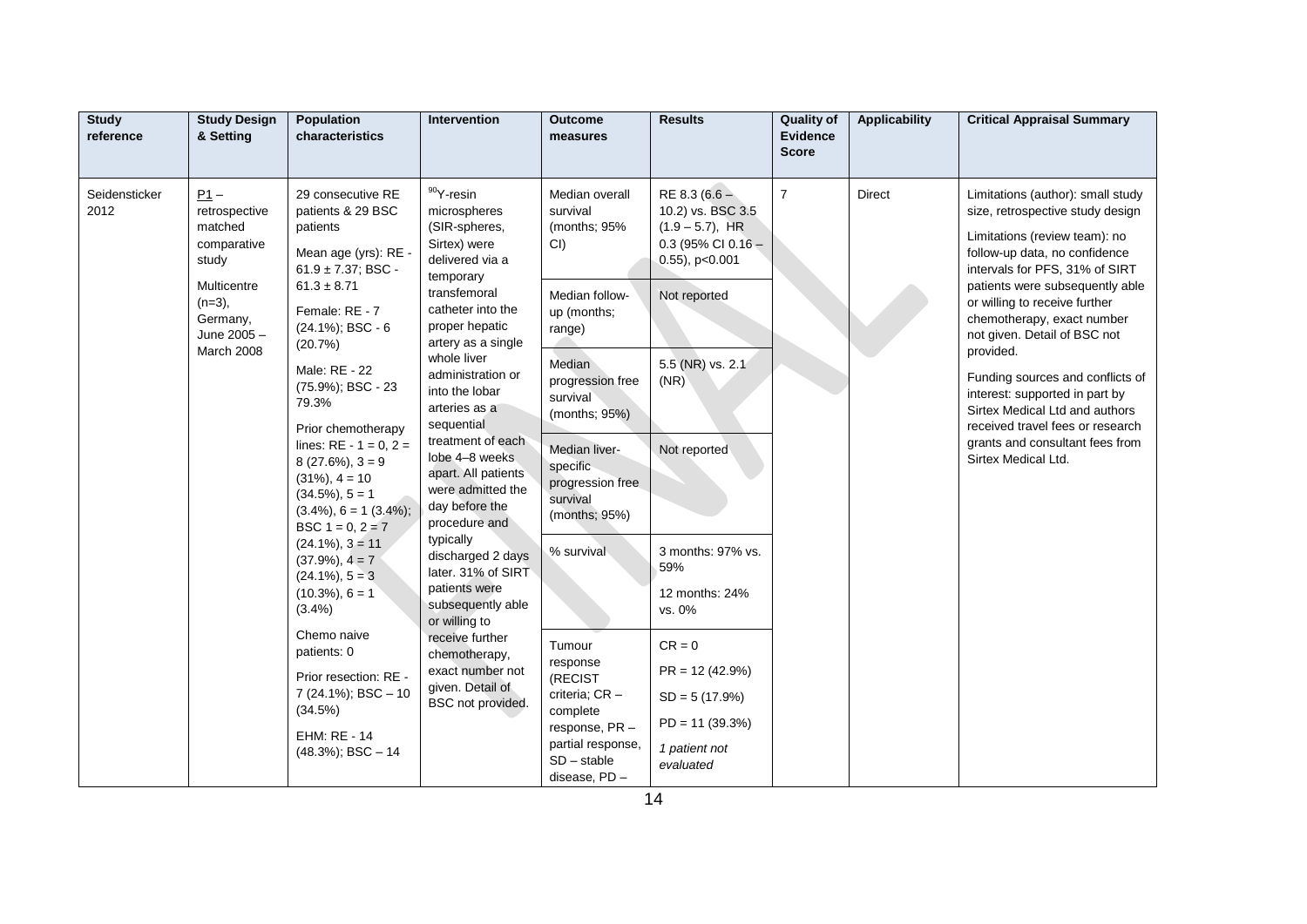|                           |                                                     | (48.3%)<br>Exclusions: if eligible<br>for other forms of<br>treatment, extensive<br>and progressive<br>extrahepatic<br>deposits |                                                                               | progressive<br>disease)<br>Overall<br>response rate<br>Disease control<br>rate<br>Quality of life<br>Sub-group analysis<br>95% CI, 1.0-1.06; $P = 0.028$ )<br>Adverse events<br>Treatment-related adverse events<br>following RE included: grade 1-2<br>fatigue ( $n = 20$ , 69%) in the first 14<br>pain/nausea ( $n = 14$ , 48.3%), and<br>3, 10.3%). Three cases (10.3%) of<br>reported for BSC group. | 12 (42.9%)<br>17 (60.8%)<br>Not reported<br>On multivariate analysis the extent of<br>liver involvement was associated with<br>an increased risk of death (HR, 1.03;<br>days post-RE, grade 1 mild abdominal<br>grade 2 gastrointestinal ulceration ( $n =$<br>grade 3 radiation-induced liver disease<br>not deemed life-threatening. AEs not |                                               |                      |                                                                                                                    |
|---------------------------|-----------------------------------------------------|---------------------------------------------------------------------------------------------------------------------------------|-------------------------------------------------------------------------------|-----------------------------------------------------------------------------------------------------------------------------------------------------------------------------------------------------------------------------------------------------------------------------------------------------------------------------------------------------------------------------------------------------------|------------------------------------------------------------------------------------------------------------------------------------------------------------------------------------------------------------------------------------------------------------------------------------------------------------------------------------------------|-----------------------------------------------|----------------------|--------------------------------------------------------------------------------------------------------------------|
| <b>Study</b><br>reference | <b>Study Design</b><br>& Setting                    | Population<br>characteristics                                                                                                   | Intervention                                                                  | <b>Outcome</b><br>measures                                                                                                                                                                                                                                                                                                                                                                                | <b>Results</b>                                                                                                                                                                                                                                                                                                                                 | <b>Quality of</b><br>Evidence<br><b>Score</b> | <b>Applicability</b> | <b>Critical Appraisal Summary</b>                                                                                  |
| Bester 2012               | $P1 -$<br>retrospective<br>unmatched<br>comparative | 224 RE patients &<br>29 SC patients<br>Note: Baseline<br>characteristics                                                        | $90Y$ -resin<br>microspheres<br>(SIR-spheres,<br>Sirtex) were<br>administered | Median overall<br>survival<br>(months; 95%<br>CI                                                                                                                                                                                                                                                                                                                                                          | RE group 11.9<br>$(10.1 - 14.9)$ vs.<br>SC group 6.6<br>(NR), p=0.001 (HR<br>not reported for                                                                                                                                                                                                                                                  | 6                                             | <b>Direct</b>        | Limitations (author): non-<br>randomised, retrospective study,<br>treatment cohort was<br>hetereogenous population |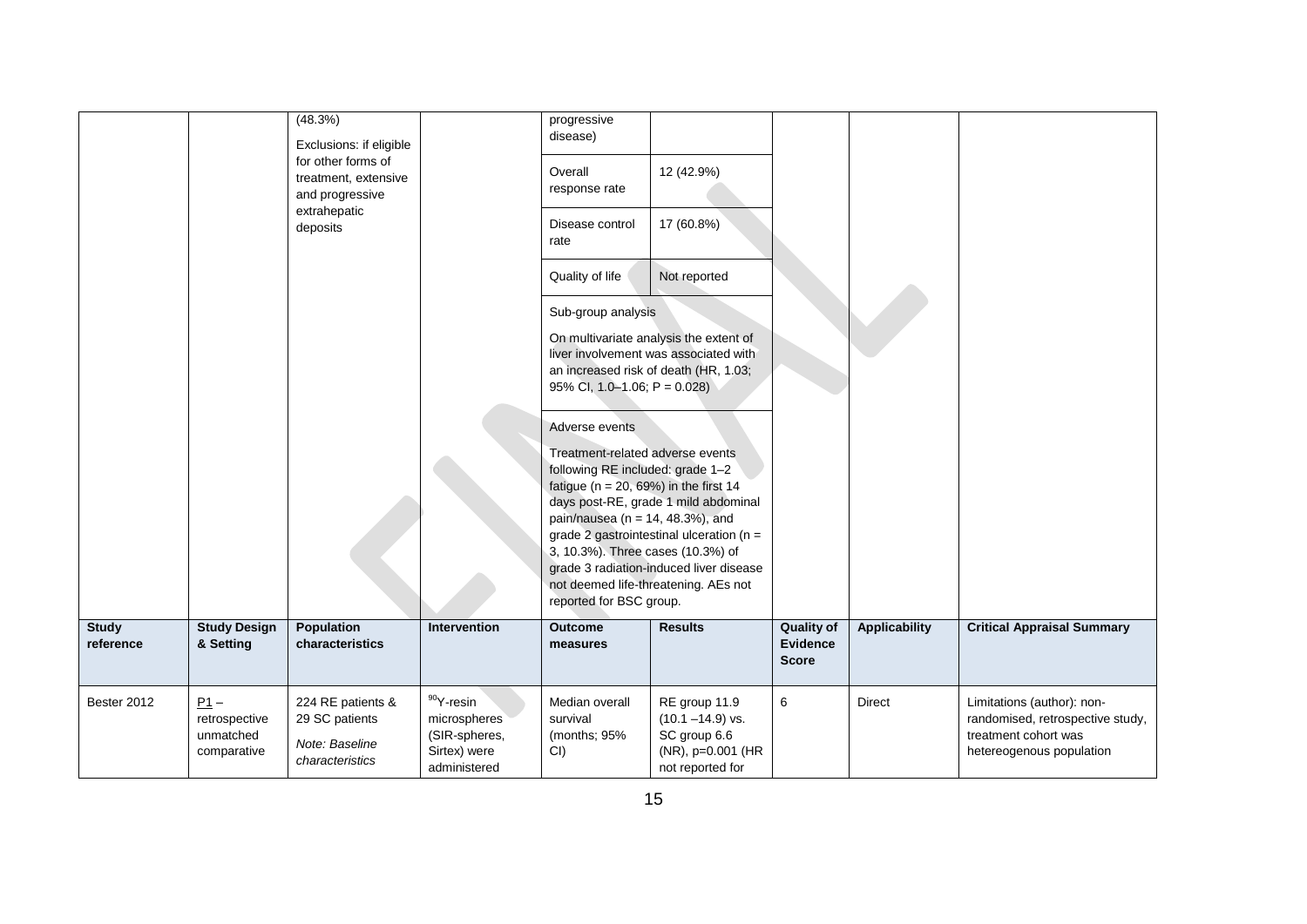| study          | presented for whole     | according to        |                   | mCRC group)  |  | Limitations (review team): SC      |
|----------------|-------------------------|---------------------|-------------------|--------------|--|------------------------------------|
|                | group that included     | standard            |                   |              |  | group not matched and              |
| Single centre, | non-CRC patients        | protocols.          | Median follow-    | Not reported |  | comprised of patients deemed       |
| Australia, Feb |                         | Treatment for       |                   |              |  | unsuitable for RE, SC not fully    |
| $2006 - Feb$   | Median age (yrs):       | bilobar liver       | up (months;       |              |  | defined, focus of study was not    |
| 2001           | RE group - 67 (27 -     | disease was         | range)            |              |  | mCRC so not analyses stratified    |
|                | 90) & SC group - 66     |                     |                   |              |  |                                    |
|                | $(27 - 88)$ ; CRC       | performed in the    | Median            | Not reported |  | for mCRC patients and baseline     |
|                | group $-67(27-89)$      | same procedure      | progression free  |              |  | characteristics of SC mCRC         |
|                |                         | as a single dose to | survival          |              |  | patients were not provided.        |
|                | Female: RE group -      | both lobes of the   | (months; 95%)     |              |  | Funding sources and conflicts of   |
|                | 133 (39.2%); SC         | liver or as a       |                   |              |  |                                    |
|                | group $-16(31.4%)$      | divided dose to the |                   |              |  | interest: Bester is a paid         |
|                |                         | left and right      | Median liver-     | Not reported |  | consultant for Sirtex Medical Ltd. |
|                | Male: RE group -        | lobes.              | specific          |              |  |                                    |
|                | 206 (60.8%); SC         |                     | progression free  |              |  |                                    |
|                | group $-35(68.6%)$      |                     | survival          |              |  |                                    |
|                |                         |                     | (months; 95%)     |              |  |                                    |
|                | Prior chemotherapy      |                     |                   |              |  |                                    |
|                | lines: RE group ≥1:     |                     | % survival        | Not reported |  |                                    |
|                | 290 (85.6%); SC         |                     |                   |              |  |                                    |
|                | group $\geq$ 1: 47      |                     |                   | Not reported |  |                                    |
|                | (92.2%) (incl. non-     |                     | Tumour            |              |  |                                    |
|                | CRC)                    |                     | response          |              |  |                                    |
|                |                         |                     | (RECIST           |              |  |                                    |
|                | Chemo naive             |                     | criteria; CR -    |              |  |                                    |
|                | patients: RE group -    |                     | complete          |              |  |                                    |
|                | 49 (14.5%); SC          |                     | response, PR -    |              |  |                                    |
|                | group $-4$ (7.8%)       |                     | partial response, |              |  |                                    |
|                | (incl. non-CRC)         |                     | $SD - stable$     |              |  |                                    |
|                |                         |                     | disease, PD -     |              |  |                                    |
|                | Prior resection: NR     |                     | progressive       |              |  |                                    |
|                | EHM: RE group -         |                     | disease)          |              |  |                                    |
|                | 124 (36.6%); SC         |                     |                   |              |  |                                    |
|                | group - 17 (33.3)%      |                     |                   | Not reported |  |                                    |
|                |                         |                     | Overall           |              |  |                                    |
|                | (incl. non-CRC)         |                     | response rate     |              |  |                                    |
|                | <b>Exclusions: ECOG</b> |                     |                   |              |  |                                    |
|                | $score > 2$ , excessive |                     | Disease control   | Not reported |  |                                    |
|                | hepatic tumour          |                     | rate              |              |  |                                    |
|                | burden $> 75%$ ,        |                     |                   |              |  |                                    |
|                | and/or compromised      |                     | Quality of life   | Not reported |  |                                    |
|                |                         |                     |                   |              |  |                                    |
|                |                         |                     |                   |              |  |                                    |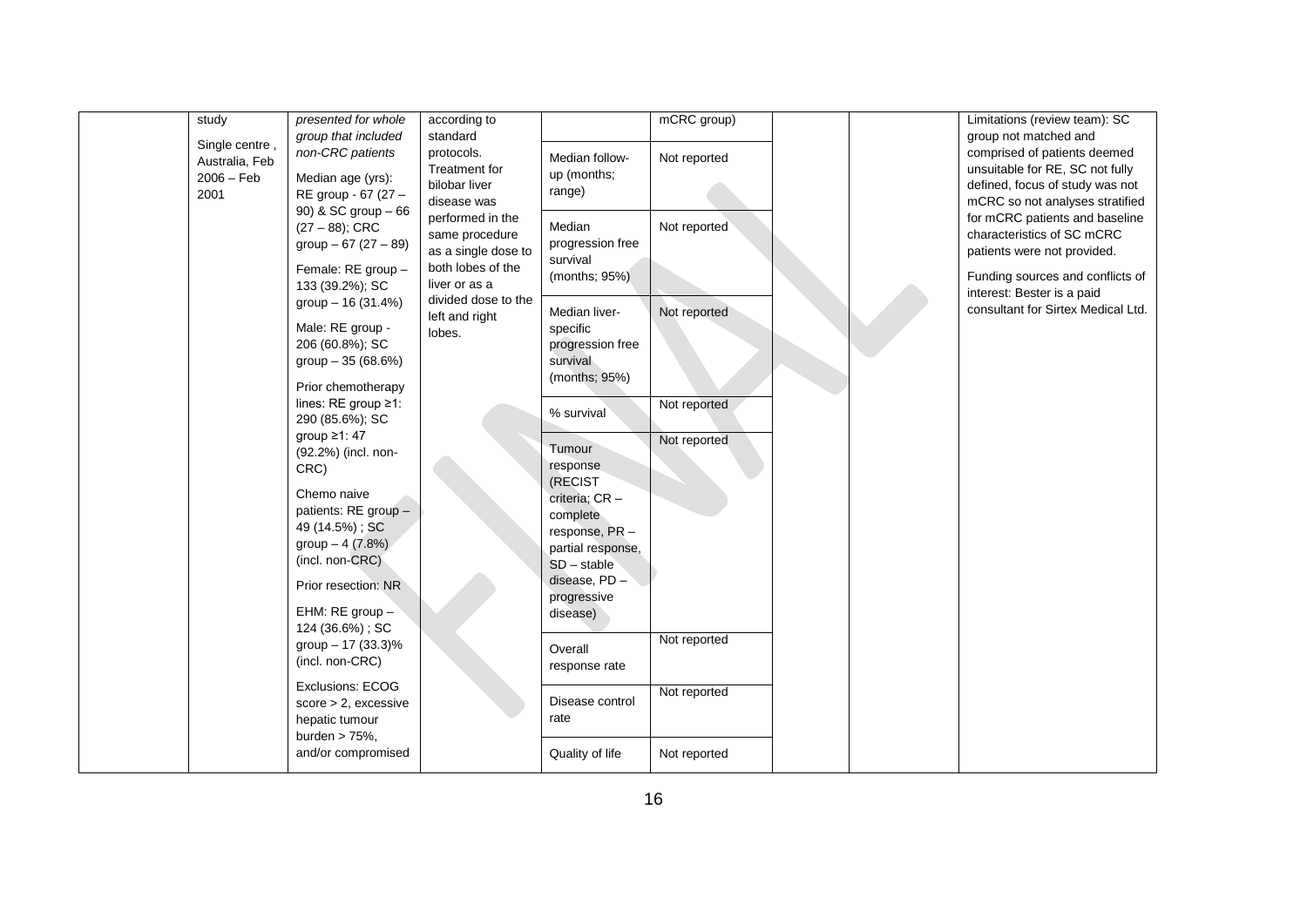| Adverse events<br>Adverse events occurred in 22% of<br>patients immediately after RE, which<br>were minor abdominal pain, nausea,<br>and vomiting. At the 1-month follow-up<br>after RE, adverse events were minor<br>and easily medically managed;<br>including one case of radiation<br>induced liver disease (RILD). At the 3<br>month follow-up adverse events were<br>all medically managed, with no deaths<br>within the 3-month follow-up period<br>caused by the RE procedure. There<br>were no known cases of radiation<br>pneumonitis. Adverse events in the<br>supportive care arm were not reported. | residual liver<br>function | Sub-group analysis<br>Not reported |  |  |
|------------------------------------------------------------------------------------------------------------------------------------------------------------------------------------------------------------------------------------------------------------------------------------------------------------------------------------------------------------------------------------------------------------------------------------------------------------------------------------------------------------------------------------------------------------------------------------------------------------------|----------------------------|------------------------------------|--|--|
|                                                                                                                                                                                                                                                                                                                                                                                                                                                                                                                                                                                                                  |                            |                                    |  |  |

| Use of yttrium-90 microspheres to treat unresectable, chemotherapy refractory liver dominant metastatic colorectal carcinoma<br>non-comparative studies |                                                          |                                                           |                                                                     |                                                |                                   |                                               |               |                                                                                                                                            |  |
|---------------------------------------------------------------------------------------------------------------------------------------------------------|----------------------------------------------------------|-----------------------------------------------------------|---------------------------------------------------------------------|------------------------------------------------|-----------------------------------|-----------------------------------------------|---------------|--------------------------------------------------------------------------------------------------------------------------------------------|--|
| <b>Study</b><br>reference                                                                                                                               | <b>Study Design</b><br>& Setting                         | <b>Population</b><br>characteristics                      | <b>Intervention</b>                                                 | <b>Outcome</b><br>measures                     | <b>Results</b>                    | <b>Quality of</b><br>Evidence<br><b>Score</b> | Applicability | <b>Critical Appraisal Summary</b>                                                                                                          |  |
| Paprottka 2017                                                                                                                                          | $P1 -$<br>retrospective<br>case series                   | 136 of 389 non-<br>consecutive patients<br>with mCRC      | $90Y$ resin<br>microspheres<br>(SIR-Spheres,<br>Sirtex), prescribed | Median overall<br>survival (months;<br>95% CI) | $9.1(6.4 -$<br>(11.8)             | 5                                             | Direct        | Limitations (author): retrospective<br>case series from single centre<br>Limitations (review team): limited                                |  |
|                                                                                                                                                         | Single centre,<br>Germany,<br>January 2013<br>- February | Median age (yrs):<br>64.1 (55.7-70.9) for<br>whole sample | activity calculated<br>using the modified<br>body surface area      | Median follow-up<br>(months; range)            | Not reported<br>for mCRC<br>group |                                               |               | data for mCRC patients, non-<br>consecutive recruitmentFunding<br>sources and conflicts of interest:<br>authors report that study received |  |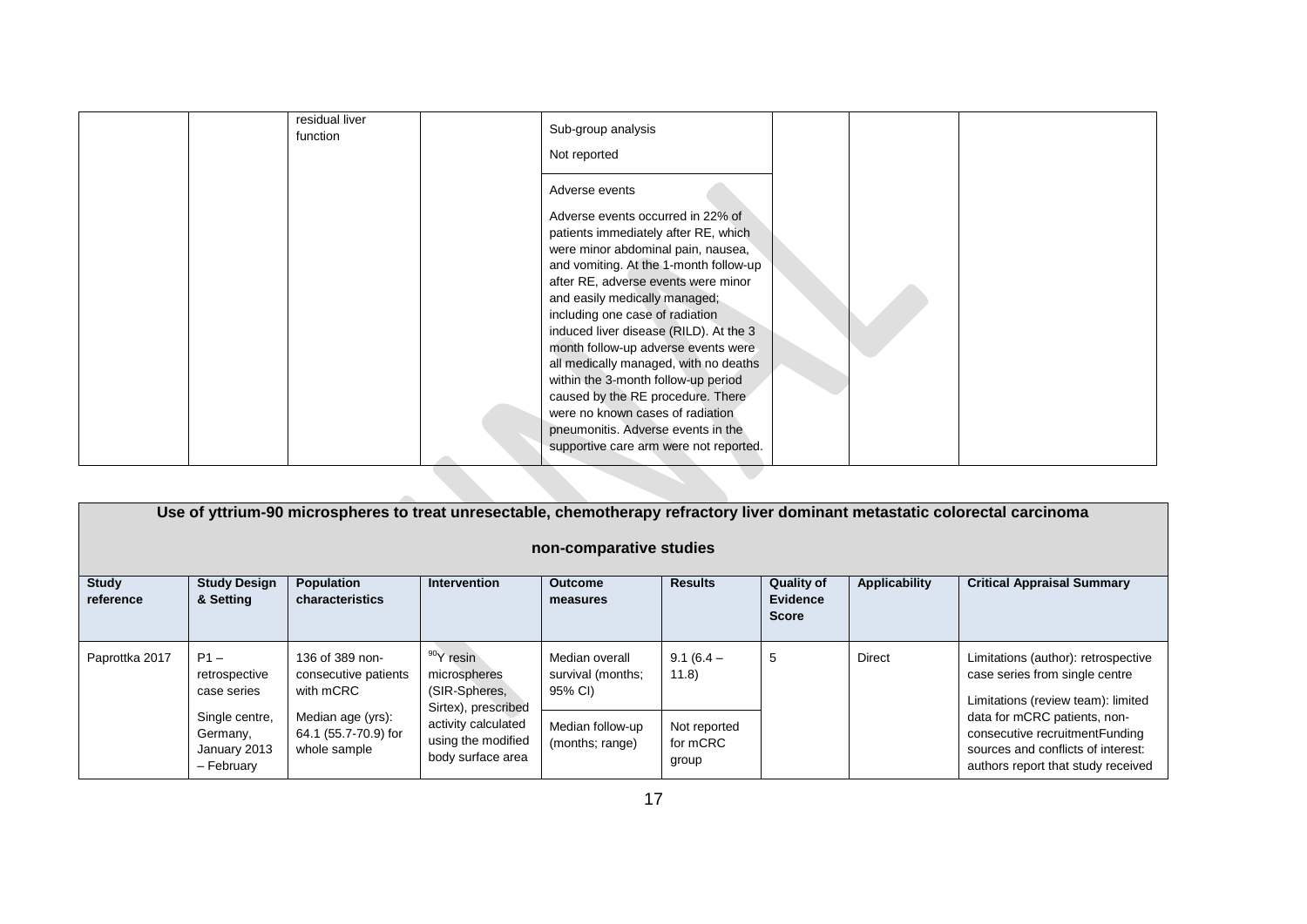| each patient and<br>Male: not provided<br>95%)<br>was administered<br>for mCRC group<br>either in whole-<br>liver, lobar or<br>Prior chemotherapy<br>sequential lobar<br>lines: not reported<br>treatment,<br>Chemo naive<br>according to the<br>patients: not<br>tumour burden<br>reported<br>Prior resection: not<br>reported<br>EHM: not provided<br>for mCRC group<br><b>Exclusions: Patients</b><br>with limited hepatic<br>reserve, ascites or<br>other clinical signs<br>of liver failure (e.g.,<br>bilirubin level > 2.0<br>mg/dL in the<br>absence of a<br>reversible cause;<br>serum albumin <3.0<br>g/dL), compromised<br>bone marrow or<br>renal function, or<br>other severe co-<br>morbidities were<br>generally considered<br>unsuitable for RE | Not reported<br>Median liver-<br>specific<br>progression free<br>survival (months;<br>95%)<br>Not reported<br>% survival<br>Not reported<br>Tumour response<br>for mCRC<br>(RECIST criteria;<br>$CR$ – complete<br>group<br>response, PR-<br>partial response,<br>$SD - stable$<br>disease, PD -<br>progressive<br>disease)<br>Not reported<br>Overall response<br>for mCRC<br>rate<br>group<br>Not reported<br>Disease control<br>for mCRC<br>rate<br>group<br>Quality of life<br>Not reported<br>Sub-group analysis<br>Not reported |  |  |
|----------------------------------------------------------------------------------------------------------------------------------------------------------------------------------------------------------------------------------------------------------------------------------------------------------------------------------------------------------------------------------------------------------------------------------------------------------------------------------------------------------------------------------------------------------------------------------------------------------------------------------------------------------------------------------------------------------------------------------------------------------------|---------------------------------------------------------------------------------------------------------------------------------------------------------------------------------------------------------------------------------------------------------------------------------------------------------------------------------------------------------------------------------------------------------------------------------------------------------------------------------------------------------------------------------------|--|--|
|----------------------------------------------------------------------------------------------------------------------------------------------------------------------------------------------------------------------------------------------------------------------------------------------------------------------------------------------------------------------------------------------------------------------------------------------------------------------------------------------------------------------------------------------------------------------------------------------------------------------------------------------------------------------------------------------------------------------------------------------------------------|---------------------------------------------------------------------------------------------------------------------------------------------------------------------------------------------------------------------------------------------------------------------------------------------------------------------------------------------------------------------------------------------------------------------------------------------------------------------------------------------------------------------------------------|--|--|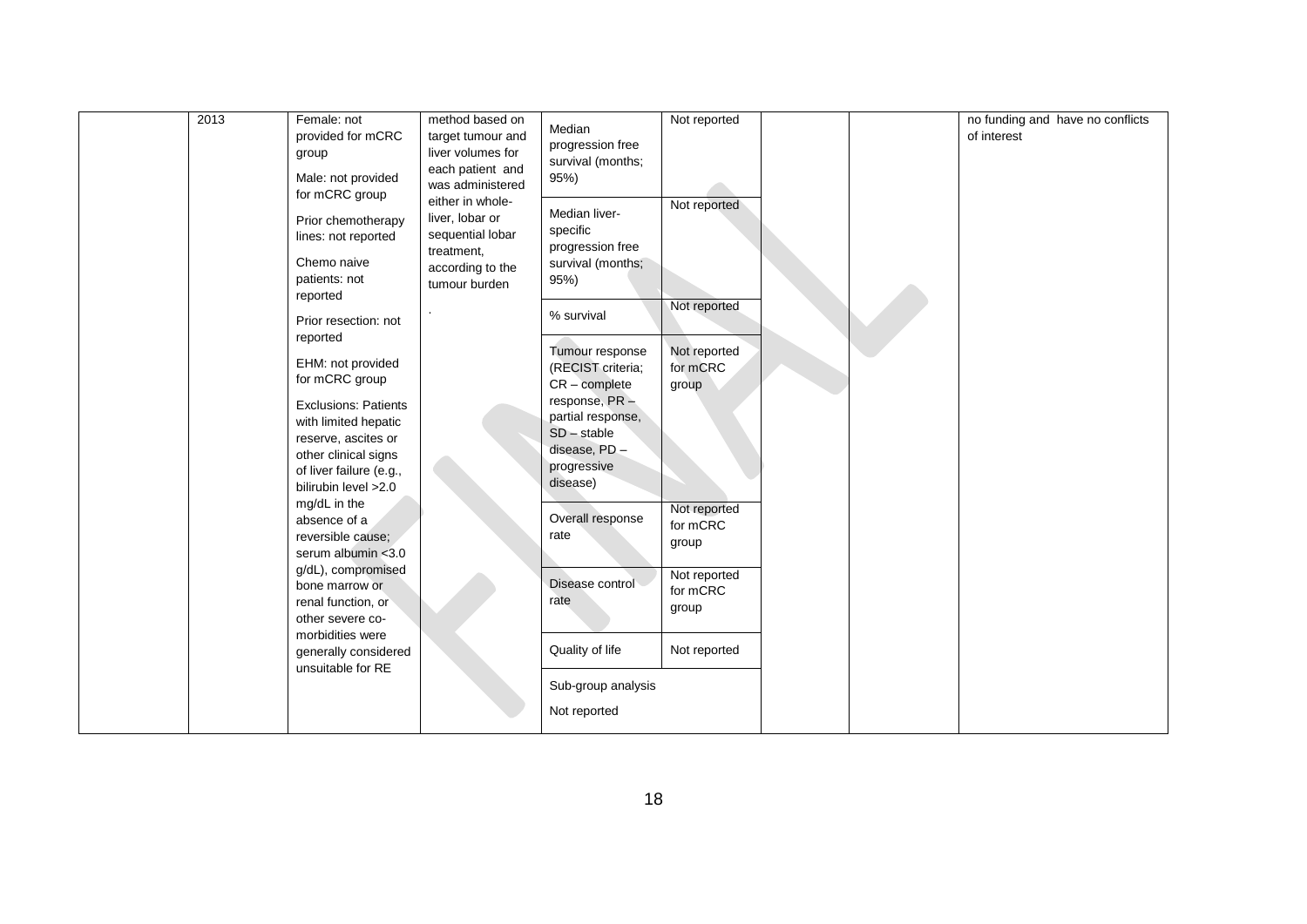|                           |                                                                                     |                                                                                                                                                                                                                                                                                                       |                                                                                                                                                                                                                                                                                                                                                                                                                                                                                                                                                                                                                    | Adverse events:<br>not reported                                                                                                                                                                                                                                                                                                                                                                          |                                                                                                                                                     |                                                      |                      |                                                                                                                                                                                                                                                                                            |
|---------------------------|-------------------------------------------------------------------------------------|-------------------------------------------------------------------------------------------------------------------------------------------------------------------------------------------------------------------------------------------------------------------------------------------------------|--------------------------------------------------------------------------------------------------------------------------------------------------------------------------------------------------------------------------------------------------------------------------------------------------------------------------------------------------------------------------------------------------------------------------------------------------------------------------------------------------------------------------------------------------------------------------------------------------------------------|----------------------------------------------------------------------------------------------------------------------------------------------------------------------------------------------------------------------------------------------------------------------------------------------------------------------------------------------------------------------------------------------------------|-----------------------------------------------------------------------------------------------------------------------------------------------------|------------------------------------------------------|----------------------|--------------------------------------------------------------------------------------------------------------------------------------------------------------------------------------------------------------------------------------------------------------------------------------------|
| <b>Study</b><br>reference | <b>Study Design</b><br>& Setting                                                    | Population<br>characteristics                                                                                                                                                                                                                                                                         | Intervention                                                                                                                                                                                                                                                                                                                                                                                                                                                                                                                                                                                                       | <b>Outcome</b><br>measures                                                                                                                                                                                                                                                                                                                                                                               | <b>Results</b>                                                                                                                                      | <b>Quality of</b><br><b>Evidence</b><br><b>Score</b> | <b>Applicability</b> | <b>Critical Appraisal Summary</b>                                                                                                                                                                                                                                                          |
| Schmeel 2017              | $P1 -$<br>retrospective<br>case series<br>Single centre,<br>Germany,<br>2009 - 2014 | 46 consecutive<br>patients<br>Mean age (yrs): 60.8<br>$± 10.82(45-82)$<br>Female: 17 (27%)<br>Male: 29 (63%)<br>Prior chemotherapy<br>lines: all had at least<br>2 lines of IRI and<br><b>OXA</b><br>Chemo naive<br>patients: 0<br>Prior resection: 0<br>EHM: 21 (46%)<br>Exclusions: not<br>reported | Either <sup>90</sup> Y resin<br>(SIR-spheres,<br>SIrtex) or glass<br>(Theraspheres,<br>BTG)<br>microspheres,<br>prescription of<br>activity calculated<br>using the body<br>surface area<br>(BSA) method in<br>patients treated<br>with SIR-Spheres<br>and the MIRD-<br>based method<br>prescribed by the<br>manufacturer in<br>patients receiving<br>TheraSphere,<br>treatment activity<br>administered was<br>$1.66 \pm 0.88$ GBq<br>$(0.4 - 3.96$ GBq) as<br>either whole liver<br>treatment in 24<br>patients, or by<br>successive RE of<br>initially either the<br>right (six patients)<br>or left liver lobe | Median overall<br>survival (months;<br>95% CI)<br>Median follow-up<br>(months; range)<br>Median<br>progression free<br>survival (months;<br>95%<br>Median liver-<br>specific<br>progression free<br>survival (months;<br>95%<br>% survival<br>Tumour response<br>(RECIST criteria;<br>$CR$ – complete<br>response, PR-<br>partial response,<br>$SD - stable$<br>disease, PD -<br>progressive<br>disease) | $8(6-10)$<br>$8(2-48)$<br>$4(3-5)$<br>Not reported<br>Not reported<br>$CR = 0$<br>$PR = 8$<br>(17.4%)<br>$SD = 14$<br>$(30.4\%)$<br>$PD = 24 (52%)$ | 5                                                    | <b>Direct</b>        | Limitations (author): small, single<br>centre, retrospective study<br>Limitations (review team):<br>exclusion criteria not provided<br>Funding sources and conflicts of<br>interest: no funding received, one<br>author acts as consultant for<br>SIRTEX (manufacturer of SIR-<br>spheres) |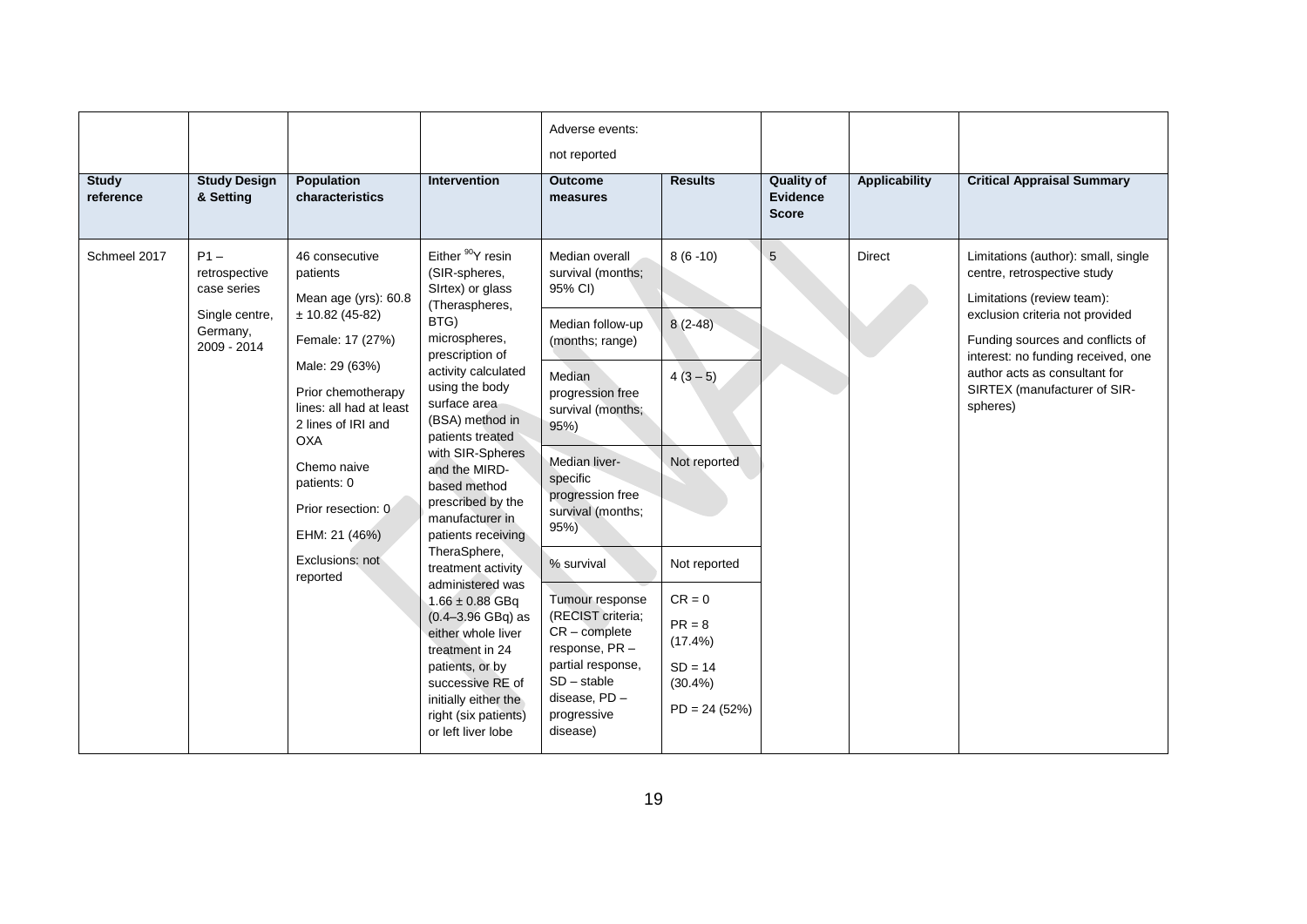|                              |                                                       |                                                                                   | (five patients), in<br>eight patients, only<br>the right liver lobe                             | Overall response<br>rate                                                                                                                                                           | 8 (17.4%)                        |                                               |                      |                                                                                                                                                                                  |
|------------------------------|-------------------------------------------------------|-----------------------------------------------------------------------------------|-------------------------------------------------------------------------------------------------|------------------------------------------------------------------------------------------------------------------------------------------------------------------------------------|----------------------------------|-----------------------------------------------|----------------------|----------------------------------------------------------------------------------------------------------------------------------------------------------------------------------|
|                              |                                                       |                                                                                   | and in three<br>patients only the<br>left liver lobe was                                        | Disease control<br>rate                                                                                                                                                            | 22 (47.8%)                       |                                               |                      |                                                                                                                                                                                  |
|                              |                                                       |                                                                                   | treated in a single<br>lobar session.                                                           | Quality of life                                                                                                                                                                    | Not reported                     |                                               |                      |                                                                                                                                                                                  |
|                              |                                                       |                                                                                   |                                                                                                 | Sub-group analysis<br>on multivariate analysis a<br>metastasis of > 4.7cm was<br>significantly associated with an<br>$(1.320 - 6.749)$ , p=0.009<br>Adverse events<br>Not reported | increased risk of death HR=2.985 |                                               |                      |                                                                                                                                                                                  |
| <b>Study</b><br>reference    | <b>Study Design</b><br>& Setting                      | Population<br>characteristics                                                     | <b>Intervention</b>                                                                             | <b>Outcome</b><br>measures                                                                                                                                                         | <b>Results</b>                   | <b>Quality of</b><br>Evidence<br><b>Score</b> | <b>Applicability</b> | <b>Critical Appraisal Summary</b>                                                                                                                                                |
| Hickey 2016<br>(NCT00532740) | $P1 -$<br>retrospective<br>case series<br>Multicentre | 531 patients<br>Age (yrs): $< 65$<br>$n=334(62.9\%)$ , $\geq 65$<br>n=197 (37.1%) | RE of hepatic<br>metastases of<br>colorectal<br>carcinoma with a<br>glass-based <sup>90</sup> Y | Median overall<br>survival<br>(months; 95%<br>$CI$ )                                                                                                                               | $10.6(8.8 - 12.4)$               | 5                                             | <b>Direct</b>        | Limitations (author): retrospective<br>nature of the study, variability in<br>the number of treatments that<br>patients received, many patients<br>did not receive all available |
|                              | $(n=8)$ , USA,<br>$2001 - 2014$                       | device<br>Female: 217<br>$(40.9\%)$<br>Male: 314 (59.1%)                          | (TheraSpheres,<br>BTG). The median<br>radiation dose was                                        | Median follow-<br>up (months;<br>range)                                                                                                                                            | Not reported                     |                                               |                      | systemic options<br>Limitations (review team):<br>lack of information about follow-up                                                                                            |
|                              |                                                       | Prior chemotherapy<br>lines:<br>number of cytotoxic                               | 120.2Gy (35-<br>391Gy).<br>Extrahepatic                                                         | Median<br>progression<br>free survival                                                                                                                                             | Not reported                     |                                               |                      | duration or continuity of patients"<br>enrolment<br>Funding sources and conflicts of                                                                                             |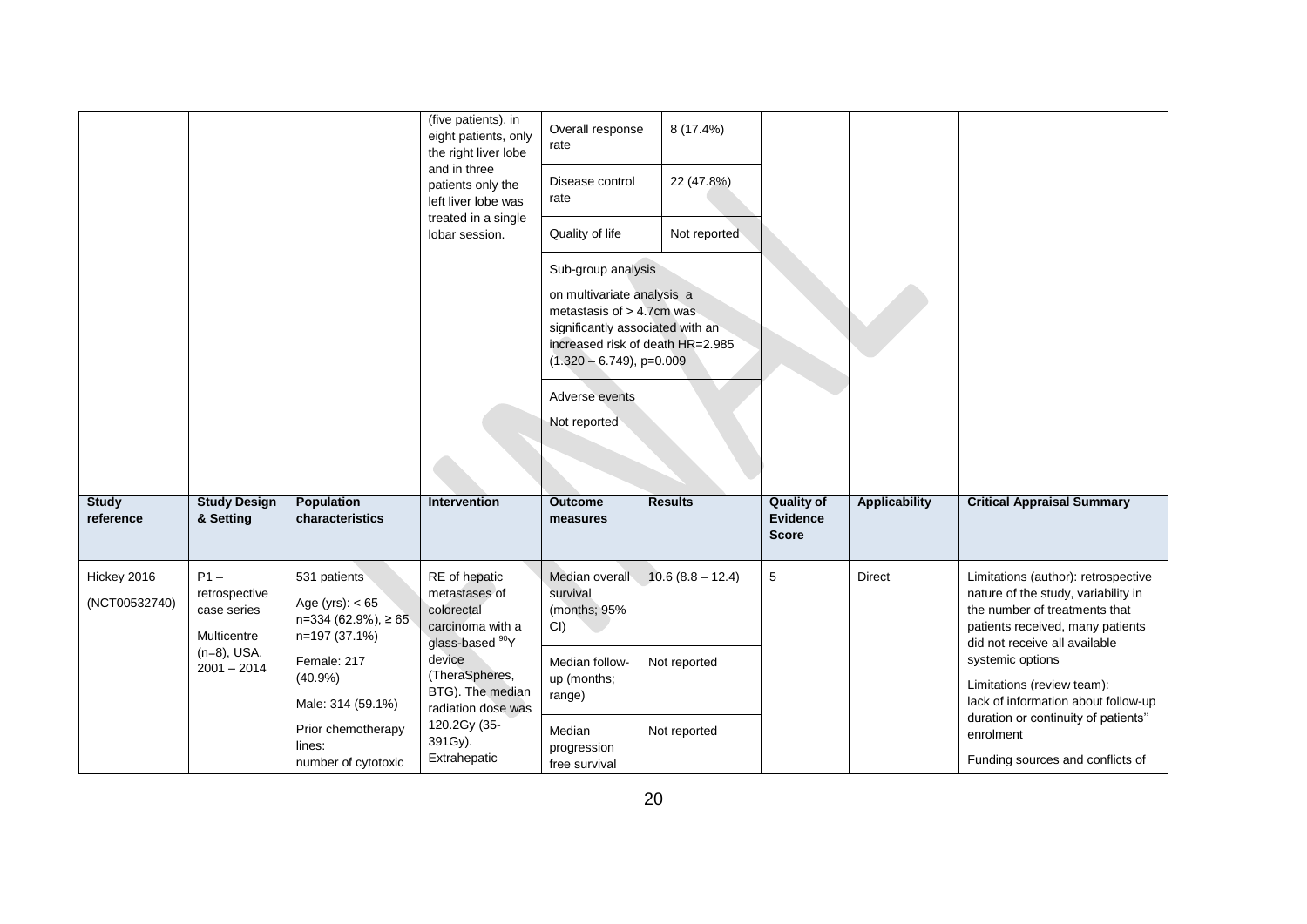| chemotherapy                 | arterial coil       | (months; 95%)            |              |  | interest: 6 authors of the study are |
|------------------------------|---------------------|--------------------------|--------------|--|--------------------------------------|
| agents: 0 n=15               | embolization was    |                          |              |  | advisors for BTG International Ltd.  |
| $(3%)$ , 1-2 n=216           | performed in 25%    |                          |              |  |                                      |
| (41%), 3 n=295               | of patients, nearly | Median liver-            | Not reported |  |                                      |
| (56%)                        | all patients        | specific                 |              |  |                                      |
| Biologic therapy: 0          | underwent lobar or  | progression              |              |  |                                      |
| agents n=114                 | selective RE at the | free survival            |              |  |                                      |
| (21%), 1 n=295               | first treatment.    | (months; 95%)            |              |  |                                      |
| (56%), 2 n=117               | Only 2% of          |                          |              |  |                                      |
| $(22\%)$ , 3 n=4 (<1%),      | patients received   |                          |              |  |                                      |
| 4 $n=1$ (<1%)                | whole liver         | % survival               | Not reported |  |                                      |
|                              | treatment in a      |                          |              |  |                                      |
| Chemo naive                  | single setting.     | Tumour                   | Not reported |  |                                      |
| patients: 15 (2.8%)          |                     | response                 |              |  |                                      |
| Prior resection: 98          |                     | (RECIST                  |              |  |                                      |
| (18.5%)                      |                     | criteria; CR -           |              |  |                                      |
|                              |                     | complete<br>response, PR |              |  |                                      |
| EHM: 202 (38.0%)             |                     | - partial                |              |  |                                      |
| <b>Exclusions: Patients</b>  |                     | response, SD             |              |  |                                      |
| with significant             |                     | $-$ stable               |              |  |                                      |
| extrahepatic disease         |                     | disease, PD -            |              |  |                                      |
| (life expectancy $<$ 3       |                     | progressive              |              |  |                                      |
| mo), angiographic            |                     | disease)                 |              |  |                                      |
| evidence or                  |                     |                          |              |  |                                      |
| 99mTcmacroaggregat           |                     | Overall                  | Not reported |  |                                      |
| ed albumin scan              |                     | response rate            |              |  |                                      |
| evidence of                  |                     |                          |              |  |                                      |
| uncorrectable                |                     | <b>Disease</b>           | Not reported |  |                                      |
| gastrointestinal flow,       |                     | control rate             |              |  |                                      |
| or an estimated lung         |                     |                          |              |  |                                      |
| dose of more than            |                     | Quality of life          | Not reported |  |                                      |
| 30 Gy in a single<br>session |                     |                          |              |  |                                      |
|                              |                     | Sub-group analysis       |              |  |                                      |
|                              |                     |                          |              |  |                                      |
|                              |                     | Not reported             |              |  |                                      |
|                              |                     |                          |              |  |                                      |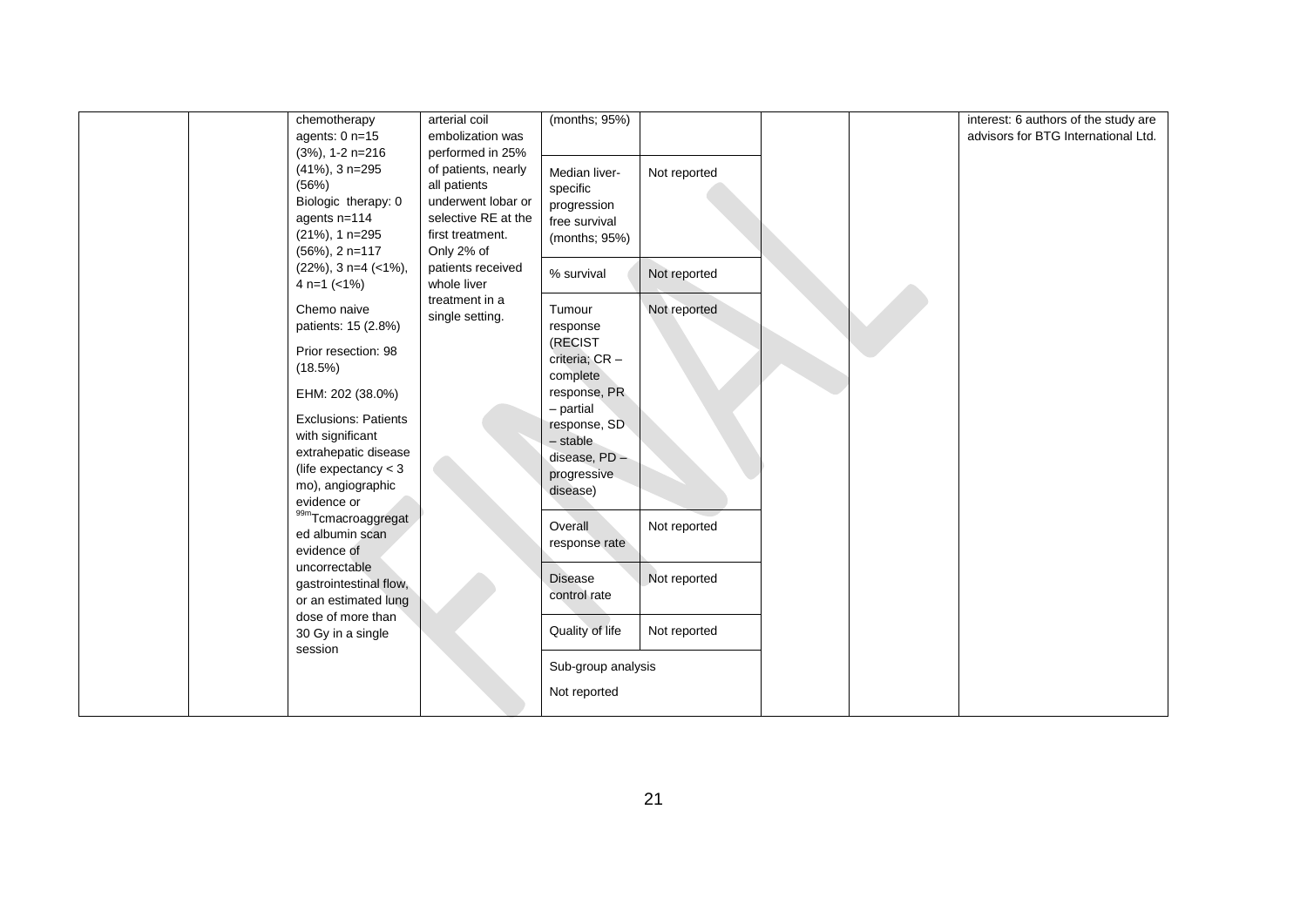|                                                                            |                                                                                                     |                                                                                                                                                                                                                                                                                                                |                                                                                                                                                                                                                                                                  | Adverse events<br>Clinical side effects: fatigue n=290<br>(55%), abdominal pain/discomfort<br>n=182 (34%), nausea n=98 (19%),<br>anorexia n=36 (7%), fever/chills<br>n=36 (7%), vomiting n=32 (6%),<br>diarrhoea $n=10(2%)$<br>Grade 3-4 biochemical toxicity:<br>bilirubin n=69 (13%), alkaline<br>phosphatise n=46 (9%), albumin<br>n=40 (8%), aspartate transaminase<br>n=18 (3%), alanine transaminase<br>$n=3$ (<1%) |                                                                                                |                                                      |               |                                                                                                                                                                                                                                                                                                                                                                                                                                                                                            |
|----------------------------------------------------------------------------|-----------------------------------------------------------------------------------------------------|----------------------------------------------------------------------------------------------------------------------------------------------------------------------------------------------------------------------------------------------------------------------------------------------------------------|------------------------------------------------------------------------------------------------------------------------------------------------------------------------------------------------------------------------------------------------------------------|---------------------------------------------------------------------------------------------------------------------------------------------------------------------------------------------------------------------------------------------------------------------------------------------------------------------------------------------------------------------------------------------------------------------------|------------------------------------------------------------------------------------------------|------------------------------------------------------|---------------|--------------------------------------------------------------------------------------------------------------------------------------------------------------------------------------------------------------------------------------------------------------------------------------------------------------------------------------------------------------------------------------------------------------------------------------------------------------------------------------------|
| <b>Study</b><br>reference                                                  | <b>Study Design</b><br>& Setting                                                                    | <b>Population</b><br>characteristics                                                                                                                                                                                                                                                                           | <b>Intervention</b>                                                                                                                                                                                                                                              | <b>Outcome</b><br>measures                                                                                                                                                                                                                                                                                                                                                                                                | <b>Results</b>                                                                                 | <b>Quality of</b><br><b>Evidence</b><br><b>Score</b> | Applicability | <b>Critical Appraisal Summary</b>                                                                                                                                                                                                                                                                                                                                                                                                                                                          |
| Kennedy 2017<br>(also Kennedy<br>2015a & b)<br>MORE study -<br>NCT01815879 | $P1 -$<br>retrospective<br>case series<br>Multi centre<br>$(n=11)$ , US,<br>July 2002 -<br>Dec 2011 | 606 consecutive<br>patients<br>Mean age (yrs): 61.5<br>$(\pm 12.7)$ (20.8-91.9)<br>Female: 233<br>$(38.4\%)$<br>Male: 373 (61.6%)<br>Prior chemotherapy<br>lines: $1 = 206$<br>$(35.3\%), 2 = 184$<br>$(31.68), 3 \ge 158$<br>(27.1%)<br>Chemo naive<br>patients: 35 (6.0%)<br>Prior resection: 168<br>(27.7%) | $90Y$ -resin<br>microspheres<br>(SIR-spheres,<br>Sirtex). Treatment<br>followed the<br>protocol set by the<br><b>RE Brachytherapy</b><br>Oncology<br>Consortium. A<br>median of two 90Y-<br>RE procedures<br>$( IQR: 1.0)$ were<br>conducted for<br>each patient | Median overall<br>survival (months;<br>95% CI)<br>Median follow-up<br>(months; range)<br>Median<br>progression free<br>survival (months;<br>95%<br>Median liver-<br>specific<br>progression free<br>survival (months;<br>95%)<br>% survival                                                                                                                                                                               | $10(9.2 - 11.8)$<br>$9.5(9.0 -$<br>11.1)<br>Not reported<br>Not reported<br>6 months:<br>71.7% | 6                                                    | <b>Direct</b> | Limitations (author): none reported<br>Limitations (review team):<br>retrospective case series so high<br>risk of bias, difficult study to<br>conduct with population of this<br>type, note this a large study which<br>is a strength<br>Funding sources and conflicts of<br>interest: research grants from<br>Sirtex (manufacturer of SIR-<br>Spheres), authors participated in<br>speakers bureau for Sirtex and<br>hold stock in Sirtex, 2 authors are<br>consultants to Sirtex Medical |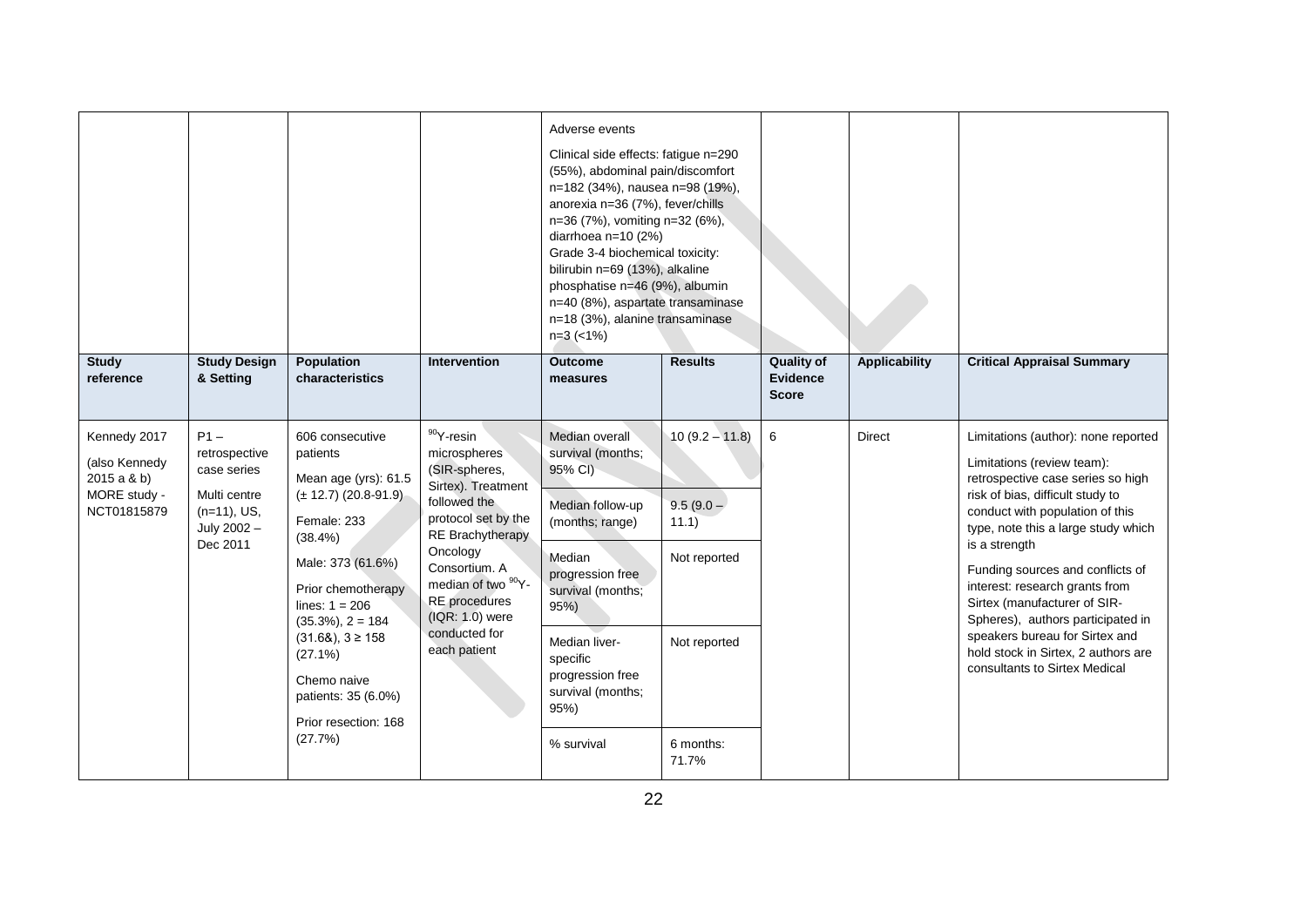|  | EHM: 213 (35.1%)            |                                        | 12 months:   |  |  |
|--|-----------------------------|----------------------------------------|--------------|--|--|
|  |                             |                                        | 45.0%        |  |  |
|  | <b>Exclusions: Patients</b> |                                        |              |  |  |
|  | who received glass          |                                        | 24 months:   |  |  |
|  | $90$ Y microsphere RE       |                                        | 18.9%        |  |  |
|  | for metastatic              |                                        | 36 months:   |  |  |
|  | colorectal liver            |                                        | 7.0%         |  |  |
|  | metastases, with            |                                        |              |  |  |
|  | limited hepatic             |                                        | 48 months:   |  |  |
|  | reserve, ascites or         |                                        | 2.9%         |  |  |
|  | other clinical signs        |                                        |              |  |  |
|  | of liver failure or         |                                        | 60 months:   |  |  |
|  | compromised bone            |                                        | 2.1%         |  |  |
|  | marrow or                   |                                        |              |  |  |
|  | pulmonary function;         | Tumour response                        | Not reported |  |  |
|  | evidence of                 | (RECIST criteria;                      |              |  |  |
|  |                             | $CR$ – complete                        |              |  |  |
|  | uncorrectable flow to       | response, PR-                          |              |  |  |
|  | nontarget sites             |                                        |              |  |  |
|  |                             | partial response,                      |              |  |  |
|  |                             | $SD - stable$                          |              |  |  |
|  |                             | disease, PD -                          |              |  |  |
|  |                             | progressive                            |              |  |  |
|  |                             | disease)                               |              |  |  |
|  |                             |                                        | Not reported |  |  |
|  |                             | Overall response                       |              |  |  |
|  |                             | rate                                   |              |  |  |
|  |                             |                                        |              |  |  |
|  |                             | Disease control                        | Not reported |  |  |
|  |                             | rate                                   |              |  |  |
|  |                             |                                        |              |  |  |
|  |                             |                                        |              |  |  |
|  |                             | Quality of life                        | Not reported |  |  |
|  |                             |                                        |              |  |  |
|  |                             | Sub-group analysis                     |              |  |  |
|  |                             | Factors significantly associated with  |              |  |  |
|  |                             | patient survival (P<0.01): included    |              |  |  |
|  |                             | poor ECOG performance status,          |              |  |  |
|  |                             | markers of advanced disease such       |              |  |  |
|  |                             |                                        |              |  |  |
|  |                             | as increased extent of tumor-to-       |              |  |  |
|  |                             | target liver, involvement, poor        |              |  |  |
|  |                             | baseline liver function, pre-treatment |              |  |  |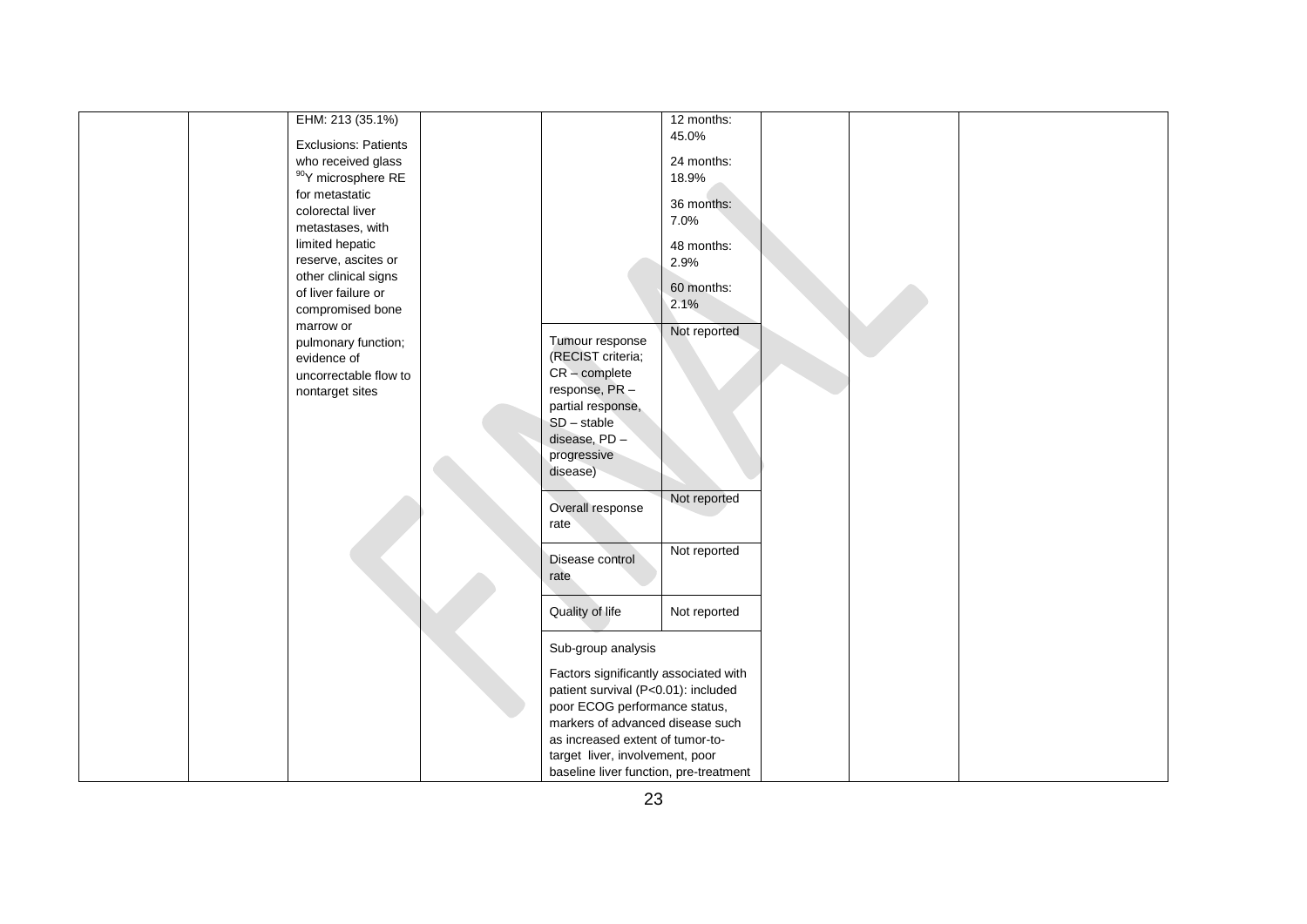|                                                                                                                          |                                                                                                                                                                    |                                                                                                                                                                                                       | anemia, lung shunt fraction, and<br>number of lines of prior<br>chemotherapy<br>Adverse events<br>Grade ≥3 RE-induced liver disease<br>(REILD) ( $n=3$ , 0.5%) and grade $\geq 3$<br>treatment).<br>Common grade ≥3 AEs over 184<br>$= 37 (6.1\%)$ , fatigue $= 33 (5.5\%).$<br>hyperbilirubinemia = 31 (5.4%),<br>ascites = $17(3.6%)$ and<br>gastrointestinal ulceration = 10<br>(1.7%) | hepatic failure (n=2, 0.3%) (occurred<br>between 8-90 days following the first<br>days follow-up were: abdominal pain |                                                      |                      |                                                                                                                                                                                                                                                                                                                       |
|--------------------------------------------------------------------------------------------------------------------------|--------------------------------------------------------------------------------------------------------------------------------------------------------------------|-------------------------------------------------------------------------------------------------------------------------------------------------------------------------------------------------------|-------------------------------------------------------------------------------------------------------------------------------------------------------------------------------------------------------------------------------------------------------------------------------------------------------------------------------------------------------------------------------------------|-----------------------------------------------------------------------------------------------------------------------|------------------------------------------------------|----------------------|-----------------------------------------------------------------------------------------------------------------------------------------------------------------------------------------------------------------------------------------------------------------------------------------------------------------------|
| <b>Study Design</b><br><b>Study</b><br>& Setting<br>reference                                                            | <b>Population</b><br>characteristics                                                                                                                               | Intervention                                                                                                                                                                                          | <b>Outcome</b><br>measures                                                                                                                                                                                                                                                                                                                                                                | <b>Results</b>                                                                                                        | <b>Quality of</b><br><b>Evidence</b><br><b>Score</b> | <b>Applicability</b> | <b>Critical Appraisal Summary</b>                                                                                                                                                                                                                                                                                     |
| $P1 -$<br>Maleux 2015<br>retrospective<br>case series<br>Single centre,<br>Belgium,<br>January 2005<br>- January<br>2014 | 71 patients<br>Median age (yrs): 62<br>$(42 - 82)$<br>Female: 20 (28.2%)<br>Male: 51 (71.8%)<br>Prior chemotherapy<br>lines: $2 - n = 27$<br>$(38.0\%)$ , 3 - n=44 | RE of<br>chemorefractory<br>colorectal liver<br>metastases with<br>resin <sup>90</sup> Y<br>microspheres<br>(SIR-spheres,<br>Sirtex). Activity<br>was calculated<br>based on the body<br>surface area | Median overall<br>survival<br>(months; 95%<br>CI()<br>Median follow-<br>up (months;<br>range)<br>Median                                                                                                                                                                                                                                                                                   | $8(7-9)$<br>Not reported<br>3                                                                                         | 5                                                    | Direct               | Limitations (author): None<br>reported<br>Limitations (review team):<br>retrospective nature of the study,<br>lack of information about continuity<br>of patients' enrolment and follow-<br>up time (mean, 95% CI)<br>Funding sources and conflicts of<br>interest: funding not stated,<br>authors state no competing |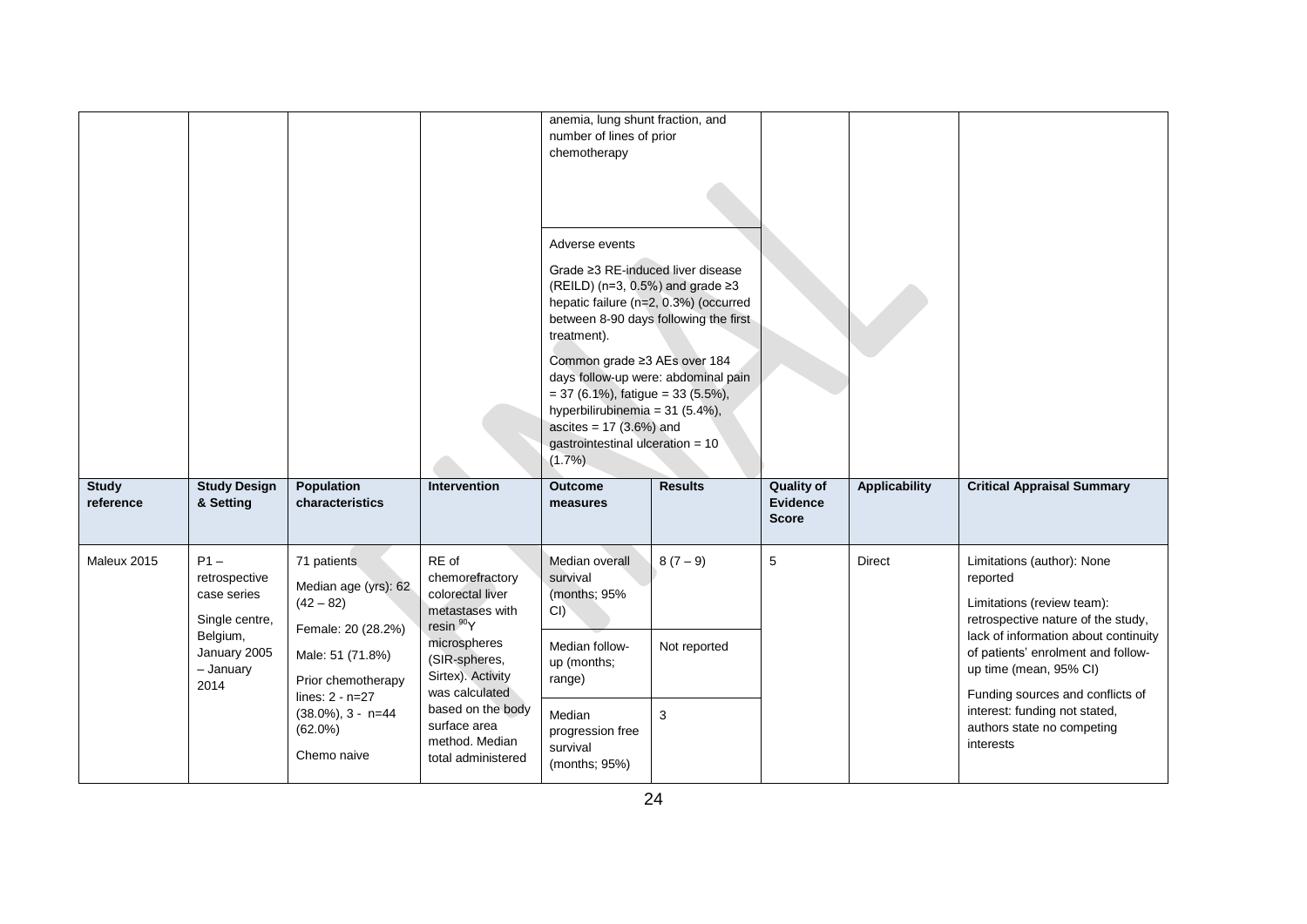| patients: 0<br>Prior liver surgery:<br>10 (14.1%)<br>EHM: 22 (31.0%)                                                                                                                                                                                                                                                                                                                                            | activity was<br>1810MBq (818-<br>2454). All bilobar<br>SIRT procedures<br>were performed in<br>one session. | Median liver-<br>specific<br>progression free<br>survival<br>(months; 95%)                                                                                                   | 4                                                                                                                                                                     |  |  |
|-----------------------------------------------------------------------------------------------------------------------------------------------------------------------------------------------------------------------------------------------------------------------------------------------------------------------------------------------------------------------------------------------------------------|-------------------------------------------------------------------------------------------------------------|------------------------------------------------------------------------------------------------------------------------------------------------------------------------------|-----------------------------------------------------------------------------------------------------------------------------------------------------------------------|--|--|
| Exclusions: lung<br>shunt fraction of<br>>20%, leakage of<br>99mTc-MAA to the<br>gastroduodenal area<br>not correctable by<br>repeat angiography<br>and coil<br>embolization, prior<br>external beam<br>radiotherapy to the<br>liver unknown at the<br>time of angiographic<br>workup and<br>excessive<br>extrahepatic disease<br>(progression<br>between<br>angiographic workup<br>and the SIRT<br>procedure). |                                                                                                             | % survival<br>Tumour<br>response<br>(RECIST<br>criteria; CR -<br>complete<br>response, PR-<br>partial response,<br>$SD - stable$<br>disease, PD -<br>progressive<br>disease) | 6 months: 65.2%<br>$(55.3 - 73.5)$<br>12 months:<br>$29.5\%$ (23.6 -<br>35.6<br>18 months:<br>$20.2\%$ (16.0 -<br>24.7)<br>24 months: 6%<br>$(4 - 7)$<br>Not reported |  |  |
|                                                                                                                                                                                                                                                                                                                                                                                                                 |                                                                                                             | Overall<br>response rate                                                                                                                                                     | Not reported                                                                                                                                                          |  |  |
|                                                                                                                                                                                                                                                                                                                                                                                                                 |                                                                                                             | Disease control<br>rate                                                                                                                                                      | Not reported                                                                                                                                                          |  |  |
|                                                                                                                                                                                                                                                                                                                                                                                                                 |                                                                                                             | Quality of life                                                                                                                                                              | Not reported                                                                                                                                                          |  |  |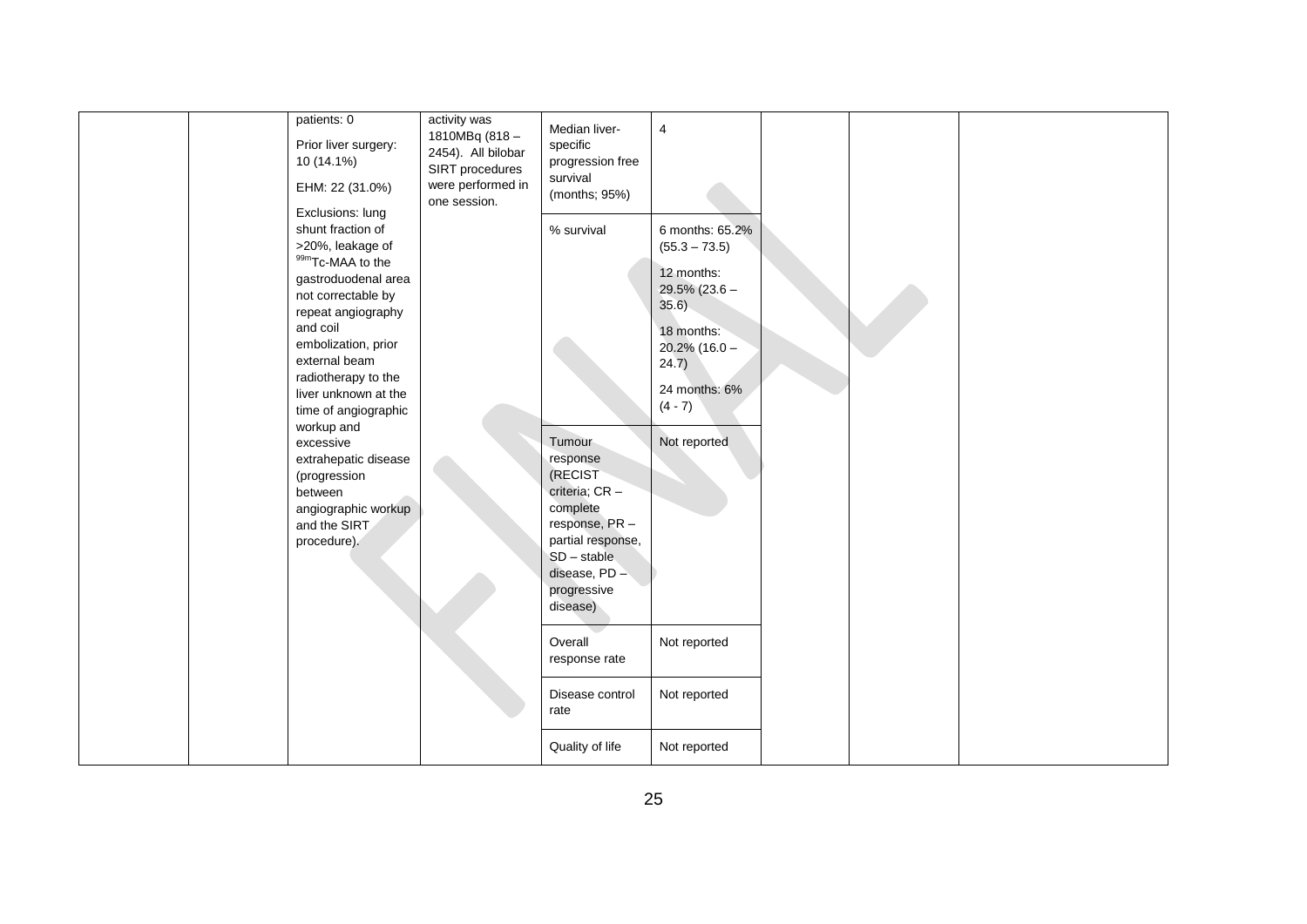|                           |                                                        |                                               |                                                                                  | Sub-group analysis<br>Not reported<br>Adverse events<br><sup>90</sup> Y -related toxicity after the first 30<br>days after treatment:<br>NCI-CTCAE grade 1 side effects:<br>fatigue (n=39, 55%), fever (n=14,<br>20%); grade 2: abdominal discomfort<br>(n=33, 47%), nausea (n=5, 7%),<br>diarrhoea (n=6, 9%); grade 3:<br>procedure-related liver insufficiency<br>(two-fold increase in bilirubin level<br>within 30 days after <sup>90</sup> Y infusion)<br>$(n=3, 4\%).$<br>90Y -related toxicity detected later<br>than 30 days after treatment:<br>grade 2: gastric ulcers (n=5, 7%);<br>grade 3 (cirrhosis-like changes in the<br>liver parenchyma): variceal upper<br>gastrointestinal bleeding (n=1,<br>1.3%), benign, refractory ascites<br>$(n=2, 2.6\%)$ . |                      |                                                      |                      |                                                                                                                                     |
|---------------------------|--------------------------------------------------------|-----------------------------------------------|----------------------------------------------------------------------------------|------------------------------------------------------------------------------------------------------------------------------------------------------------------------------------------------------------------------------------------------------------------------------------------------------------------------------------------------------------------------------------------------------------------------------------------------------------------------------------------------------------------------------------------------------------------------------------------------------------------------------------------------------------------------------------------------------------------------------------------------------------------------|----------------------|------------------------------------------------------|----------------------|-------------------------------------------------------------------------------------------------------------------------------------|
| <b>Study</b><br>reference | <b>Study Design</b><br>& Setting                       | Population<br>characteristics                 | <b>Intervention</b>                                                              | <b>Outcome</b><br>measures                                                                                                                                                                                                                                                                                                                                                                                                                                                                                                                                                                                                                                                                                                                                             | <b>Results</b>       | <b>Quality of</b><br><b>Evidence</b><br><b>Score</b> | <b>Applicability</b> | <b>Critical Appraisal Summary</b>                                                                                                   |
| Saxena 2015               | $P1 -$<br>Retrospective<br>case series                 | 302 patients<br>Mean age (yrs): 63.7<br>±11.0 | RE with <sup>90</sup> Y<br>microspheres<br>(SIR-spheres,<br>Sirtex). Activity of | Median overall<br>survival (months;<br>95% CI)                                                                                                                                                                                                                                                                                                                                                                                                                                                                                                                                                                                                                                                                                                                         | 10.5 (NR)            | 5                                                    | <b>Direct</b>        | Limitations (author): retrospective<br>nature of the study; lack of<br>information on the type of<br>chemotherapeutic regimens used |
|                           | Single centre,<br>Australia,<br>$2005 - 2013$<br>(note | Female: 107<br>$(35.4\%)$                     | the treatment was<br>adjusted to tumour<br>volume and lung                       | Median follow-up<br>(months; range)                                                                                                                                                                                                                                                                                                                                                                                                                                                                                                                                                                                                                                                                                                                                    | $7.2(0.2 -$<br>72.8) |                                                      |                      | prior and during the study; lack of<br>data on the site of extrahepatic<br>metastases; lack of information in                       |
|                           | conflicting                                            | Male: 195 (64.6%)<br>Prior chemotherapy       | shunting fraction.<br>The mean dose                                              | Median<br>progression free                                                                                                                                                                                                                                                                                                                                                                                                                                                                                                                                                                                                                                                                                                                                             | Not reported         |                                                      |                      | the dataset regarding biochemical<br>toxicity, the incidence of splenic                                                             |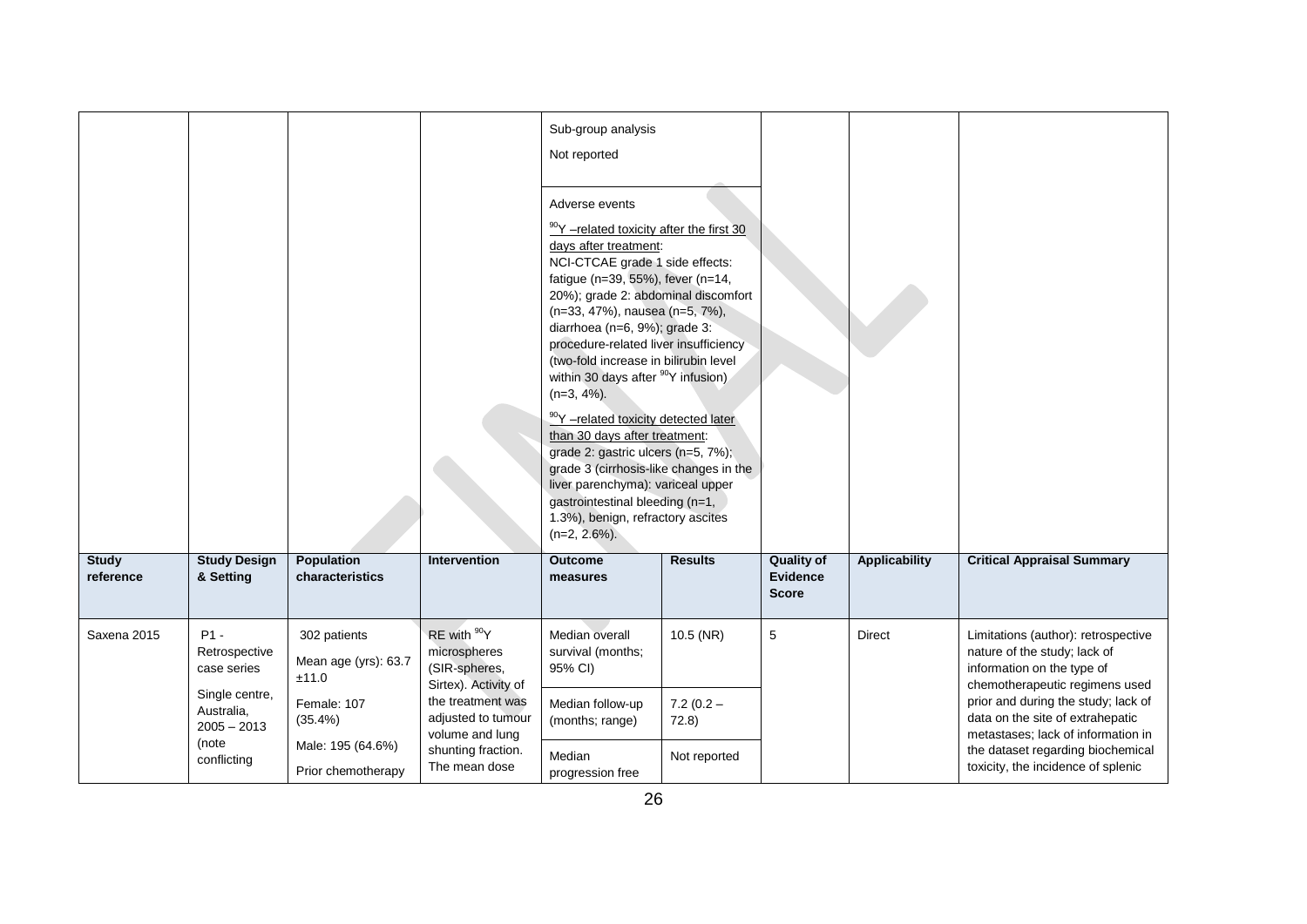| dates in paper,<br>likely<br>population | lines: $1 - n = 159$<br>$(52.7\%)$ , 2 - n=91<br>$(30.1\%)$ , $\geq$ 3 - n=52 | was 1.73GBq (SD<br>±0.44, range 0.44<br>$-2.55$ ). Patients | survival (months;<br>95%)                                                                                                                                  |                                                                                                                                               |  | enlargement, platelet drop, the site<br>and the date of hepatic and<br>extrahepatic progression                                                                        |
|-----------------------------------------|-------------------------------------------------------------------------------|-------------------------------------------------------------|------------------------------------------------------------------------------------------------------------------------------------------------------------|-----------------------------------------------------------------------------------------------------------------------------------------------|--|------------------------------------------------------------------------------------------------------------------------------------------------------------------------|
| overlap with<br><b>Bester 2012)</b>     | (17.2%)<br>Chemo naive<br>patients: 0<br>Prior resection: 82<br>(27.2%)       | were hospitalised<br>overnight.                             | Median liver-<br>specific<br>progression free<br>survival (months;<br>95%)                                                                                 | Not reported                                                                                                                                  |  | Limitations (review team): The<br>information regarding the time of<br>data collection do not match<br>(abstract and full text), study<br>design is not clear, lack of |
|                                         | EHM: 124 (41.1%)<br>Exclusions: not<br>reported                               |                                                             | % survival                                                                                                                                                 | 6 months:<br>66%<br>12 months:<br>42%<br>18 months:<br>29%<br>24 months:<br>21%<br>30 months:<br>17%<br>36 months:<br>13%<br>60 months:<br>7% |  | exclusion criteria<br>Funding sources and conflicts of<br>interest: not reported                                                                                       |
|                                         |                                                                               |                                                             | Tumour response<br>(RECIST criteria;<br>$CR$ – complete<br>response, PR-<br>partial response,<br>$SD - stable$<br>disease, PD -<br>progressive<br>disease) | $CR = 2 (0.7%)$<br>$PR = 111$<br>$(36.8\%)$<br>$SD = 96$<br>(31.8%)<br>$PD = 84$<br>(27.8%)                                                   |  |                                                                                                                                                                        |
|                                         |                                                                               |                                                             | Overall response<br>rate<br>Disease control<br>rate                                                                                                        | 113 (37.4%)<br>209 (69.2%)                                                                                                                    |  |                                                                                                                                                                        |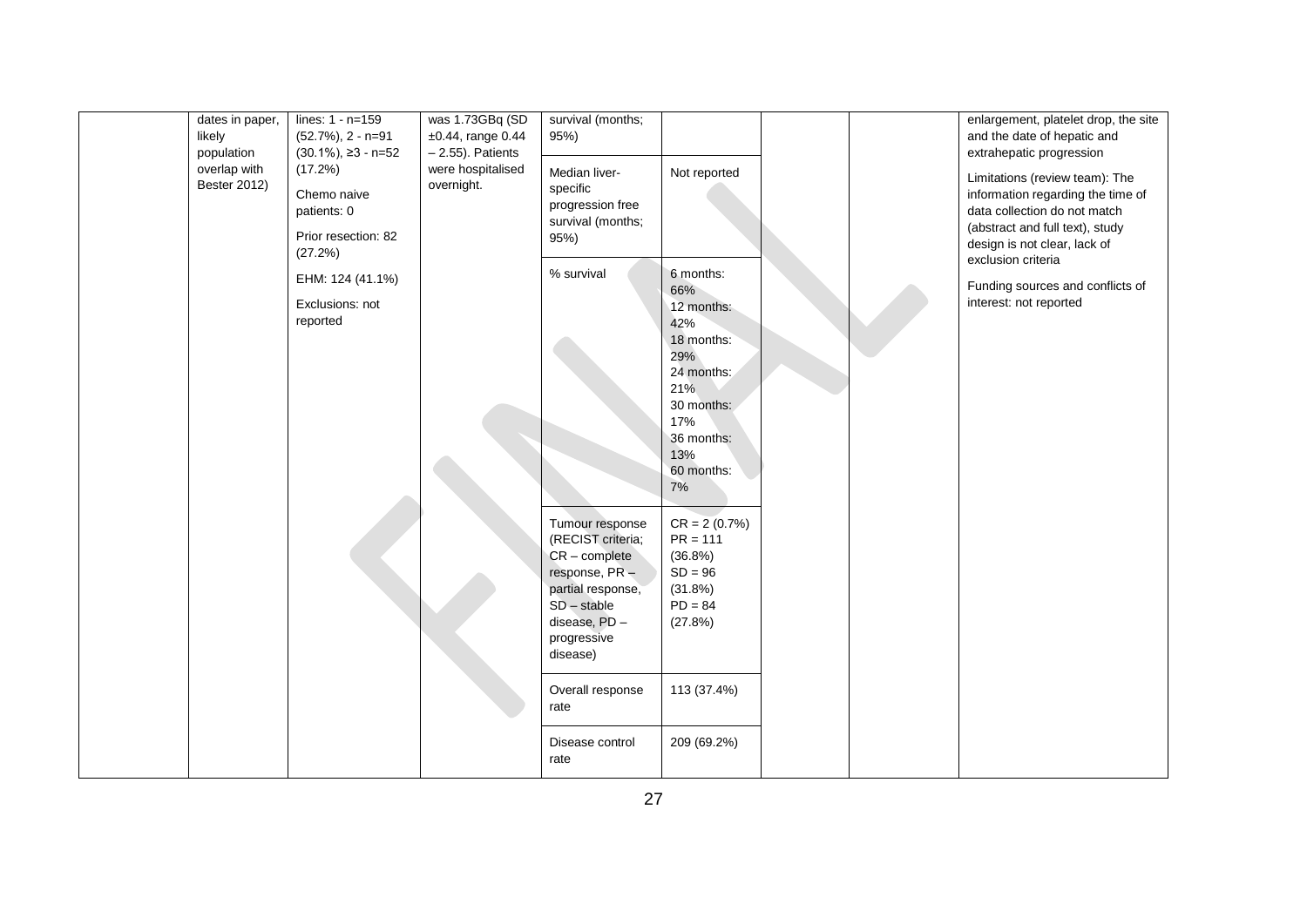|                           |                                                          |                                                                                        |                                                                                               | Quality of life                                                                                                                                                                                                                                                                                                                                                                                                                                          | Not reported      |                                               |                      |                                                                                                                                                                                       |
|---------------------------|----------------------------------------------------------|----------------------------------------------------------------------------------------|-----------------------------------------------------------------------------------------------|----------------------------------------------------------------------------------------------------------------------------------------------------------------------------------------------------------------------------------------------------------------------------------------------------------------------------------------------------------------------------------------------------------------------------------------------------------|-------------------|-----------------------------------------------|----------------------|---------------------------------------------------------------------------------------------------------------------------------------------------------------------------------------|
|                           |                                                          |                                                                                        |                                                                                               | Sub-group analysis<br>Not reported                                                                                                                                                                                                                                                                                                                                                                                                                       |                   |                                               |                      |                                                                                                                                                                                       |
|                           |                                                          |                                                                                        |                                                                                               | Adverse event<br>Clinical toxicity n=115 (38%) which<br>included: nausea/vomiting n=79<br>(26%), nonspecific self-limiting<br>abdominal pain n=54 (n=1<br>(0.33%).18%), fatigue n=50 (17%),<br>anorexia n=24 (8%), shortness of<br>breath n=21 (7%), gastritis n=4<br>(1%), gastrointestinal ulceration n=1<br>(0.33%), radiation-induced lung<br>disease n=1 (0.33%), one death due<br>to radiation hepatitis within first 30<br>days post-intervention |                   |                                               |                      |                                                                                                                                                                                       |
| <b>Study</b><br>reference | <b>Study Design</b><br>& Setting                         | <b>Population</b><br>characteristics                                                   | <b>Intervention</b>                                                                           | <b>Outcome</b><br>measures                                                                                                                                                                                                                                                                                                                                                                                                                               | <b>Results</b>    | <b>Quality of</b><br>Evidence<br><b>Score</b> | <b>Applicability</b> | <b>Critical Appraisal Summary</b>                                                                                                                                                     |
| Kavla 2014                | $P1 -$<br>retrospective<br>case series<br>Single centre, | 45 patients<br>Median age (yrs):<br>$66.7(41 - 85)$                                    | RE with <sup>90</sup> Y resin<br>microspheres<br>(SIR-spheres,<br>Sirtex) was<br>performed in | Median overall<br>survival<br>(months: 95%<br>$CI$ )                                                                                                                                                                                                                                                                                                                                                                                                     | $6.1(4.9 - 9.1)$  | 5                                             | <b>Direct</b>        | Limitations (author): retrospective<br>nature of the study in a single<br>centre, lack of comparison to other<br>therapies available, relatively small<br>sample size, high number of |
|                           | USA, June<br>$2005 -$<br>September<br>2011               | Female: 21 (46.7%)<br>Male: 24 (53.3%)<br>Prior chemotherapy<br>lines: patients failed | patients that failed<br>systemic<br>chemotherapy.<br>Microspheres had                         | Median follow-<br>up (months;<br>range)                                                                                                                                                                                                                                                                                                                                                                                                                  | $4.9(0.2 - 56.4)$ |                                               |                      | patients with extrahepatic<br>metastatic disease, not all patients<br>underwent PET which affected the<br>survival data                                                               |
|                           |                                                          | between $1 - 9$                                                                        | an average size of                                                                            | Median                                                                                                                                                                                                                                                                                                                                                                                                                                                   | Not reported      |                                               |                      |                                                                                                                                                                                       |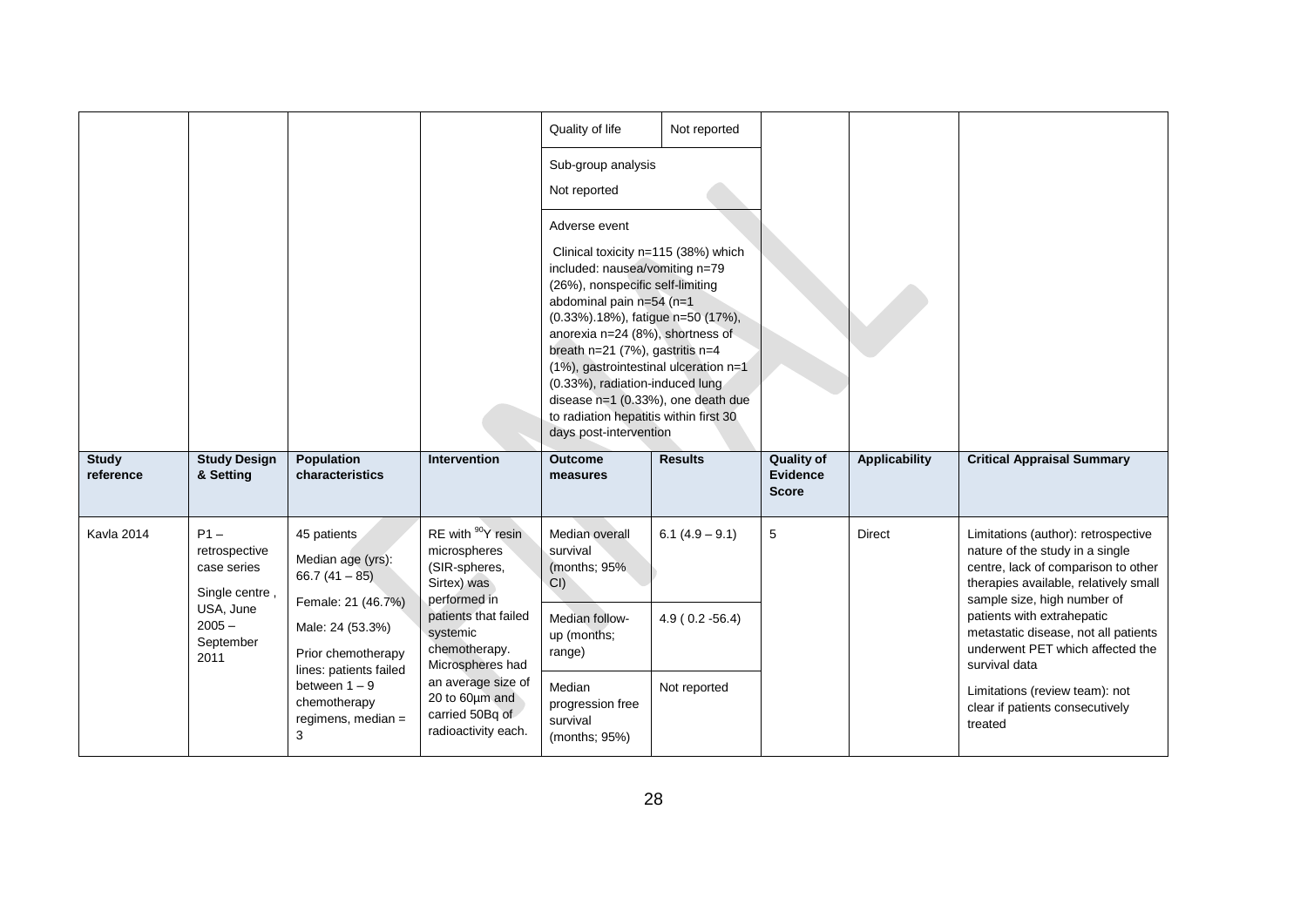| through the right<br>$CR = 0 (0\%)$<br>Tumour<br>hepatopulmonary<br>or the left hepatic<br>response<br>shunt of >20% on<br>artery of which 17<br>$PR = 1 (2.4%)$<br>(RECIST<br>Tc-99m-MAA scan,<br>patients received<br>criteria: CR -<br>$SD = 34 (82.9%)$<br>main portal vein<br>right lobe<br>complete<br>thrombosis and/or<br>treatment only, 5<br>$PD = 6(14.6%)$<br>response, PR-<br>hepatofugal blood<br>patients received<br>partial response,<br>flow, direct tumour<br>sequential lobar<br>$SD - stable$<br>extension into<br>(right followed by<br>disease, PD -<br>extrahepatic organs,<br>left) treatment, and<br>progressive<br>previous whole-liver<br>1 patient received<br>disease)<br>external-beam<br>left lobe treatment<br>radiation, high risk of<br>only. Patients<br>$1(2.4\%)$<br>extrahepatic<br>Overall<br>were discharged<br>perfusion of <sup>90</sup> Y<br>response rate<br>the same day $(n =$<br>spheres (due to<br>30) or the<br>hepatic arterial<br>35 (85.4%)<br>Disease control<br>following day $(n =$<br>anomalies,<br>rate<br>18).<br>significant<br>retrograde reflux of<br>Quality of life<br>Not reported<br>spheres), patients<br>with extensive<br>Sub-group analysis<br>extrahepatic disease<br>Not reported |
|-----------------------------------------------------------------------------------------------------------------------------------------------------------------------------------------------------------------------------------------------------------------------------------------------------------------------------------------------------------------------------------------------------------------------------------------------------------------------------------------------------------------------------------------------------------------------------------------------------------------------------------------------------------------------------------------------------------------------------------------------------------------------------------------------------------------------------------------------------------------------------------------------------------------------------------------------------------------------------------------------------------------------------------------------------------------------------------------------------------------------------------------------------------------------------------------------------------------------------------------------------------|
|-----------------------------------------------------------------------------------------------------------------------------------------------------------------------------------------------------------------------------------------------------------------------------------------------------------------------------------------------------------------------------------------------------------------------------------------------------------------------------------------------------------------------------------------------------------------------------------------------------------------------------------------------------------------------------------------------------------------------------------------------------------------------------------------------------------------------------------------------------------------------------------------------------------------------------------------------------------------------------------------------------------------------------------------------------------------------------------------------------------------------------------------------------------------------------------------------------------------------------------------------------------|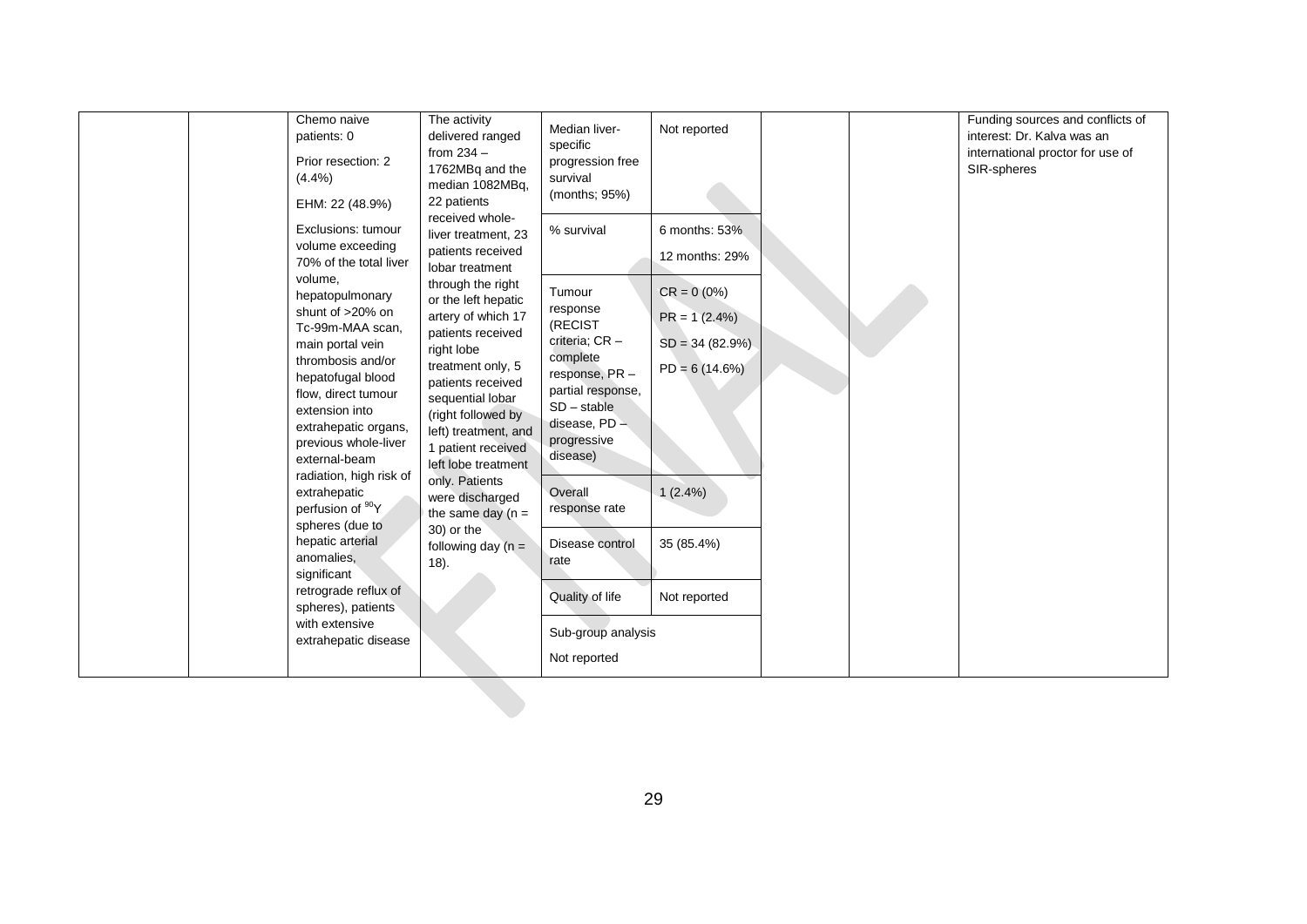|                           |                                                                                   |                                                                                                                                                                                                                                                            |                                                                                                                                                                                                                                                                                                                       | Adverse events<br>Procedure-related acute toxicity<br>(within 6 weeks of treatment): grade<br>1 n=12 (49%), grade 2 n=4 (9%),<br>grade 3 including pain and fatigue<br>n=4 (8%); toxicity-related symptoms:<br>pain 24%, fatigue 18%, nausea 4%;<br>mild liver dysfunction n=2 (4.4 %) |                                                                                            |                                                      |                      |                                                                                                                                                                                                                                                                                                                                                                |
|---------------------------|-----------------------------------------------------------------------------------|------------------------------------------------------------------------------------------------------------------------------------------------------------------------------------------------------------------------------------------------------------|-----------------------------------------------------------------------------------------------------------------------------------------------------------------------------------------------------------------------------------------------------------------------------------------------------------------------|----------------------------------------------------------------------------------------------------------------------------------------------------------------------------------------------------------------------------------------------------------------------------------------|--------------------------------------------------------------------------------------------|------------------------------------------------------|----------------------|----------------------------------------------------------------------------------------------------------------------------------------------------------------------------------------------------------------------------------------------------------------------------------------------------------------------------------------------------------------|
| <b>Study</b><br>reference | <b>Study Design</b><br>& Setting                                                  | Population<br>characteristics                                                                                                                                                                                                                              | Intervention                                                                                                                                                                                                                                                                                                          | <b>Outcome</b><br>measures                                                                                                                                                                                                                                                             | <b>Results</b>                                                                             | <b>Quality of</b><br><b>Evidence</b><br><b>Score</b> | <b>Applicability</b> | <b>Critical Appraisal Summary</b>                                                                                                                                                                                                                                                                                                                              |
| Schonewolf<br>2014        | $P1 -$<br>Retrospective<br>case series<br>Single centre,<br>USA, May<br>2007 - NR | 30 patients<br>Mean age (yrs): 61.0<br>$(33.0 - 83.1)$<br>Female: 12 (40%)<br>Male: 18 (60%)<br>Mean chemotherapy<br>lines before<br>treatment: 2.1 ( $0 -$<br>5)<br>Chemo naive<br>patients: 0<br>Prior resection: NR<br>EHM: NR<br><b>Exclusions: NR</b> | RE with <sup>90</sup> Y-<br>labelled resin<br>microspheres<br>(SIR-spheres,<br>Sirtex). Patients<br>did not receive<br>chemotherapy 2<br>weeks before and<br>after the<br>treatment. The<br>median activity<br>delivered to the<br>right, left, and<br>whole liver was<br>25.8, 20.5 and<br>50.1mCi,<br>respectively. | Median overall<br>survival (months;<br>95% CI)<br>Median follow-up<br>(months; range)<br>Median<br>progression free<br>survival (months;<br>$95%$ )<br>Median liver-<br>specific<br>progression free<br>survival (months;<br>$95%$ )<br>% survival                                     | $9.4(6.4 -$<br>15.2)<br>$\overline{7}$<br>$3.2(1.1 - 7.2)$<br>Not reported<br>Not reported | 5                                                    | <b>Direct</b>        | Limitations (author): retrospective<br>approach, small sample size<br>Limitations (review team): lack of<br>the end date of patients<br>recruitment, lack of exclusion<br>criteria, not clear if patients treated<br>consecutively<br>Funding sources and conflicts of<br>interest: one author received grant<br>funding from SIRTEX, no conflicts<br>declared |
|                           |                                                                                   |                                                                                                                                                                                                                                                            |                                                                                                                                                                                                                                                                                                                       | Tumour response<br>(RECIST criteria;<br>$CR$ – complete<br>response, PR-<br>partial response,                                                                                                                                                                                          | Not reported                                                                               |                                                      |                      |                                                                                                                                                                                                                                                                                                                                                                |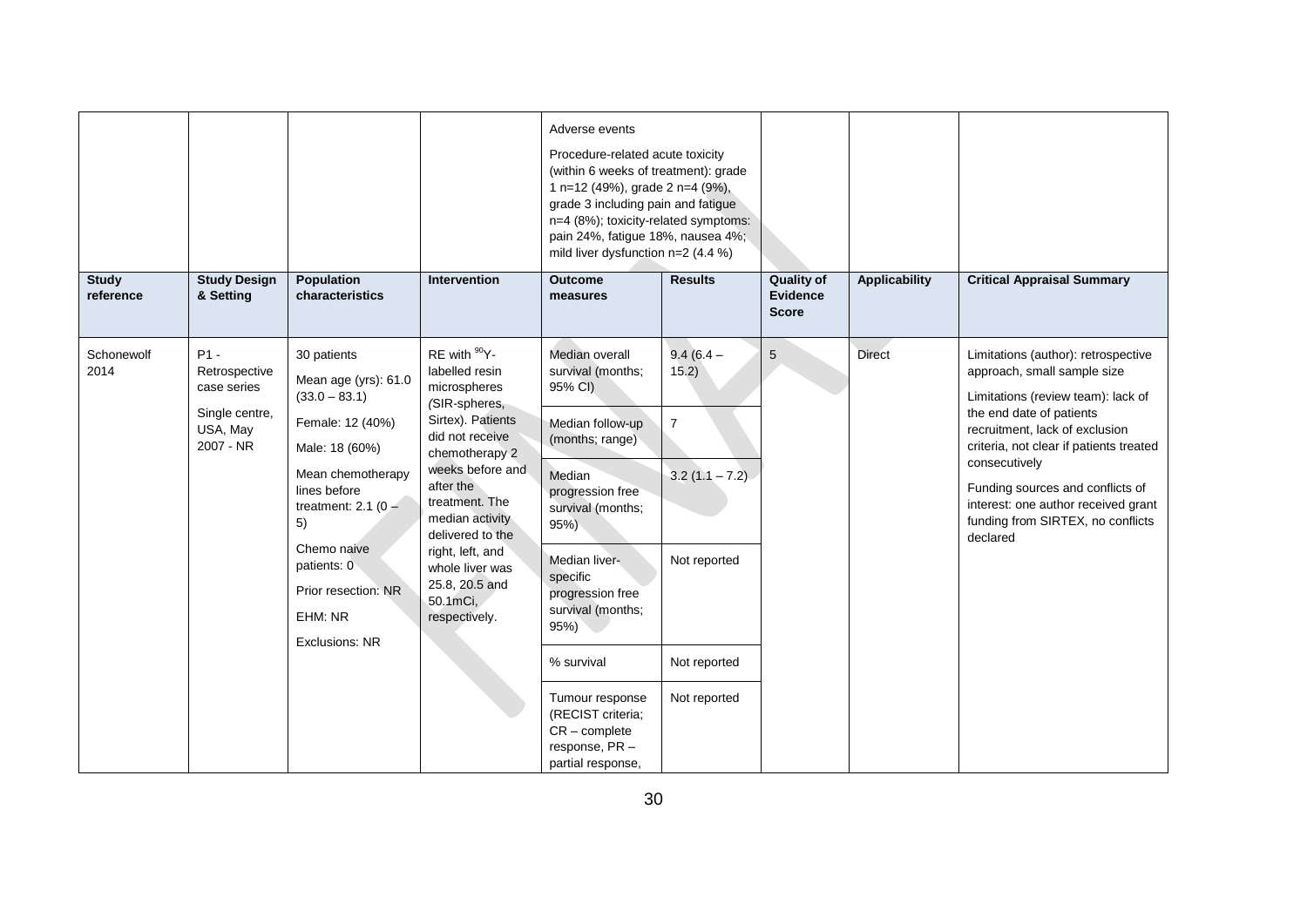| <b>Study</b> | <b>Study Design</b>                          | Population                                                                 | <b>Intervention</b>                                                     | $SD - stable$<br>disease, PD -<br>progressive<br>disease)<br>Overall response<br>rate<br>Disease control<br>rate<br>Quality of life<br>Sub-group analysis<br>Not reported<br>Adverse events<br>Extrahepatic failure n=13/26 (50%),<br>hepatic failure n=6/26 (23%),<br>intrahepatic/extrahepatic failure<br>n=7/26 (27%)<br><b>Outcome</b> | Not reported<br>Not reported<br>Not reported<br><b>Results</b> | <b>Quality of</b>               | <b>Applicability</b> | <b>Critical Appraisal Summary</b>                                                                                                     |
|--------------|----------------------------------------------|----------------------------------------------------------------------------|-------------------------------------------------------------------------|--------------------------------------------------------------------------------------------------------------------------------------------------------------------------------------------------------------------------------------------------------------------------------------------------------------------------------------------|----------------------------------------------------------------|---------------------------------|----------------------|---------------------------------------------------------------------------------------------------------------------------------------|
| reference    | & Setting                                    | characteristics                                                            |                                                                         | measures                                                                                                                                                                                                                                                                                                                                   |                                                                | <b>Evidence</b><br><b>Score</b> |                      |                                                                                                                                       |
| Nace 2011    | $P1 -$<br>retrospective<br>case series       | 51 consecutive<br>patients<br>Median age (yrs): 64                         | <sup>90</sup> Y-resin<br>microspheres<br>(SIR-spheres,                  | Median overall<br>survival (months;<br>95% CI)                                                                                                                                                                                                                                                                                             | $10.2(7.5 -$<br>13.0)                                          | 5                               | Direct               | Limitations (author): large number<br>of patients with advanced disease,<br>retrospective nature of the study                         |
|              | Single centre,<br>US, August<br>$2002 - May$ | $(37 - 83)$<br>Female: 16 (31.4%)                                          | Sirtex)<br>administered via<br>unilobar<br>treatments or for            | Median follow-up<br>(months; range)                                                                                                                                                                                                                                                                                                        | Not reported                                                   |                                 |                      | Limiations (review team): small,<br>retrospective, case series so high<br>risk of bias, difficult study to                            |
|              | 2008                                         | Male: 35 (68.6%)<br>Prior chemotherapy<br>lines: 1=33 (73%),<br>$2=9(20%)$ | bilobar disease<br>sequential<br>treatments at one-<br>month intervals, | Median<br>progression free<br>survival (months;<br>95%)                                                                                                                                                                                                                                                                                    | Not reported                                                   |                                 |                      | conduct with population of this<br>type, lack of follow-up data<br>Funding sources and conflicts of<br>interest: supported by the NIH |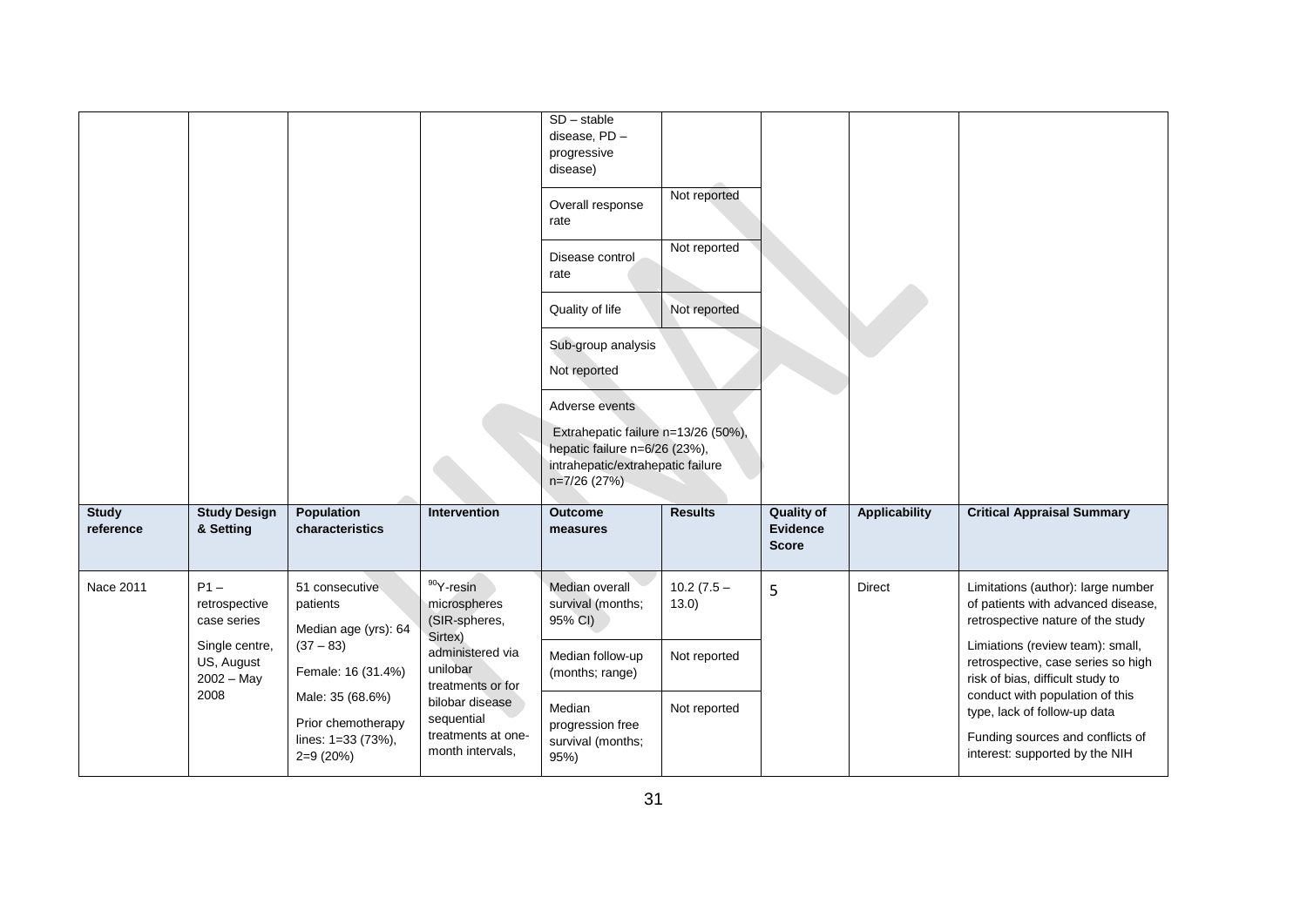| Chemo naive<br>patients: 0<br>Prior resection: 12<br>(23.5%)<br>EHM: 28 (58.3%)<br>Exclusions: patients         | median dose<br>administered to<br>the target lobe per<br>treatment was<br>44.4Gy. The<br>median prescribed<br>activity of <sup>90</sup> Y<br>administered was | Median liver-<br>specific<br>progression free<br>survival (months;<br>95%)<br>% survival                                                                                                                                             | Not reported<br>Not reported                                                                                |  | Roadmap Multidisciplinary Clinical<br>Research Career Development<br>Award Grants; none of the<br>authors have identified a conflict of<br>interests. |
|-----------------------------------------------------------------------------------------------------------------|---------------------------------------------------------------------------------------------------------------------------------------------------------------|--------------------------------------------------------------------------------------------------------------------------------------------------------------------------------------------------------------------------------------|-------------------------------------------------------------------------------------------------------------|--|-------------------------------------------------------------------------------------------------------------------------------------------------------|
| with extrahepatic<br>metastases >10% of<br>total tumour burden<br>and chemotherapy<br>options were<br>available | 1.10 GBq versus<br>the median activity<br>actually delivered<br>of 0.89GBq.                                                                                   | Tumour response<br>(RECIST criteria;<br>$CR$ – complete<br>response, PR-<br>partial response,<br>$SD - stable$<br>disease, PD -<br>progressive<br>disease)<br>Overall response<br>rate<br>Disease control<br>rate<br>Quality of life | $CR = 0$<br>$PR = 4$<br>$(12.9\%)$<br>$SD = 20$<br>(64.5%)<br>$PD = 7$<br>(22.6%)<br>4(12.9%)<br>24 (77.4%) |  |                                                                                                                                                       |
|                                                                                                                 |                                                                                                                                                               | Sub-group analysis<br>Those who had received cetuximab<br>prior to <sup>90</sup> Y had a significantly<br>decreased median survival as did<br>those who received bevacizumab<br>and cetuximab ( $P = .001$ )                         | Not reported                                                                                                |  |                                                                                                                                                       |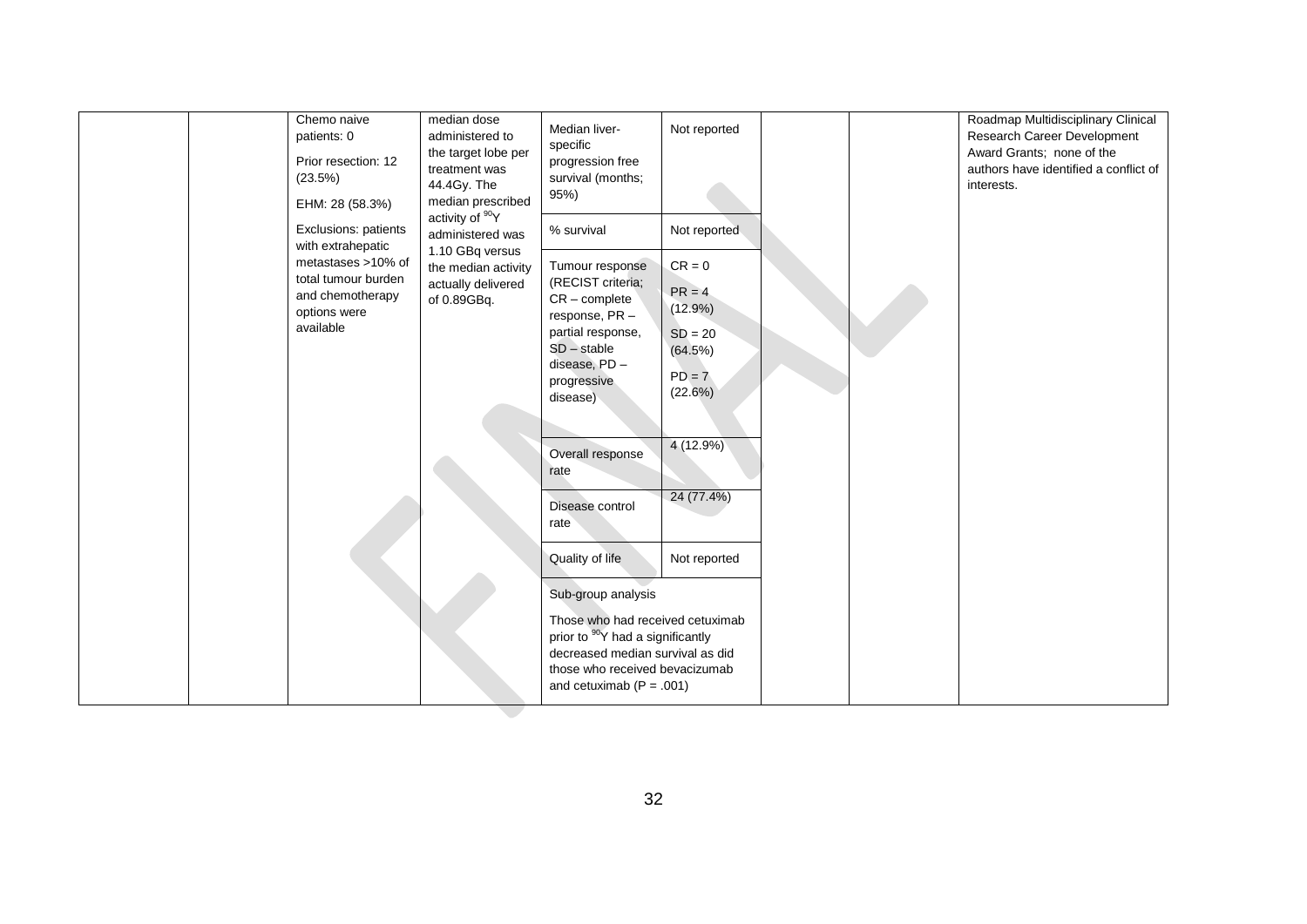| <b>Study</b><br>reference | <b>Study Design</b><br>& Setting                    | <b>Population</b><br>characteristics                                                                                                 | <b>Intervention</b>                                                                                                  | Adverse events<br>Fatigue, abdominal pain and nausea<br>were most common subjective<br>complaints documented; occurring in<br>22, 16 and 12% of patients,<br>respectively. Three patients required<br>hospital readmission within 30 days<br>for an upper GI bleed related to<br>oesophageal varices 4 days after<br>treatment, unresolved abdominal<br>pain and need for intravenous<br>narcotics on post procedure day 1,<br>and the development of symptomatic<br>brain metastases. Grade 2 bilirubin<br>toxicity was seen in 5 patients<br>acutely (0-30 days) and 4 patients<br>late (31-90 days). Late grade 3 or 4<br>toxicity was seen in two patients.<br>The grade 4 toxicity was related to a<br>biliary stricture and resolved with<br>ERCP and stenting.<br><b>Outcome</b><br>measures | <b>Results</b>                     | <b>Quality of</b><br>Evidence | <b>Applicability</b> | <b>Critical Appraisal Summary</b>                                                                                                                                                           |
|---------------------------|-----------------------------------------------------|--------------------------------------------------------------------------------------------------------------------------------------|----------------------------------------------------------------------------------------------------------------------|-----------------------------------------------------------------------------------------------------------------------------------------------------------------------------------------------------------------------------------------------------------------------------------------------------------------------------------------------------------------------------------------------------------------------------------------------------------------------------------------------------------------------------------------------------------------------------------------------------------------------------------------------------------------------------------------------------------------------------------------------------------------------------------------------------|------------------------------------|-------------------------------|----------------------|---------------------------------------------------------------------------------------------------------------------------------------------------------------------------------------------|
|                           |                                                     |                                                                                                                                      |                                                                                                                      |                                                                                                                                                                                                                                                                                                                                                                                                                                                                                                                                                                                                                                                                                                                                                                                                     |                                    | <b>Score</b>                  |                      |                                                                                                                                                                                             |
| Cosimelli 2010            | $P1 -$<br>prospective<br>case series<br>Multicentre | 50 non-consecutive<br>patients<br>Median age (yrs): 67<br>$(34-85)$                                                                  | Gastroduodenal<br>and right gastric<br>arteries were<br>embolised before<br>hepatic arterial                         | Median overall<br>survival (months;<br>95% CI)<br>Median follow-up                                                                                                                                                                                                                                                                                                                                                                                                                                                                                                                                                                                                                                                                                                                                  | $12.6(7 - 18.3)$<br>$11.0(2 - 29)$ | 5                             | <b>Direct</b>        | Limitations (author): none reported<br>Limiations (review team): small,<br>retrospective, case series so high<br>risk of bias, unlikely that patients<br>recruited consecutively as subject |
|                           | May 2005 -<br>August 2007                           | $(n=4)$ , Italy,<br>Female: 13 (26%)<br>Male: 37 (74%)<br>Prior chemotherapy<br>lines: $3 = 12(24%)$ , 4<br>$= 25 (50\%)$ , $5 = 13$ | administration of<br><sup>90</sup> Y resin<br>microspheres<br>(SIR-spheres,<br>Sirtex), median<br>activity, 1.7 GBq; | (months; range)<br>Median<br>progression free<br>survival (months;<br>95%)                                                                                                                                                                                                                                                                                                                                                                                                                                                                                                                                                                                                                                                                                                                          | $3.7(2.6 - 4.9)$                   |                               |                      | to MDT review, difficult study to<br>conduct with population of this<br>type<br>Funding sources and conflicts of<br>interest: <sup>90</sup> Y resin microspheres                            |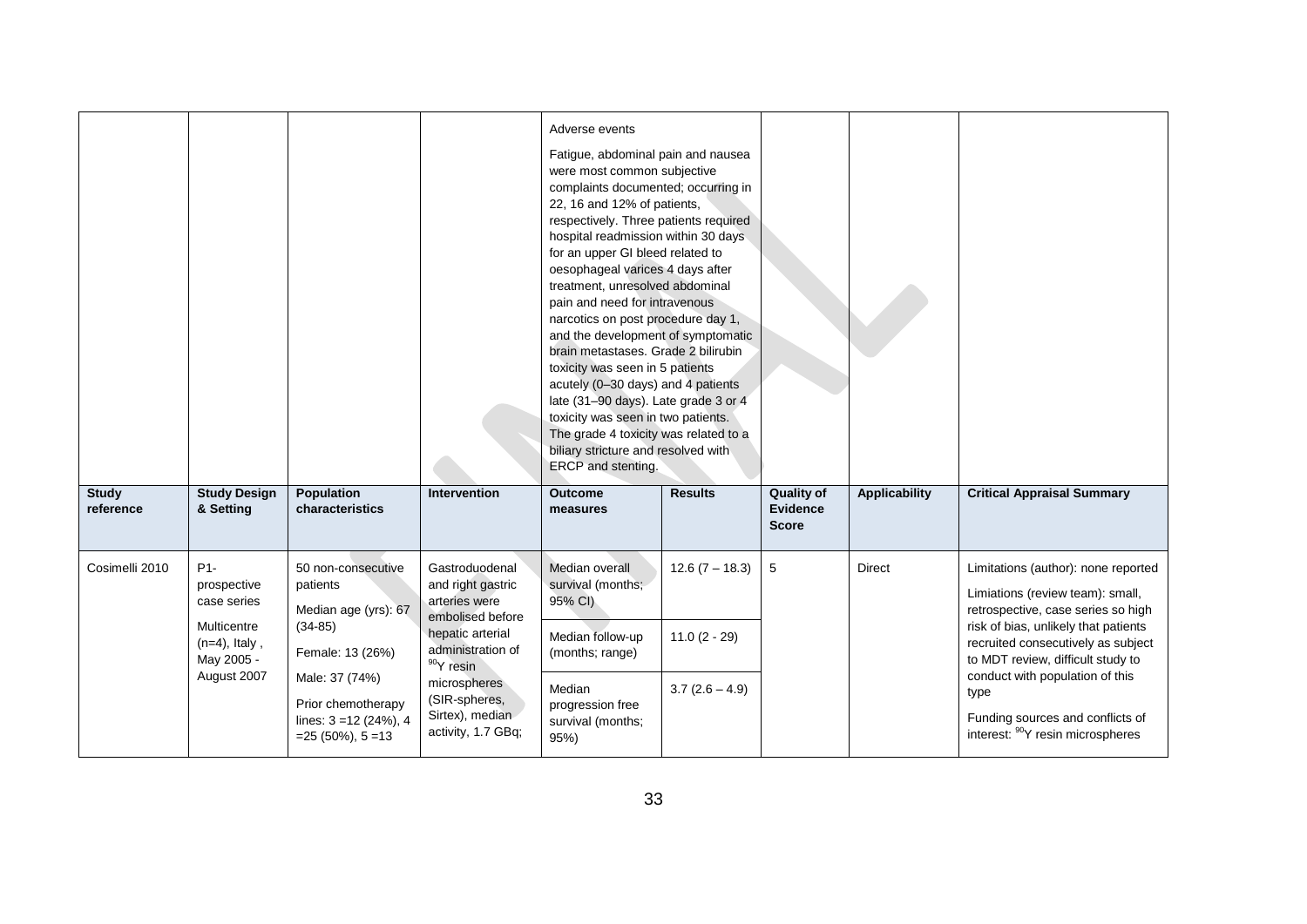| (26%)<br>Chemo naive<br>patients: 0<br>Prior resection: 12<br>(24%)<br>EHM: 11 (22%)<br>Exclusions:<br>pregnancy; evidence<br>of local recurrence<br>of primary disease;<br>inflammatory | range, 0.9-2.2), 4<br>patients received<br>RE to a single<br>lobe and 46<br>received whole-<br>liver treatment, all<br>patients were<br>admitted on the<br>day of the<br>procedure and<br>discharged 1 or 2<br>days later. | Median liver-<br>specific<br>progression free<br>survival (months;<br>95%)<br>% survival<br>Tumour response<br>(RECIST criteria;<br>$CR$ – complete                                                                                                                                                                                                                                                                    | Not reported<br>1 year: 50.4%<br>2 year: 19.6%<br>$CR = 1 (2.2%)$<br>$PR = 11$                          |  | were provided by Sirtex Medical<br>Limited |
|------------------------------------------------------------------------------------------------------------------------------------------------------------------------------------------|----------------------------------------------------------------------------------------------------------------------------------------------------------------------------------------------------------------------------|------------------------------------------------------------------------------------------------------------------------------------------------------------------------------------------------------------------------------------------------------------------------------------------------------------------------------------------------------------------------------------------------------------------------|---------------------------------------------------------------------------------------------------------|--|--------------------------------------------|
| gastrointestinal<br>disease; received<br>previous treatment<br>with hepatic arterial<br>chemotherapy or<br>external beam<br>radiotherapy to the<br>liver                                 |                                                                                                                                                                                                                            | response, PR-<br>partial response,<br>$SD - stable$<br>disease, PD -<br>progressive<br>disease)<br>Overall response<br>rate                                                                                                                                                                                                                                                                                            | (23.9%)<br>$SD = 12$<br>$(26.1\%)$<br>$PD = 22$<br>(47.8%)<br>4 patients not<br>evaluated<br>12 (26.1%) |  |                                            |
|                                                                                                                                                                                          |                                                                                                                                                                                                                            | Disease control<br>rate<br>Quality of life<br>Quality of life, as measured by<br>cancer- and site-specific<br>questionnaires (EORTC QLQ C30<br>and EORTC QLQ CR38) in 14<br>patients at 6 weeks, was not<br>adversely affected by<br>radioembolisation. Six weeks after<br>radioembolisation, as measured<br>using the Hospital Anxiety and<br>Dpression score, patients' anxiety<br>levels were significantly reduced | 24 (52.2%)                                                                                              |  |                                            |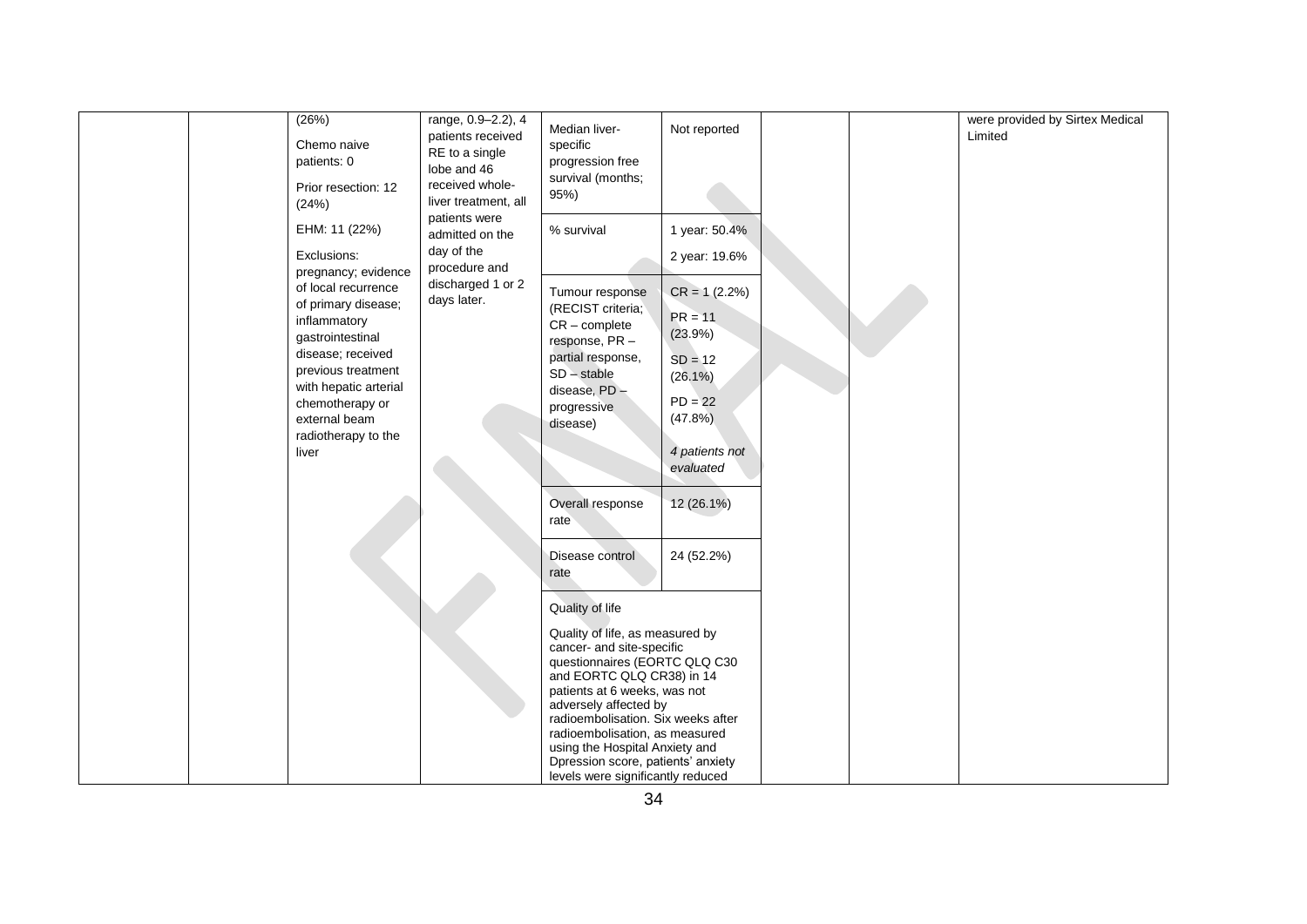|                           |                                                                                                          |                                                                                                                                                                                             |                                                                                                                                                                                                                                                                          | (P<0.01); with no significant change<br>in depression score.<br>Sub-group analysis<br>Not reported<br>Adverse events<br>One patient died 40 days after<br>treatment from acute renal failure<br>and another responding patient died<br>60 days after treatment due to liver<br>failure. Both deaths were classified<br>as possibly related to treatment. All<br>other adverse events, whether early<br>(within the first 48 h), intermediate<br>(within the first month) or late (2-3)<br>months after treatment) were mild or<br>moderate in nature (WHO grade 1/2<br>adverse events). |                                       |                                                      |                      |                                                                                                                                                                                                                                                                                                                                                                                           |
|---------------------------|----------------------------------------------------------------------------------------------------------|---------------------------------------------------------------------------------------------------------------------------------------------------------------------------------------------|--------------------------------------------------------------------------------------------------------------------------------------------------------------------------------------------------------------------------------------------------------------------------|-----------------------------------------------------------------------------------------------------------------------------------------------------------------------------------------------------------------------------------------------------------------------------------------------------------------------------------------------------------------------------------------------------------------------------------------------------------------------------------------------------------------------------------------------------------------------------------------|---------------------------------------|------------------------------------------------------|----------------------|-------------------------------------------------------------------------------------------------------------------------------------------------------------------------------------------------------------------------------------------------------------------------------------------------------------------------------------------------------------------------------------------|
| <b>Study</b><br>reference | <b>Study Design</b><br>& Setting                                                                         | <b>Population</b><br>characteristics                                                                                                                                                        | <b>Intervention</b>                                                                                                                                                                                                                                                      | <b>Outcome</b><br>measures                                                                                                                                                                                                                                                                                                                                                                                                                                                                                                                                                              | <b>Results</b>                        | <b>Quality of</b><br><b>Evidence</b><br><b>Score</b> | <b>Applicability</b> | <b>Critical Appraisal Summary</b>                                                                                                                                                                                                                                                                                                                                                         |
| Cianni 2009               | $P1 -$<br>Retrospective<br>case series<br>Single centre,<br>Italy,<br>February 2005<br>- January<br>2008 | 41 patients<br>Mean age (yrs): 61.2<br>(NR)<br>Female: 11 (26.8%)<br>Male: 30 (73.2%)<br>Prior chemotherapy<br>lines: not clear but<br>likely that at least 3<br>Chemo naive<br>patients: 0 | $90Y$ -resin<br>microspheres<br>(SIR-spheres,<br>Sirtex), two<br>patients received<br>selective lobar<br>treatment, 32<br>whole-liver<br>treatment, and 7<br>sequential<br>treatment of the<br>right lobe followed<br>by the left<br>lobe, performed<br>after 30 days to | Median overall<br>survival (months;<br>95% CI)<br>Median follow-up<br>(months; range)<br>Median<br>progression free<br>survival (months;<br>95%)<br>Median liver-                                                                                                                                                                                                                                                                                                                                                                                                                       | 11.6 (NR)<br>Not reported<br>9.2 (NR) | 5                                                    | <b>Direct</b>        | Limitations (author): not reported<br>Limitations (review team): lack of<br>more detailed patients'<br>characteristics (no baseline table),<br>the type of study (retrospective<br>case series) has high risk of bias,<br>the results are not well described<br>e.g. lack of 95% CI, no information<br>on patient enrolment<br>Funding sources and conflicts of<br>interest: not reported |
|                           |                                                                                                          | Prior resection: NR                                                                                                                                                                         | reduce the risk of<br>acute liver toxicity.                                                                                                                                                                                                                              | specific<br>progression free                                                                                                                                                                                                                                                                                                                                                                                                                                                                                                                                                            | Not reported                          |                                                      |                      |                                                                                                                                                                                                                                                                                                                                                                                           |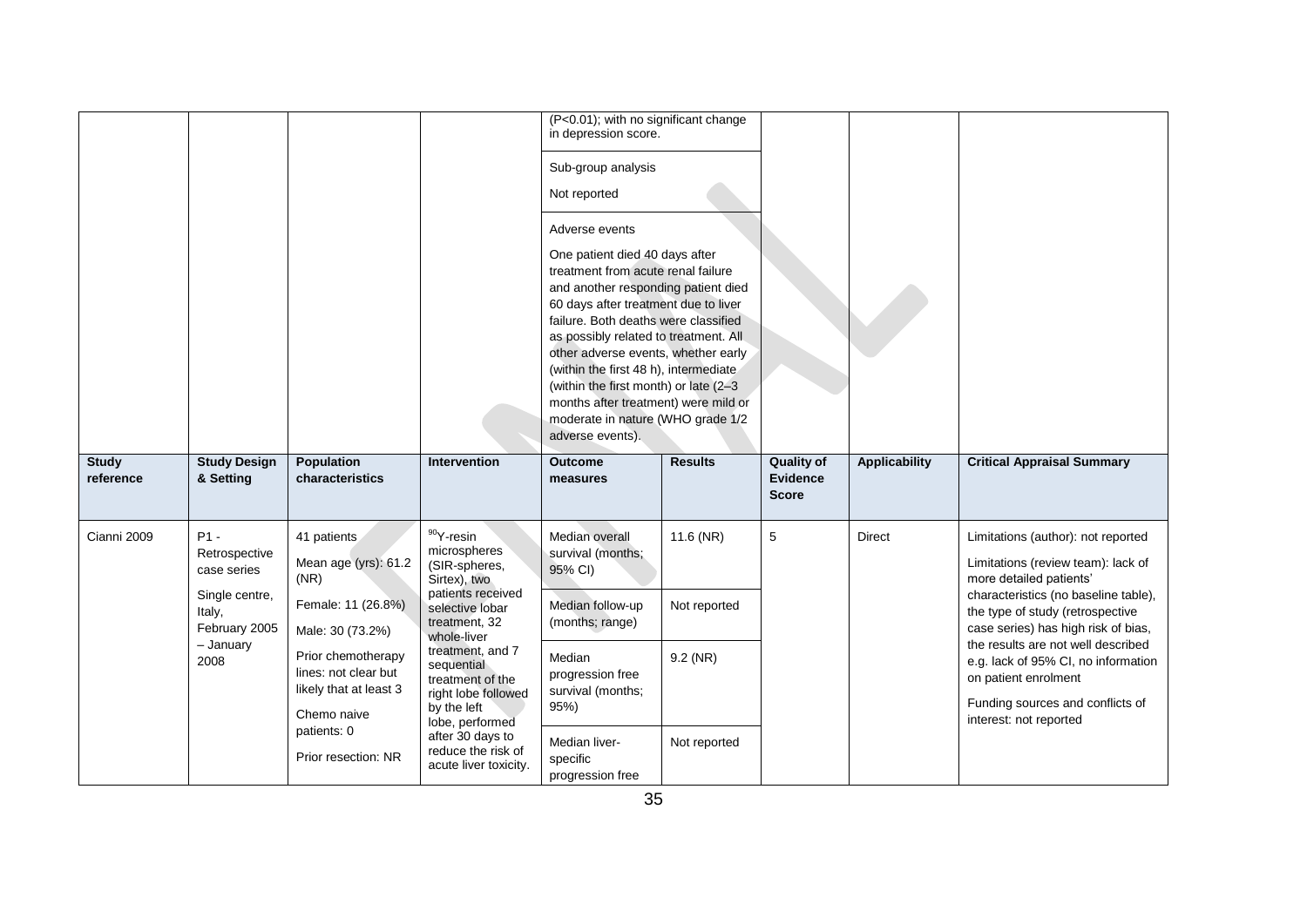| EHM: 4 (9.76%)<br><b>Exclusions: Patients</b>                     | The dose was<br>calculated based<br>on liver tumoral                       | survival (months;<br>95%)                                                                                                                                                                                                                                                                                                                                                           |                                                                                                        |  |  |
|-------------------------------------------------------------------|----------------------------------------------------------------------------|-------------------------------------------------------------------------------------------------------------------------------------------------------------------------------------------------------------------------------------------------------------------------------------------------------------------------------------------------------------------------------------|--------------------------------------------------------------------------------------------------------|--|--|
| with lung shunting<br>>20% and a bilirubin<br>level $>1.8$ mg/dl. | involvement and<br>the body surface<br>area formula. The<br>mean activity  | % survival                                                                                                                                                                                                                                                                                                                                                                          | 1 month: 41<br>$(100\%)$                                                                               |  |  |
|                                                                   | 1.82GBq; all<br>patients were<br>discharged the<br>day after<br>treatment. | Tumour response<br>(RECIST criteria;<br>$CR$ – complete<br>response, PR-<br>partial response,<br>$SD - stable$<br>disease, PD -<br>progressive<br>disease)<br>Overall response                                                                                                                                                                                                      | $CR = 2(4.9%)$<br>$PR = 17$<br>(41.5%)<br>$SD = 14$<br>$(34.1\%)$<br>$PD = 8$<br>(19.5%)<br>19 (46.3%) |  |  |
|                                                                   |                                                                            | rate<br>Disease control<br>rate                                                                                                                                                                                                                                                                                                                                                     | 33 (80.5%)                                                                                             |  |  |
|                                                                   |                                                                            | Quality of life<br>Sub-group analysis                                                                                                                                                                                                                                                                                                                                               | Not reported                                                                                           |  |  |
|                                                                   |                                                                            | Not reported                                                                                                                                                                                                                                                                                                                                                                        |                                                                                                        |  |  |
|                                                                   |                                                                            | Adverse events<br>Following the procedure the adverse<br>events included: mild abdominal<br>pain or nausea 12h after the<br>procedure (n=5, 12%), grade 2<br>cholecystitis after 25 days (n=1,<br>2.4%), grade 2 gastritis at 4 weeks<br>$(n=1, 2.4\%)$ and 6 weeks $(n=1, 2.4\%)$<br>2.4%) after treatment, grade 4<br>hepatic failure 40 days after<br>treatment $(n=1, 2.4\%)$ . |                                                                                                        |  |  |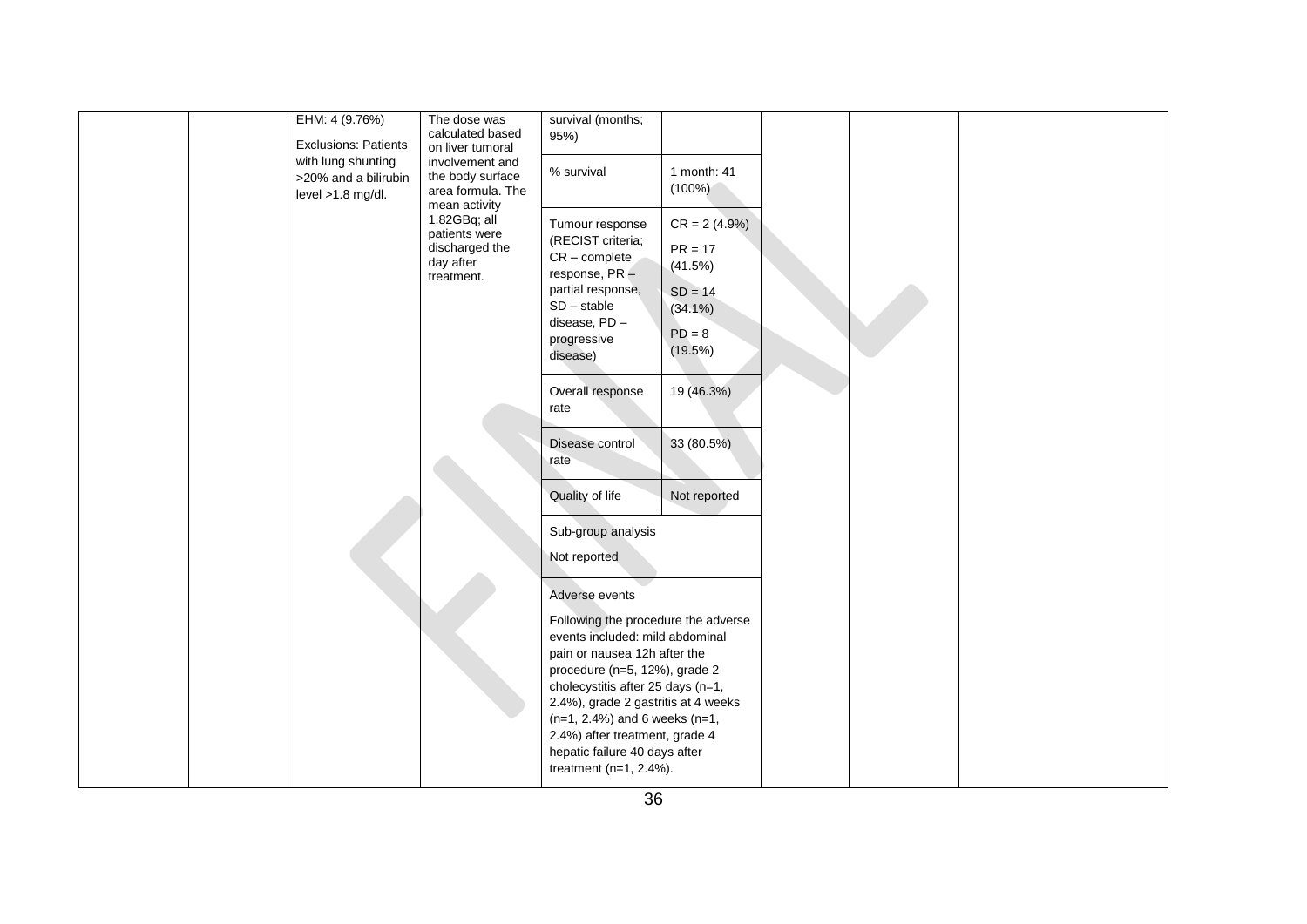| <b>Study</b><br>reference | <b>Study Design</b><br>& Setting                                                                     | Population<br>characteristics                                                                                                                                                                                                                                                                                                                          | Intervention                                                                                                                                                                                                                                                                                                                                       | <b>Outcome</b><br>measures                                                                                                                                                                                                                                                                                                                                                                                                                               | <b>Results</b>                                                                                                                                                                                      | <b>Quality of</b><br><b>Evidence</b><br><b>Score</b> | <b>Applicability</b> | <b>Critical Appraisal Summary</b>                                                                                                                                                                                                                                                                                                                                                                                                                                                                                                    |
|---------------------------|------------------------------------------------------------------------------------------------------|--------------------------------------------------------------------------------------------------------------------------------------------------------------------------------------------------------------------------------------------------------------------------------------------------------------------------------------------------------|----------------------------------------------------------------------------------------------------------------------------------------------------------------------------------------------------------------------------------------------------------------------------------------------------------------------------------------------------|----------------------------------------------------------------------------------------------------------------------------------------------------------------------------------------------------------------------------------------------------------------------------------------------------------------------------------------------------------------------------------------------------------------------------------------------------------|-----------------------------------------------------------------------------------------------------------------------------------------------------------------------------------------------------|------------------------------------------------------|----------------------|--------------------------------------------------------------------------------------------------------------------------------------------------------------------------------------------------------------------------------------------------------------------------------------------------------------------------------------------------------------------------------------------------------------------------------------------------------------------------------------------------------------------------------------|
| Jakobs 2008               | $P1 -$<br>retrospective<br>case series<br>Single centre,<br>Germany,<br>October 2003<br>- April 2007 | 41 non-consecutive<br>patients<br>Mean age (yrs): 61<br>$(37-77)$<br>Female: 11 (26.8%)<br>Male: 30 (73.2%)<br>Prior chemotherapy<br>lines: $1 = 3 (7.3\%)$ , 2<br>$= 35 (85.4\%)$ ; mean<br>chemotherapy lines<br>$2.8(1-5)$<br>Chemo naive<br>patients: not clear<br>Prior resection: 12<br>(29.3%)<br>EHM: 7 (17.1%)<br>Exclusions: not<br>provided | $90Y -$ resin<br>microspheres<br>(SIR-spheres,<br>Sirtex)<br>administered in a<br>single whole-liver<br>session for 37<br>patients, 4<br>patients received<br>only right lobar<br>treatment.<br>Prophylactic<br>embolization of<br>the<br>gastroduodenal<br>artery was done<br>routinely. Mean<br>activity delivered<br>was 1.9 GBq (0.7-<br>(2.8) | Median overall<br>survival (months;<br>95% CI)<br>Median follow-up<br>(months; range)<br>Median<br>progression free<br>survival (months;<br>95%)<br>Median liver-<br>specific<br>progression free<br>survival (months;<br>95%<br>% survival<br>Tumour response<br>(RECIST criteria;<br>$CR$ – complete<br>response, PR-<br>partial response,<br>$SD - stable$<br>disease, PD -<br>progressive<br>disease)<br>Overall response<br>rate<br>Disease control | $10.5$ (NR)<br>$7.9(1.3 -$<br>38.3)<br>Not reported<br>Not reported<br>Not reported<br>$CR = 0$<br>$PR = 7$<br>$(19.4\%)$<br>$SD = 25$<br>$(69.4\%)$<br>$PD = 4 (9.8\%)$<br>7 (19.4%)<br>32 (88.9%) | 5                                                    | <b>Direct</b>        | Limitations (author): Small number<br>of patients with PR which may<br>have overestimated median<br>survival<br>Limitations (review team): small,<br>retrospective, case series so high<br>risk of bias, unlikely that patients<br>recruited consecutively as subject<br>to MDT review, difficult study to<br>conduct with population of this<br>type, inclusion criteria provided but<br>not clear if any exclusions, lack of<br>confidence intervals for overall<br>survival<br>Funding sources and conflicts of<br>interest: none |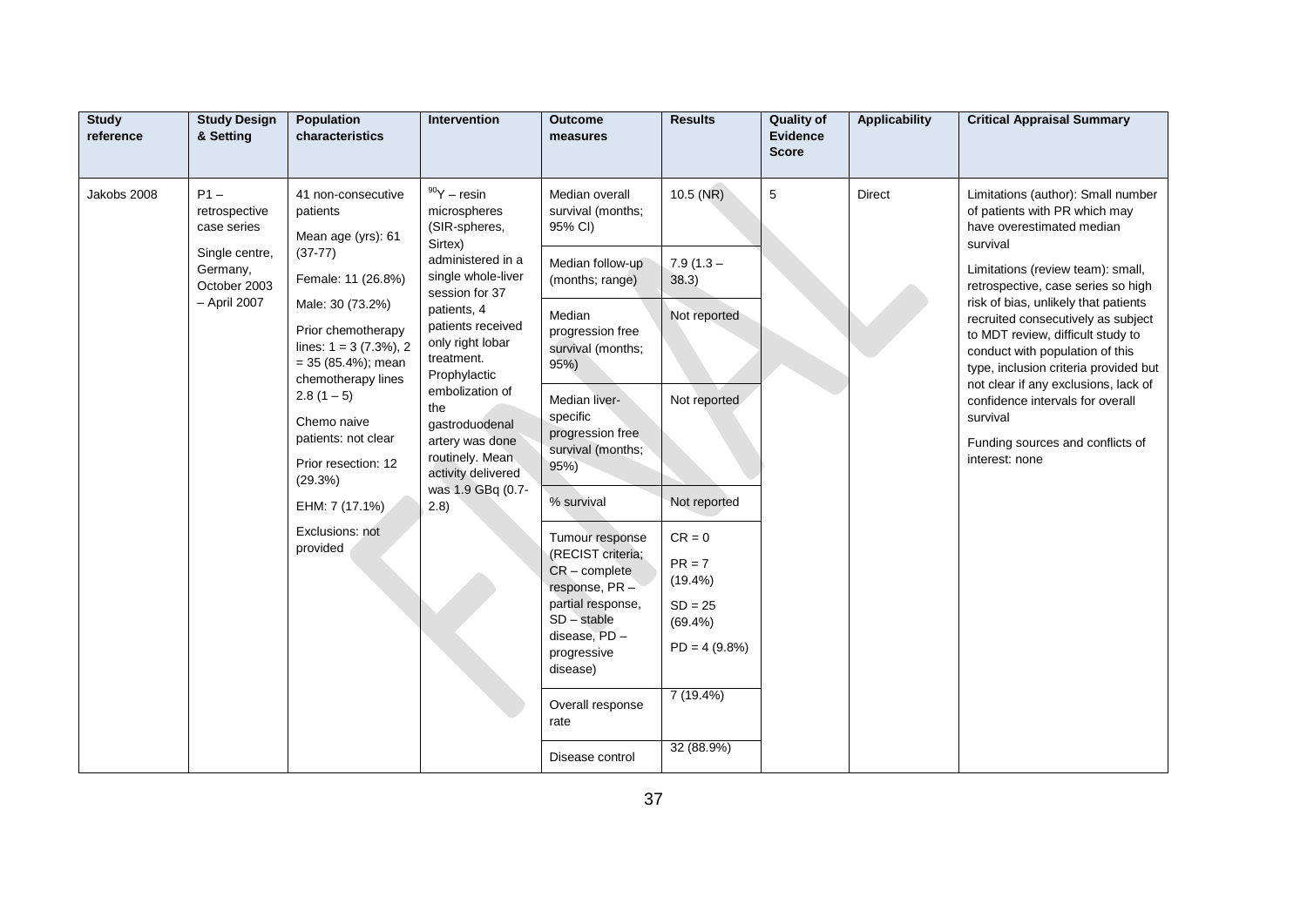|              |                         |  | rate                                                                    |              |  |  |
|--------------|-------------------------|--|-------------------------------------------------------------------------|--------------|--|--|
|              |                         |  | Quality of life                                                         | Not reported |  |  |
|              |                         |  | Sub-group analysis                                                      |              |  |  |
|              |                         |  | None                                                                    |              |  |  |
|              |                         |  | Adverse events                                                          |              |  |  |
|              |                         |  | 29 patients (71%) reported a mild to                                    |              |  |  |
|              |                         |  | moderate postembolization<br>syndrome consisting of right upper         |              |  |  |
|              |                         |  | quadrant pain. One (2.4%) grade 4<br>toxicity (treatment-associated     |              |  |  |
|              |                         |  | cholecystitis), 2 (4.9%) grade 2<br>toxicity (gastric ulcers), 16 (39%) |              |  |  |
|              |                         |  | grade1/2 nausea, 1 (2.4%) grade 3<br>nausea, 1 (2.4%) minimal ascites.  |              |  |  |
|              |                         |  | No life-threatening morbidities or<br>treatment-related deaths were     |              |  |  |
|              |                         |  | observed within a period of 30 days<br>after the procedure.             |              |  |  |
|              |                         |  |                                                                         |              |  |  |
| $\mathbf{b}$ | <b>Economic Studies</b> |  |                                                                         |              |  |  |

<span id="page-37-0"></span>

| <b>Study</b><br>reference | <b>Model</b><br><b>Description</b>                                                                                                   | <b>Population</b><br>characteristics                                                                                                                             | <b>Intervention</b>                                                                       | Methods of<br>analysis                                                                                                                                                                  | <b>Results</b>                                                                                                                                                                                    | <b>Quality of</b><br>Evidence<br><b>Score</b> | Applicability | <b>Critical Appraisal Summary</b>                                                                                                                                                                                                                                                 |
|---------------------------|--------------------------------------------------------------------------------------------------------------------------------------|------------------------------------------------------------------------------------------------------------------------------------------------------------------|-------------------------------------------------------------------------------------------|-----------------------------------------------------------------------------------------------------------------------------------------------------------------------------------------|---------------------------------------------------------------------------------------------------------------------------------------------------------------------------------------------------|-----------------------------------------------|---------------|-----------------------------------------------------------------------------------------------------------------------------------------------------------------------------------------------------------------------------------------------------------------------------------|
| Pennington<br>2015        | A state-<br>transition,<br>cost-<br>effectiveness<br>model<br>comparing<br>SIRT $(^{90}Y$<br>microspheres)<br>to standard<br>care in | Characteristics for<br>survival data<br>224 SIRT patients &<br>29 SC patients<br>Note: Baseline<br>characteristics<br>presented for whole<br>group that included | $90Y$ -resin<br>microspheres<br>(SIR-spheres,<br>Sirtex)<br>Standard care not<br>defined. | mCRC was<br>modelled using<br>health states to<br>represent pre-<br>progression<br>disease, post-<br>progression<br>disease and<br>death. Outcomes<br>were costs, life<br>years, QALYs, | SIRT using <sup>90</sup> Y-<br>resin<br>microspheres<br>compared to SC<br>increased<br>overall survival<br>by a mean of<br>1.12 life years<br>and resulted in a<br>cost per QALY<br>gained of £28 | 6                                             | <b>Direct</b> | Limitations (author): PFS and<br>quality of life data not available<br>Limitations (review team): model<br>uses data from retrospective<br>observational study which is likely<br>to favour SIRT.<br>The SC arm was considerably<br>smaller and standard care was not<br>defined. |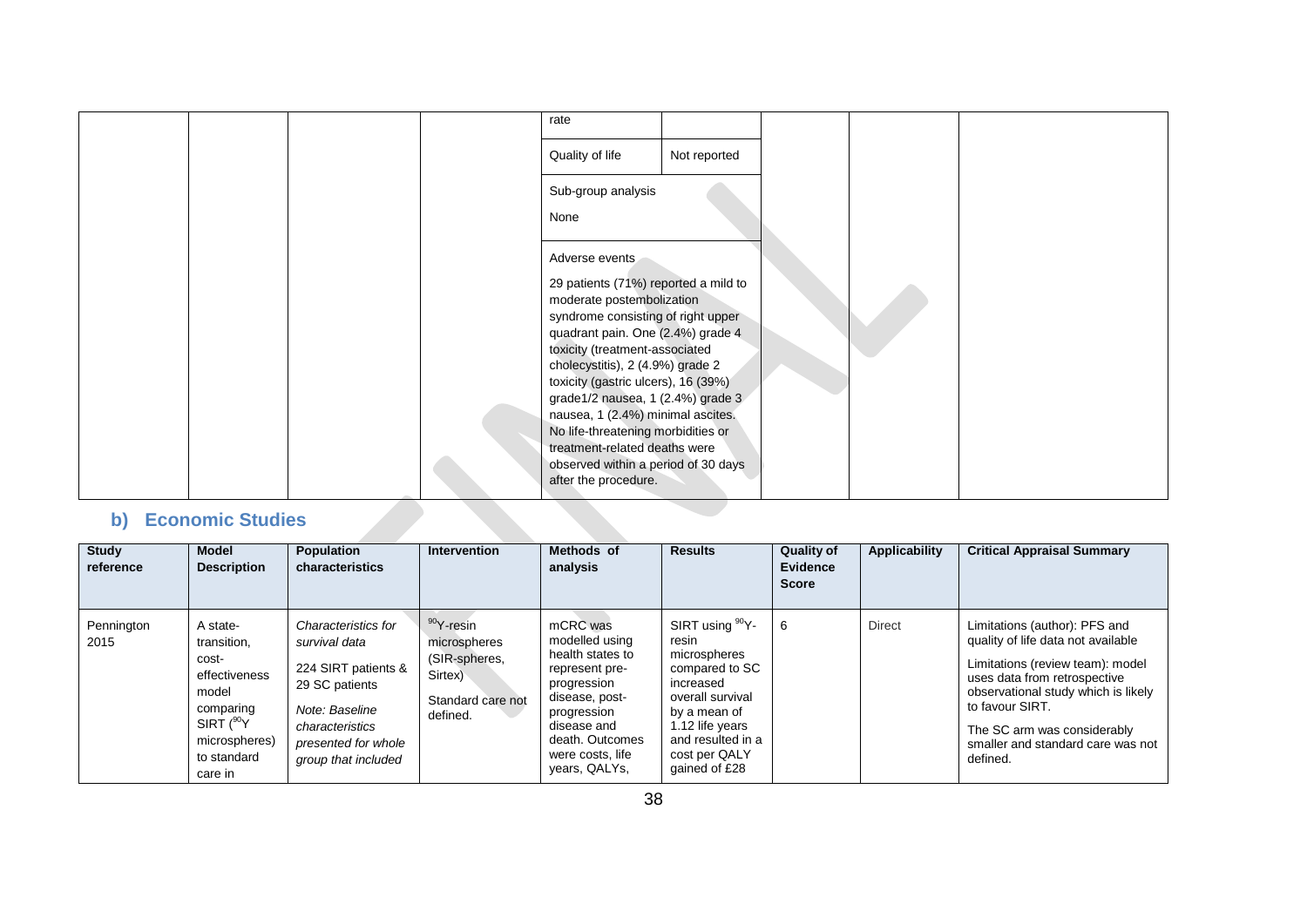| patients with<br>liver-dominant,<br>chemotherapy<br>-refractory<br>mCRC. | non-CRC patients<br>Median age (yrs):<br>SIRT group - 67 (27<br>$-90$ ) & SC group $-$<br>66 (27 - 88); CRC<br>group $-67(27-89)$<br>Female: SIRT group<br>$-133(39.2\%)$ ; SC<br>group - 16 (31.4%)<br>Male: SIRT group -<br>206 (60.8%); SC<br>group - 35 (68.6%)<br>Prior chemotherapy<br>lines: SIRT group<br>≥1: 290 (85.6%); SC<br>group ≥1: 47<br>(92.2%) (incl. non-<br>CRC)<br>Chemo naive<br>patients: SIRT group<br>$-49(14.5%)$ ; SC<br>group $-4(7.8%)$<br>(incl. non-CRC)<br>Prior resection: NR<br>EHM: SIRT group -<br>124 (36.6%); SC<br>group $- 17$ (33.3)%<br>(incl. non-CRC)<br>Exclusions: ECOG<br>$score > 2$ , excessive<br>hepatic tumour<br>burden $> 75%$ .<br>and/or compromised<br>residual liver<br>function | cost per life year<br>gained and cost<br>per QALY gained.<br>Survival data from<br>Bester (2012) was<br>extrapolated and<br>used as efficacy<br>data in the model.<br>Procedure costs<br>came from a<br>single hospital.<br>Grade 3 and 4 AE<br>rates came from<br>Hendlisz (2010).<br>As there is no<br>published<br>evidence on the<br>impact of SIRT on<br>HRQoL in this<br>population, utility<br>values were taken<br>from a HTA<br>systematic review<br>and cost-<br>effectiveness<br>model of biologic<br>drugs used after<br>first line therapy<br>(Hoyle et al.,<br>2013). | 216 and cost per<br>life year gained<br>of £20,323. The<br>total cost was<br>£35,487 for<br>SIRT and<br>£12,730 for SC,<br>a difference of<br>£22,757. |  | The authors assumed that there<br>were equal patient numbers in<br>progression free and progressed<br>states at any point in time which<br>may not be appropriate.<br>The cost of SIRT was<br>inadequately explored in the<br>sensitivity analysis.<br>The selection of optimistic inputs<br>for the SIRT arm may<br>underestimate the overall cost per<br>QALY and ICER reported in the<br>model.<br>Funding sources and conflicts of<br>interest: Sirtex funded<br>development of economic model<br>and manuscript, 1 author is an<br>employee of Sirtex and others act<br>as advisors |
|--------------------------------------------------------------------------|--------------------------------------------------------------------------------------------------------------------------------------------------------------------------------------------------------------------------------------------------------------------------------------------------------------------------------------------------------------------------------------------------------------------------------------------------------------------------------------------------------------------------------------------------------------------------------------------------------------------------------------------------------------------------------------------------------------------------------------------|-------------------------------------------------------------------------------------------------------------------------------------------------------------------------------------------------------------------------------------------------------------------------------------------------------------------------------------------------------------------------------------------------------------------------------------------------------------------------------------------------------------------------------------------------------------------------------------|--------------------------------------------------------------------------------------------------------------------------------------------------------|--|------------------------------------------------------------------------------------------------------------------------------------------------------------------------------------------------------------------------------------------------------------------------------------------------------------------------------------------------------------------------------------------------------------------------------------------------------------------------------------------------------------------------------------------------------------------------------------------|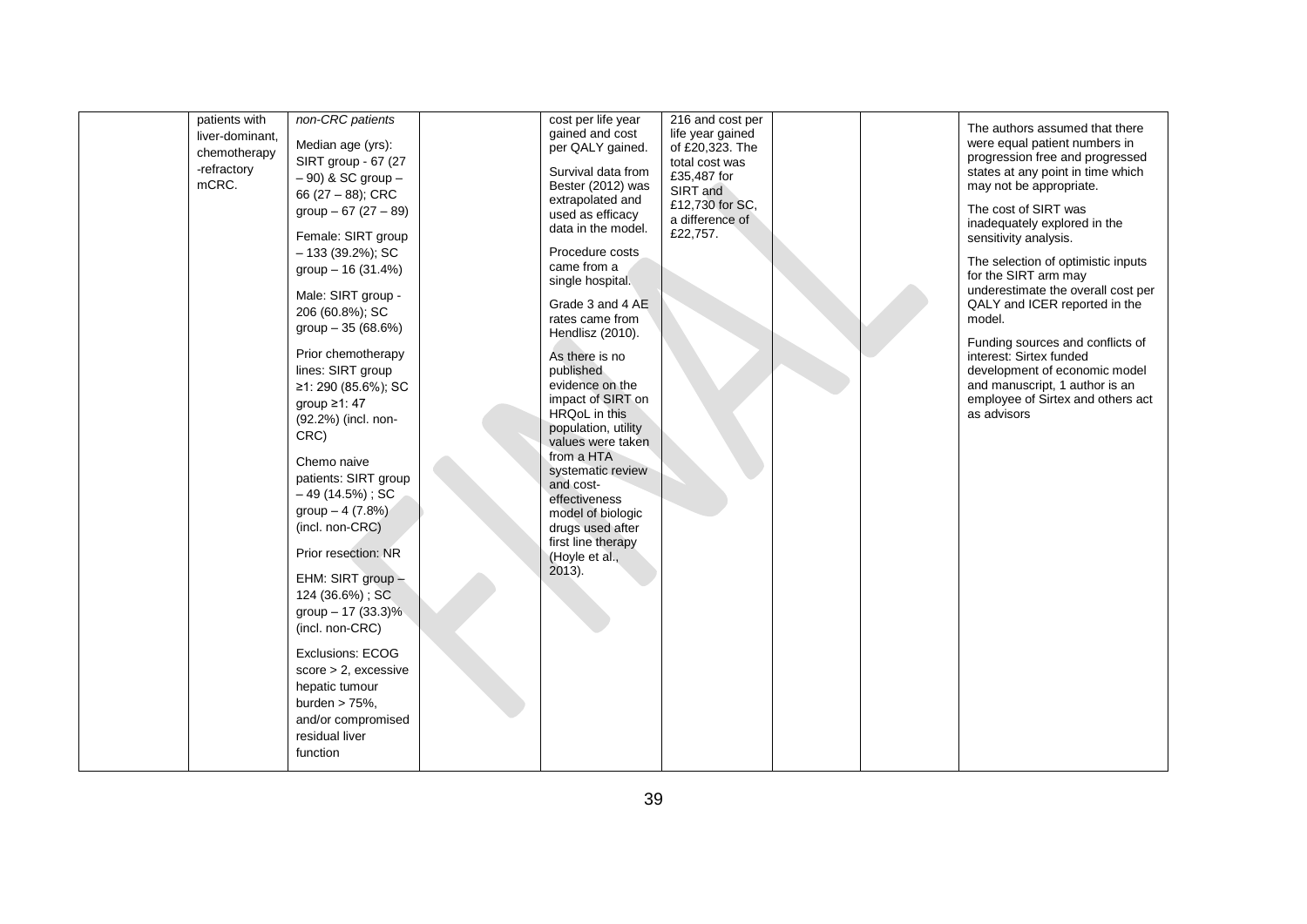# **8. Grade of evidence tables**

<span id="page-39-0"></span>

|                                                                                     | Use of yttrium-90 microspheres and fluorouracil to treat unresectable, chemotherapy refractory liver limited metastatic colorectal carcinoma versus<br>fluorouracil |                                                      |                      |                             |                                                                                                                                                                                                                                                                                                                                                                                                                                                                                                                        |  |  |  |  |  |
|-------------------------------------------------------------------------------------|---------------------------------------------------------------------------------------------------------------------------------------------------------------------|------------------------------------------------------|----------------------|-----------------------------|------------------------------------------------------------------------------------------------------------------------------------------------------------------------------------------------------------------------------------------------------------------------------------------------------------------------------------------------------------------------------------------------------------------------------------------------------------------------------------------------------------------------|--|--|--|--|--|
| comparative study                                                                   |                                                                                                                                                                     |                                                      |                      |                             |                                                                                                                                                                                                                                                                                                                                                                                                                                                                                                                        |  |  |  |  |  |
| <b>Outcome Measure</b>                                                              | Reference                                                                                                                                                           | <b>Quality of</b><br><b>Evidence</b><br><b>Score</b> | <b>Applicability</b> | Grade of<br><b>Evidence</b> | <b>Interpretation of Evidence</b><br>(results from one study)                                                                                                                                                                                                                                                                                                                                                                                                                                                          |  |  |  |  |  |
| Median overall<br>survival (months;<br>95% CI)                                      | Hendlisz<br>2010                                                                                                                                                    | $\overline{7}$                                       | <b>Direct</b>        | B                           | SIRT & FU - 10 (NR) vs. FU - 7.3 (NR); HR 0.92 (0.47-1.78), p=0.80<br>There was no significant improvement in overall survival in the SIRT & FU group. This study is at risk of bias which<br>may impact on the reliability of outcomes; patients in the FU only group with documented progression were allowed to<br>cross-over to receive SIRT at the investigators' discretion (n=10, 43.5%), small study (21 SIRT & FU patients vs.23 FU<br>patients) with open-label design.                                      |  |  |  |  |  |
| Median progression<br>free survival (months;<br>95%                                 | Hendlisz<br>2010                                                                                                                                                    | $\overline{7}$                                       | <b>Direct</b>        | B.                          | SIRT & FU - 4.5 (NR) vs. FU - 2.1 (NR); HR 0.51 (0.28-0.94), p=0.03<br>A significant improvement in PFS was observed in the SIRT & FU group. This study is at risk of bias which may impact<br>on the reliability of outcomes; small study (21 SIRT & FU patients vs.23 FU patients) with open-label design.                                                                                                                                                                                                           |  |  |  |  |  |
| Median liver-specific<br>progression free<br>survival (months;<br>95%               | Hendlisz<br>2010                                                                                                                                                    | $\overline{7}$                                       | Direct               | B                           | SIRT & FU - 5.5 (NR) vs. FU - 2.1 (NR); HR 0.38 (0.20-0.72) p=0.003<br>A significant improvement in PFS was observed in the SIRT & FU group. This study is at risk of bias which may impact<br>on the reliability of outcomes; small study (21 SIRT & FU patients vs.23 FU patients) with open-label design.                                                                                                                                                                                                           |  |  |  |  |  |
| Overall response rate<br>Sum of complete<br>response and partial<br>response        | Hendlisz<br>2010                                                                                                                                                    | $\overline{7}$                                       | <b>Direct</b>        | B                           | SIRT & FU - 10% vs. FU - 0%; p=0.22<br>There was no significant improvement in overall response rate in the SIRT & FU group. This study is subject to several<br>biases that may mask any survival benefit; patients in the FU only group with documented progression were allowed to<br>cross-over to receive SIRT at the investigators' discretion (n=10, 43.5%), small study (21 SIRT & FU patients vs.23 FU<br>patients) with open-label design. Note not all patients were evaluated: FU group n=5; SIRT & FU n=6 |  |  |  |  |  |
| Disease control rate<br>Sum of complete<br>response, partial<br>response and stable | Hendlisz<br>2010                                                                                                                                                    | $\overline{7}$                                       | <b>Direct</b>        | B                           | SIRT & FU - 86% vs. FU - 35%; P=0.001<br>A significant improvement in the disease control rate was observed in the SIRT & FU group. This study is at risk of bias<br>which may impact on the reliability of outcomes; small study (21 SIRT & FU patients vs.23 FU patients) with open-label<br>design. Note not all patients were evaluated: FU group n=5; SIRT & FU n=6                                                                                                                                               |  |  |  |  |  |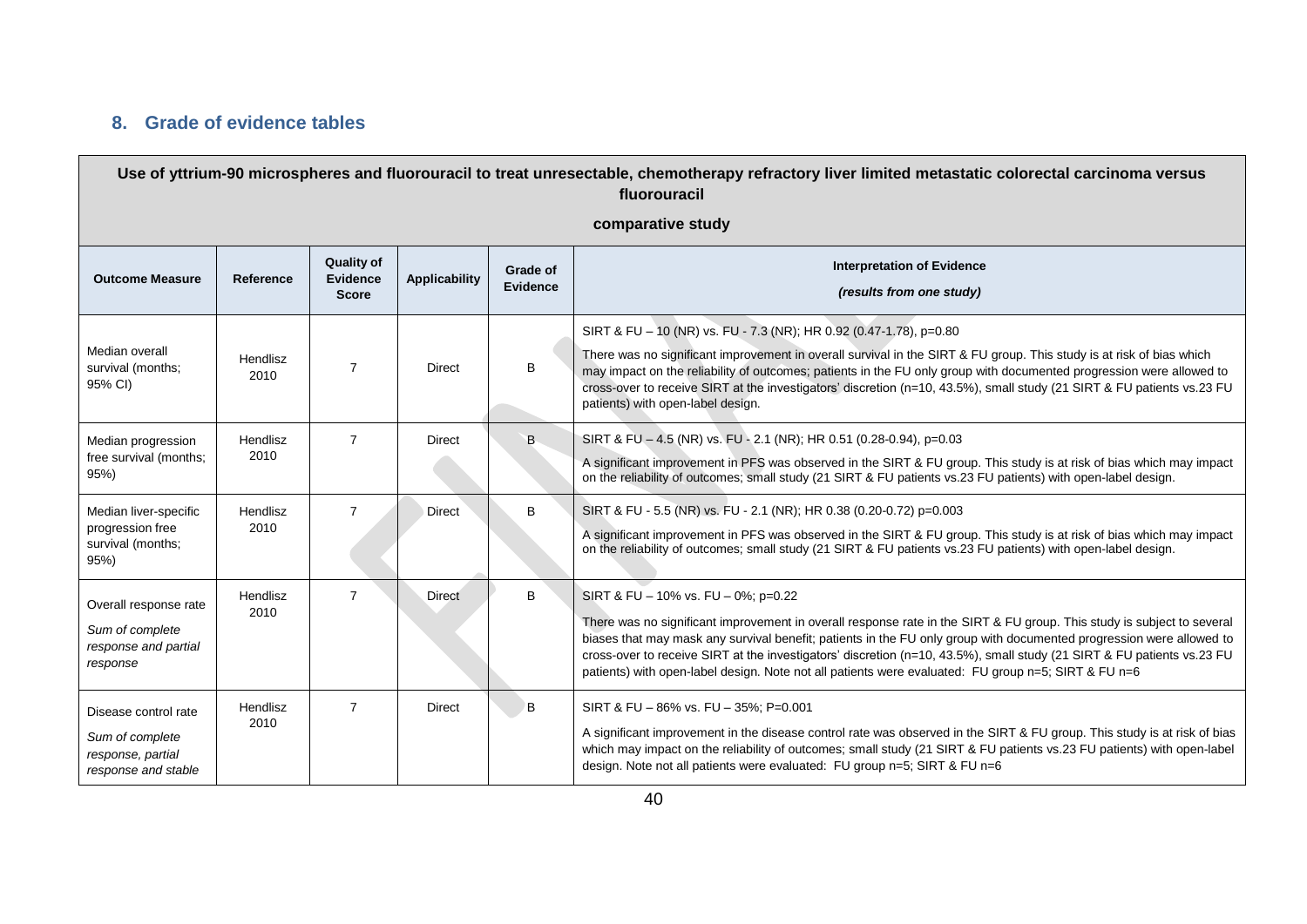| disease                                                                      |                                                                                                                                                     |                                                      |                      |                             |                                                                                                                                                                                                                                                                                                                                                                                                                                                                                                        |  |  |  |  |  |  |
|------------------------------------------------------------------------------|-----------------------------------------------------------------------------------------------------------------------------------------------------|------------------------------------------------------|----------------------|-----------------------------|--------------------------------------------------------------------------------------------------------------------------------------------------------------------------------------------------------------------------------------------------------------------------------------------------------------------------------------------------------------------------------------------------------------------------------------------------------------------------------------------------------|--|--|--|--|--|--|
| Quality of life                                                              | No Evidence                                                                                                                                         |                                                      |                      |                             |                                                                                                                                                                                                                                                                                                                                                                                                                                                                                                        |  |  |  |  |  |  |
| Cost-effectiveness                                                           | No Evidence                                                                                                                                         |                                                      |                      |                             |                                                                                                                                                                                                                                                                                                                                                                                                                                                                                                        |  |  |  |  |  |  |
|                                                                              | Use of yttrium-90 microspheres to treat unresectable, chemotherapy refractory liver dominant metastatic colorectal carcinoma versus supportive care |                                                      |                      |                             |                                                                                                                                                                                                                                                                                                                                                                                                                                                                                                        |  |  |  |  |  |  |
|                                                                              | comparative studies                                                                                                                                 |                                                      |                      |                             |                                                                                                                                                                                                                                                                                                                                                                                                                                                                                                        |  |  |  |  |  |  |
| <b>Outcome Measure</b>                                                       | Reference                                                                                                                                           | <b>Quality of</b><br><b>Evidence</b><br><b>Score</b> | <b>Applicability</b> | Grade of<br><b>Evidence</b> | <b>Interpretation of Evidence</b><br>(results from one study)                                                                                                                                                                                                                                                                                                                                                                                                                                          |  |  |  |  |  |  |
| Median overall<br>survival (months;                                          | Seidensticker<br>2012                                                                                                                               | $\overline{7}$                                       | Direct               | A                           | SIRT 8.3 (6.6 - 10.2) vs. BSC 3.5 (1.9 - 5.7); HR 0.3 (95% CI 0.16 - 0.55), p<0.001; Seidensticker et al. 2012 (29<br>SIRT patients vs. 29 BSC patients). There was a significant survival benefit with <sup>90</sup> Y-resin microspheres compared to<br>BSC. This study is subject to several biases that may impact outcomes; it is a matched-pair retrospective study using a<br>small sample (SIRT - n=29; BSC - n=29) with 31% of SIRT patients able or willing to receive further chemotherapy. |  |  |  |  |  |  |
| 95% CI)                                                                      | Bester 2012                                                                                                                                         | $\overline{7}$                                       | Direct               |                             | 2 studies provided overall survival data; both of which are subject to a high risk of bias which may impact on the<br>reliability of outcomes.                                                                                                                                                                                                                                                                                                                                                         |  |  |  |  |  |  |
| Median progression<br>free survival (months;<br>95%)                         | Seidensticker<br>2012                                                                                                                               | $\overline{7}$                                       | <b>Direct</b>        | B                           | SIRT 5.5 (NR) vs. BSC 2.1 (NR). HR not reported<br>This study is subject to several biases that may impact outcomes; it is a matched-pair retrospective study using a small<br>sample (SIRT - n=29; BSC - n=29) with 31% of SIRT patients able or willing to receive further chemotherapy.<br>Confidence intervals were not provided.                                                                                                                                                                  |  |  |  |  |  |  |
| Median liver-specific<br>progression free<br>survival (months;<br>95%)       |                                                                                                                                                     |                                                      |                      |                             | No Evidence                                                                                                                                                                                                                                                                                                                                                                                                                                                                                            |  |  |  |  |  |  |
| Overall response rate<br>Sum of complete<br>response and partial<br>response | Seidensticker<br>2012                                                                                                                               | $\overline{7}$                                       | <b>Direct</b>        | B                           | 12 (42.9%) n=28<br>This study is subject to several biases that may impact outcomes; it is a matched-pair retrospective study using a small<br>sample (SIRT - n=29; BSC - n=29) with 31% of SIRT patients able or willing to receive further chemotherapy.                                                                                                                                                                                                                                             |  |  |  |  |  |  |
| Disease control rate                                                         | Seidensticker                                                                                                                                       | $\overline{7}$                                       | <b>Direct</b>        | B                           | 17 (60.8%) n=28                                                                                                                                                                                                                                                                                                                                                                                                                                                                                        |  |  |  |  |  |  |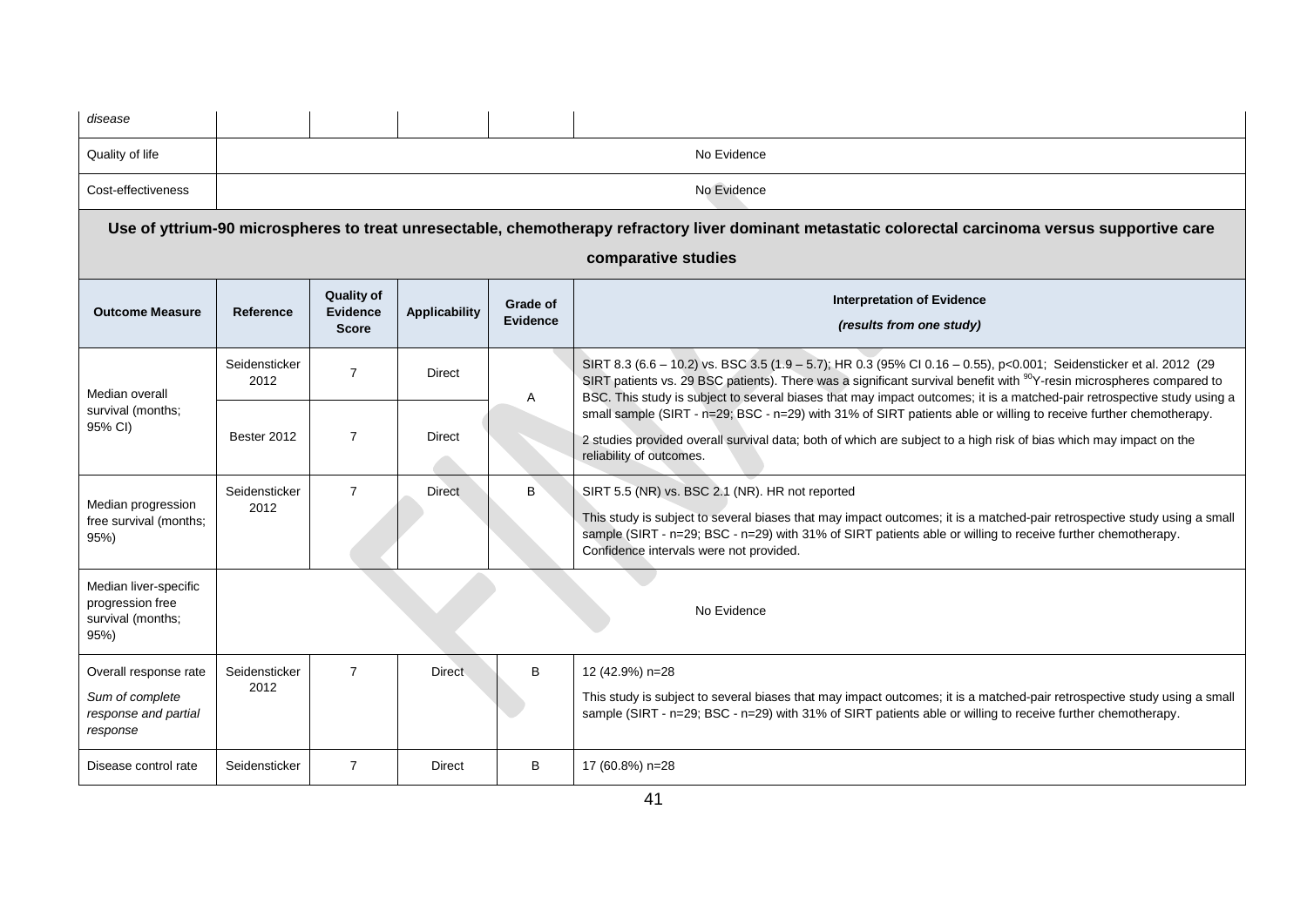| Sum of complete<br>response, partial<br>response and stable<br>disease | 2012               |        |    | This study is subject to several biases that may impact outcomes; it is a matched-pair retrospective study using a small<br>sample (SIRT - n=29; BSC - n=29) with 31% of SIRT patients able or willing to receive further chemotherapy.                                                                                                                                                                                                                                                                                                                                                                                                                                                                                                                                                                                                                                       |
|------------------------------------------------------------------------|--------------------|--------|----|-------------------------------------------------------------------------------------------------------------------------------------------------------------------------------------------------------------------------------------------------------------------------------------------------------------------------------------------------------------------------------------------------------------------------------------------------------------------------------------------------------------------------------------------------------------------------------------------------------------------------------------------------------------------------------------------------------------------------------------------------------------------------------------------------------------------------------------------------------------------------------|
| Cost-effectiveness                                                     | Pennington<br>2015 | Direct | C. | SIRT using <sup>90</sup> Y-resin microspheres compared to SC increased overall survival by a mean of 1.12 life years and<br>resulted in a cost per QALY gained of £28, 216 and cost per life year gained of £20,323. The total cost was £35,487 for<br>SIRT and £12,730 for SC, a difference of £22,757.<br>The model uses data from retrospective observational study which is likely to favour SIRT. The SC arm was<br>considerably smaller (SIRT - n=224; SC - n=29) and standard care was not defined. The authors assumed that there<br>were equal patient numbers in progression free and progressed states at any point in time which may not be<br>appropriate. The cost of SIRT was inadequately explored in the sensitivity analysis. The selection of optimistic inputs<br>for SIRT arm may underestimate the overall cost per QALY and ICER reported in the model |

| Use of yttrium-90 microspheres to treat unresectable, chemotherapy refractory liver dominant metastatic colorectal carcinoma |                   |                                                      |                      |                             |                                                                                                                                 |  |
|------------------------------------------------------------------------------------------------------------------------------|-------------------|------------------------------------------------------|----------------------|-----------------------------|---------------------------------------------------------------------------------------------------------------------------------|--|
| non-comparative studies                                                                                                      |                   |                                                      |                      |                             |                                                                                                                                 |  |
| <b>Outcome Measure</b>                                                                                                       | Reference         | <b>Quality of</b><br><b>Evidence</b><br><b>Score</b> | <b>Applicability</b> | Grade of<br><b>Evidence</b> | <b>Interpretation of Evidence</b>                                                                                               |  |
| Median overall<br>survival (months;<br>95% CI)                                                                               | Paprottka<br>2017 | 5                                                    | <b>Direct</b>        |                             | 10 (9.2 - 11.8), Kennedy et al. 2015, n=606                                                                                     |  |
|                                                                                                                              |                   |                                                      |                      |                             | Overall and stratified survival were estimated by the method of Kaplan and Meier                                                |  |
|                                                                                                                              | Schmeel<br>2017   | 5                                                    | <b>Direct</b>        | В                           | 12 non-comparative studies provided overall survival data; all these studies are case series which have a high risk<br>of bias. |  |
|                                                                                                                              | Hickey 2016       | 5                                                    | <b>Direct</b>        |                             |                                                                                                                                 |  |
|                                                                                                                              | Kennedy<br>2015   | 6                                                    | <b>Direct</b>        |                             |                                                                                                                                 |  |
|                                                                                                                              | Maleux 2015       | 5                                                    | Direct               |                             |                                                                                                                                 |  |
|                                                                                                                              | Saxena 2015       | 5                                                    | Direct               |                             |                                                                                                                                 |  |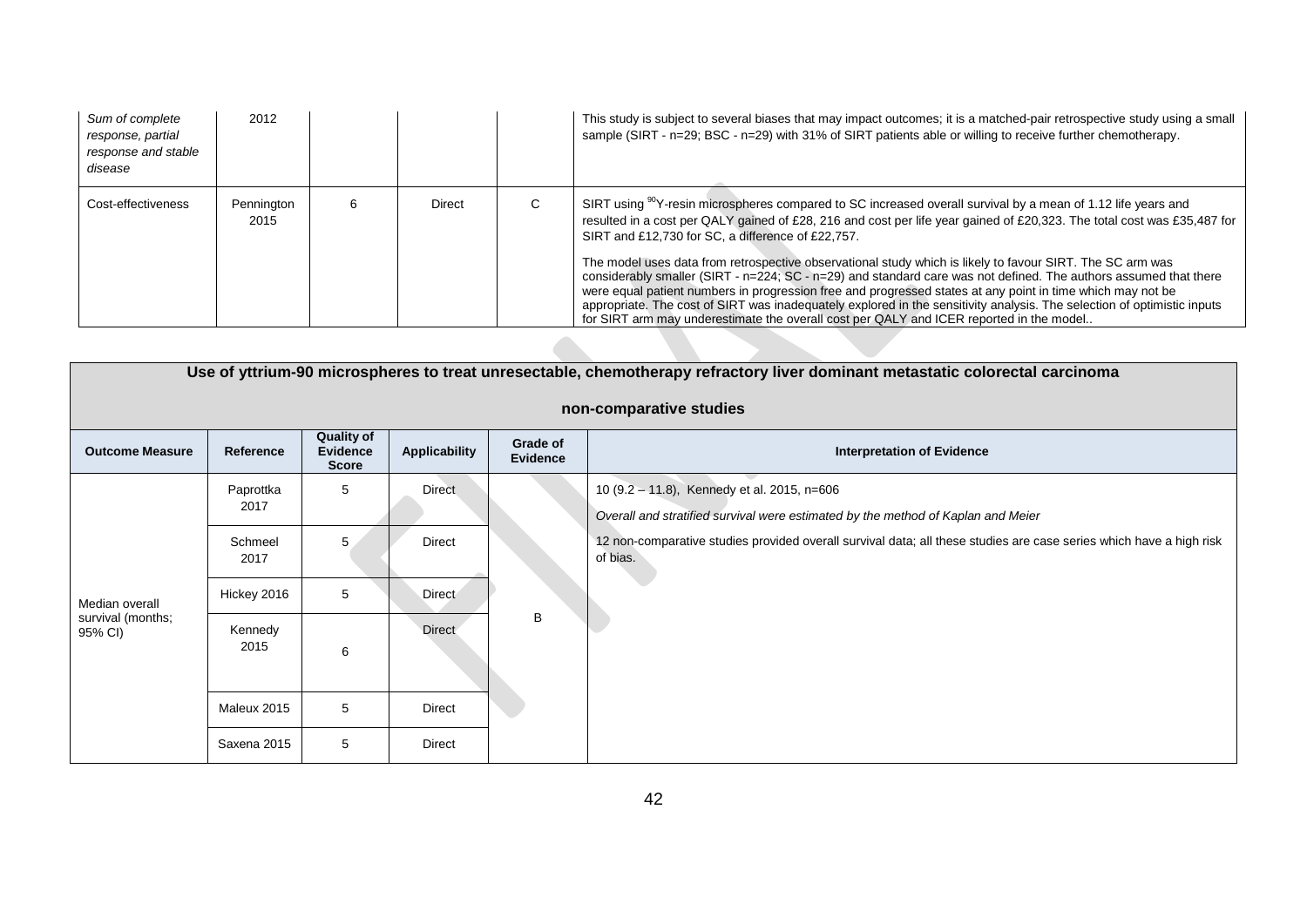|                                                                        | Kavla 2014         | 5 | <b>Direct</b> |   |                                                                                                                                                                                                                   |
|------------------------------------------------------------------------|--------------------|---|---------------|---|-------------------------------------------------------------------------------------------------------------------------------------------------------------------------------------------------------------------|
|                                                                        | Schonewolf<br>2014 | 5 | <b>Direct</b> |   |                                                                                                                                                                                                                   |
|                                                                        | Nace 2011          | 5 | <b>Direct</b> |   |                                                                                                                                                                                                                   |
|                                                                        | Cosimelli<br>2010  | 5 | <b>Direct</b> |   |                                                                                                                                                                                                                   |
|                                                                        | Cianni 2009        | 5 | <b>Direct</b> |   |                                                                                                                                                                                                                   |
|                                                                        | Jakobs 2008        | 5 | Direct        |   |                                                                                                                                                                                                                   |
| Median progression<br>free survival (months;<br>95%)                   | Schmeel<br>2017    | 5 | Direct        | B | 3.7 (2.6 - 4.9), Cosimelli 2010, n=50<br>Five studies provided progression free survival data; all these studies are case series which have a high risk of<br>bias, Cosimelli (2010) had the largest sample size. |
|                                                                        | Maleux 2015        | 5 | <b>Direct</b> |   |                                                                                                                                                                                                                   |
|                                                                        | Schonewolf<br>2014 | 5 | <b>Direct</b> |   |                                                                                                                                                                                                                   |
|                                                                        | Cosimelli<br>2010  | 5 | Direct        |   |                                                                                                                                                                                                                   |
|                                                                        | Cianni 2009        | 5 | <b>Direct</b> |   |                                                                                                                                                                                                                   |
| Median liver-specific<br>progression free<br>survival (months;<br>95%) | Maleux 2015        | 5 | <b>Direct</b> | C | 4 (NR), Maleux 2015, n=71<br>Only one study provided data for the LPFS outcome which was a case series and therefore has a high risk of bias,<br>confidence intervals were not provided.                          |
| Overall response rate<br>Sum of complete<br>response and partial       | Schmeel<br>2017    | 5 | <b>Direct</b> | B | 113 (37.4%), Saxena 2015, n=302<br>Seven studies provided overall response rate data; all these studies are case series which have a high risk of bias,                                                           |
|                                                                        | Saxena 2015        | 5 | <b>Direct</b> |   | Saxena (2015) had the largest sample size                                                                                                                                                                         |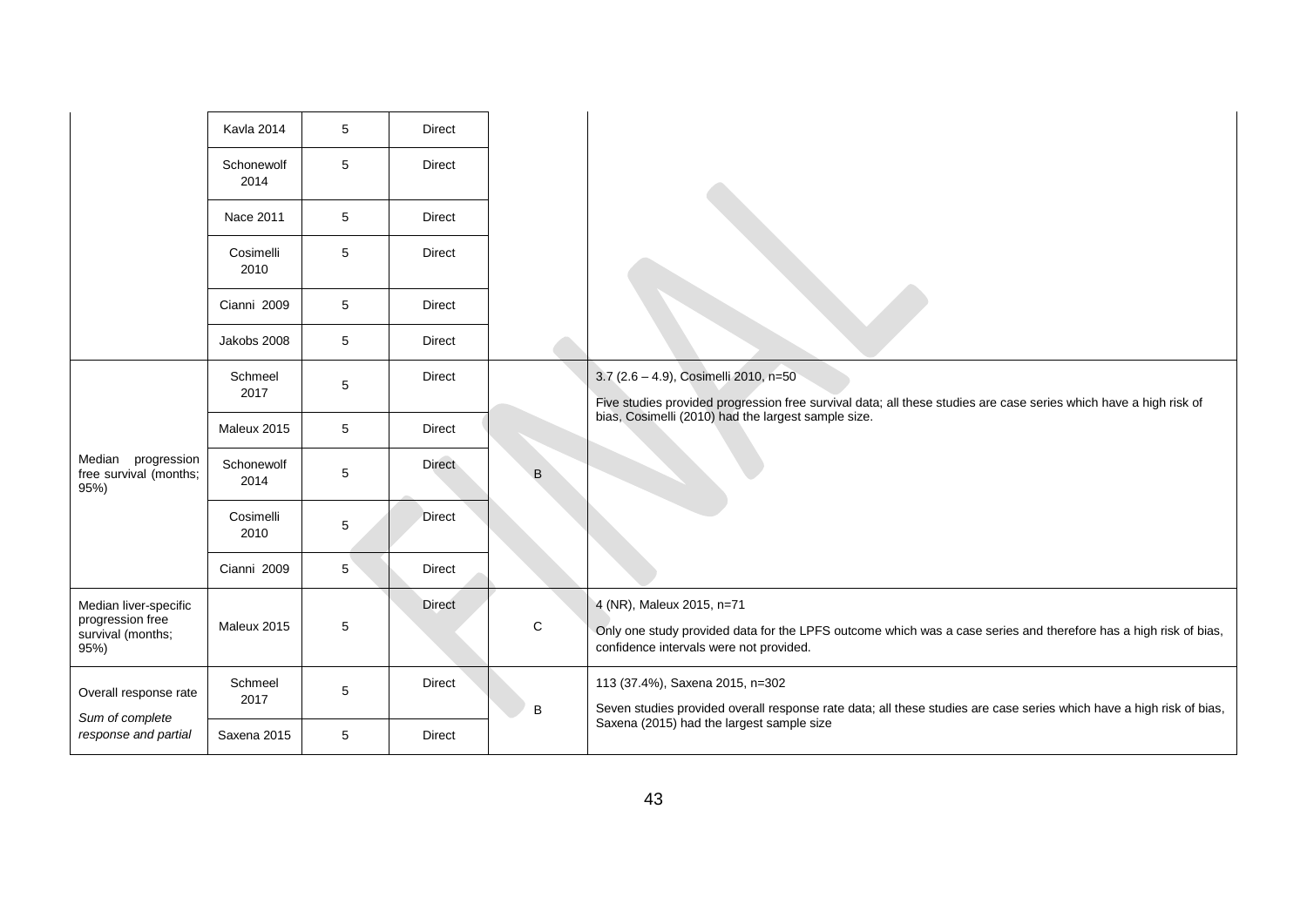| response                                                                                       | Kavla 2014        | 5           | <b>Direct</b> |             |                                                                                                                                                                                                                                                                                                                                                                                                                                                                                      |
|------------------------------------------------------------------------------------------------|-------------------|-------------|---------------|-------------|--------------------------------------------------------------------------------------------------------------------------------------------------------------------------------------------------------------------------------------------------------------------------------------------------------------------------------------------------------------------------------------------------------------------------------------------------------------------------------------|
|                                                                                                | Nace 2011         | 5           | <b>Direct</b> |             |                                                                                                                                                                                                                                                                                                                                                                                                                                                                                      |
|                                                                                                | Cosimelli<br>2010 | $\,$ 5 $\,$ | <b>Direct</b> |             |                                                                                                                                                                                                                                                                                                                                                                                                                                                                                      |
|                                                                                                | Cianni 2009       | 5           | <b>Direct</b> |             |                                                                                                                                                                                                                                                                                                                                                                                                                                                                                      |
|                                                                                                | Jakobs 2008       | 5           | <b>Direct</b> |             |                                                                                                                                                                                                                                                                                                                                                                                                                                                                                      |
| Disease control rate<br>Sum of complete<br>response, partial<br>response and stable<br>disease | Schmeel<br>2017   | 5           | <b>Direct</b> | B           | 209 (69.2%), Saxena 2015, n=302<br>Seven studies provided overall response rate data; all these studies are case series which have a high risk of bias,                                                                                                                                                                                                                                                                                                                              |
|                                                                                                | Saxena 2015       | 5           | <b>Direct</b> |             | Saxena (2015) had the largest sample size.                                                                                                                                                                                                                                                                                                                                                                                                                                           |
|                                                                                                | Kavla 2014        | 5           | <b>Direct</b> |             |                                                                                                                                                                                                                                                                                                                                                                                                                                                                                      |
|                                                                                                | Nace 2011         | 5           | <b>Direct</b> |             |                                                                                                                                                                                                                                                                                                                                                                                                                                                                                      |
|                                                                                                | Cosimelli<br>2010 | 5           | <b>Direct</b> |             |                                                                                                                                                                                                                                                                                                                                                                                                                                                                                      |
|                                                                                                | Cianni 2009       | 5           | <b>Direct</b> |             |                                                                                                                                                                                                                                                                                                                                                                                                                                                                                      |
|                                                                                                | Jakobs 2008       | 5           | <b>Direct</b> |             |                                                                                                                                                                                                                                                                                                                                                                                                                                                                                      |
| Quality of life                                                                                | Cosimelli<br>2010 | 5           | <b>Direct</b> | $\mathbf C$ | Only one study, Cosimelli 2010, provided quality of life outcomes. Quality of life, as measured by cancer- and site-<br>specific questionnaires (EORTC QLQ C30 and EORTC QLQ CR38) in 14 patients at 6 weeks, was not adversely<br>affected by radioembolisation. Six weeks after radioembolisation, as measured using the Hospital Anxiety and<br>Dpression score, patients' anxiety levels were significantly reduced (P<0.01); with no significant change in<br>depression score. |
| Cost-effectiveness                                                                             | No evidence       |             |               |             |                                                                                                                                                                                                                                                                                                                                                                                                                                                                                      |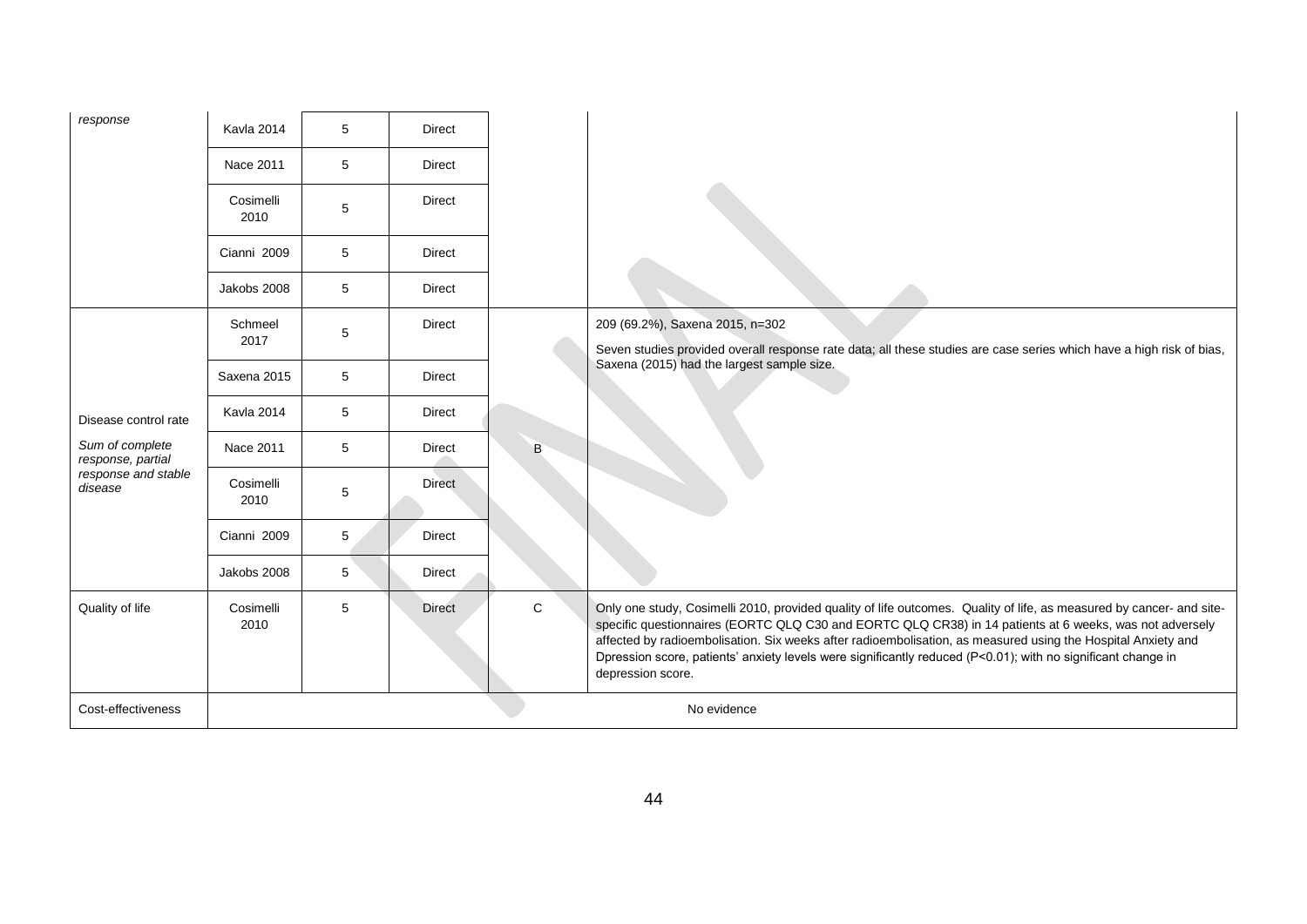# <span id="page-44-0"></span>**9. Literature Search Terms**

### **Search strategy**

(terms in bold in the right-hand column were used to construct the search)

| P - Patients / Population<br>Which patients or populations of<br>patients are we interested in? How<br>can they be best described? Are<br>there subgroups that need to be<br>considered? | Individuals with unresectable, liver-only or liver-dominant<br>metastatic colorectal carcinoma who are chemotherapy-<br>refractory (progression following at least two lines of<br>standard chemotherapy e.g. irinotecan and oxaliplatin<br>based chemotherapy) or chemotherapy-intolerant. |  |  |  |  |  |
|------------------------------------------------------------------------------------------------------------------------------------------------------------------------------------------|---------------------------------------------------------------------------------------------------------------------------------------------------------------------------------------------------------------------------------------------------------------------------------------------|--|--|--|--|--|
| I-Intervention                                                                                                                                                                           | Selective internal radiation therapy (SIRT) with:                                                                                                                                                                                                                                           |  |  |  |  |  |
| Which intervention, treatment or<br>approach should be used?                                                                                                                             | glass yttrium-90 microspheres;<br>a)                                                                                                                                                                                                                                                        |  |  |  |  |  |
|                                                                                                                                                                                          | resin yttrium-90 microspheres.<br>b)                                                                                                                                                                                                                                                        |  |  |  |  |  |
| C - Comparison                                                                                                                                                                           | Best supportive care                                                                                                                                                                                                                                                                        |  |  |  |  |  |
| What is/are the main alternative/s<br>to compare with the intervention<br>being considered?                                                                                              |                                                                                                                                                                                                                                                                                             |  |  |  |  |  |
| $O - Outcomes$                                                                                                                                                                           | Critical to decision-making:                                                                                                                                                                                                                                                                |  |  |  |  |  |
| What is really important for the                                                                                                                                                         | Overall survival                                                                                                                                                                                                                                                                            |  |  |  |  |  |
| patient? Which outcomes should<br>be considered? Examples include                                                                                                                        | Progression free survival                                                                                                                                                                                                                                                                   |  |  |  |  |  |
| intermediate or short-term                                                                                                                                                               | Liver specific progression free survival                                                                                                                                                                                                                                                    |  |  |  |  |  |
| outcomes; mortality; morbidity and                                                                                                                                                       | Overall response rate                                                                                                                                                                                                                                                                       |  |  |  |  |  |
| quality of life; treatment<br>complications; adverse effects;                                                                                                                            | Disease control rate                                                                                                                                                                                                                                                                        |  |  |  |  |  |
| rates of relapse; late morbidity and                                                                                                                                                     | Adverse events                                                                                                                                                                                                                                                                              |  |  |  |  |  |
| re-admission                                                                                                                                                                             | Quality of life (HRQoL)                                                                                                                                                                                                                                                                     |  |  |  |  |  |
|                                                                                                                                                                                          | Cost effectiveness                                                                                                                                                                                                                                                                          |  |  |  |  |  |
|                                                                                                                                                                                          | Any other relevant outcome from included studies.                                                                                                                                                                                                                                           |  |  |  |  |  |
| Assumptions / limits applied to search                                                                                                                                                   |                                                                                                                                                                                                                                                                                             |  |  |  |  |  |
| <b>Inclusion Criteria</b>                                                                                                                                                                | Patients with liver-only or liver dominant metastatic<br>colorectal carcinoma                                                                                                                                                                                                               |  |  |  |  |  |
|                                                                                                                                                                                          | English language                                                                                                                                                                                                                                                                            |  |  |  |  |  |
|                                                                                                                                                                                          | Published studies from 2007 onwards                                                                                                                                                                                                                                                         |  |  |  |  |  |
| <b>Exclusion Criteria</b>                                                                                                                                                                | Conference abstracts                                                                                                                                                                                                                                                                        |  |  |  |  |  |
|                                                                                                                                                                                          | Sample sizes <30 for non-comparative studies                                                                                                                                                                                                                                                |  |  |  |  |  |
|                                                                                                                                                                                          | Studies in which CRCLM patients are not analysed                                                                                                                                                                                                                                            |  |  |  |  |  |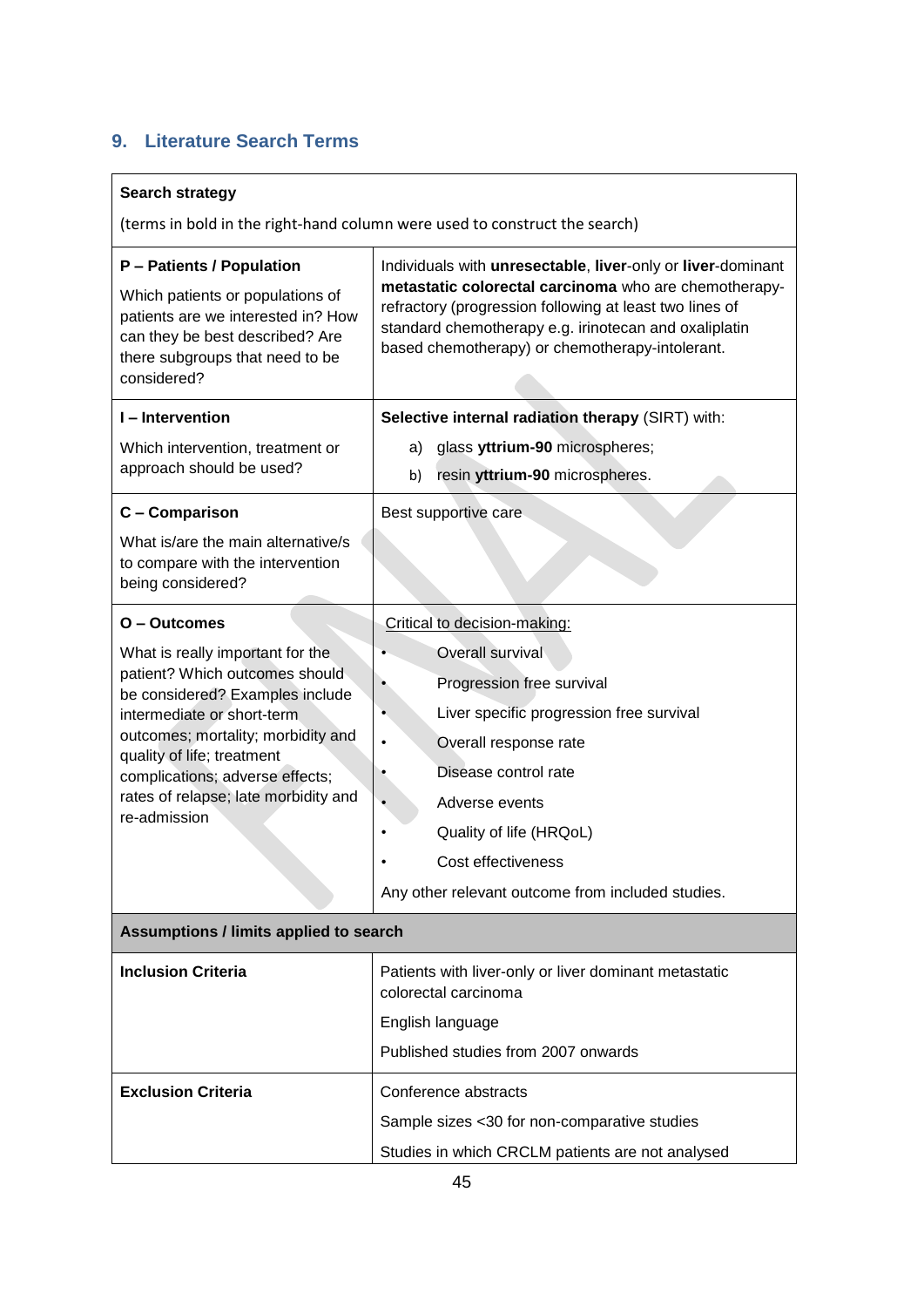| separately |
|------------|
|            |

#### <span id="page-45-0"></span>**10. Search Strategy**

Database: Ovid MEDLINE(R) <1946 to November Week 3 2017>

- 1 Yttrium/
- 2 exp Yttrium Radioisotopes/
- 3 yttrium\*.tw.
- 4 (90Y or Y-90).tw.
- 5 SIR-Sphere\*.tw.
- 6 TheraSphere\*.tw.
- 7 (sirtex or nordion).tw.
- 8 SIRT.tw.
- 9 (selective\* adj3 internal\* adj3 radiotherap\*).tw.
- 10 (selective\* adj3 internal\* adj3 radiation\* adj3 therap\*).tw.
- 11 (internal\* adj3 radiation\* adj3 therap\*).tw.
- 12 radioemboli\*.tw.
- 13 or/1-12
- 14 (liver adj2 metasta\*).tw.
- 15 mCRC.tw.
- 16 ((unresectable or non-resectable) adj (liver or hepatic) adj (tumo?r\* or malignanc\*)).tw.
- 17 (inoperable adj (hepatic or liver) adj tumo?r\*).tw.
- 18 Liver Neoplasms/sc
- 19 or/14-18
- 20 13 and 19
- 21 limit 20 to yr="2011-Current"
- 22 limit 21 to english language
- 23 Economics/
- 24 exp "costs and cost analysis"/
- 25 Economics, Dental/
- 26 exp economics, hospital/
- 27 Economics, Medical/
- 28 Economics, Nursing/
- 29 Economics, Pharmaceutical/
- 30 (economic\$ or cost or costs or costly or costing or price or prices or pricing or
- pharmacoeconomic\$).ti,ab.
- 31 (expenditure\$ not energy).ti,ab.
- 32 value for money.ti,ab.
- 33 budget\$.ti,ab.
- 34 or/23-33
- 35 ((energy or oxygen) adj cost).ti,ab.
- 36 (metabolic adj cost).ti,ab.
- 37 ((energy or oxygen) adj expenditure).ti,ab.
- 38 or/35-37
- 39 34 not 38
- 40 letter.pt.
- 41 editorial.pt.
- 42 historical article.pt.
- 43 or/40-42
- 44 39 not 43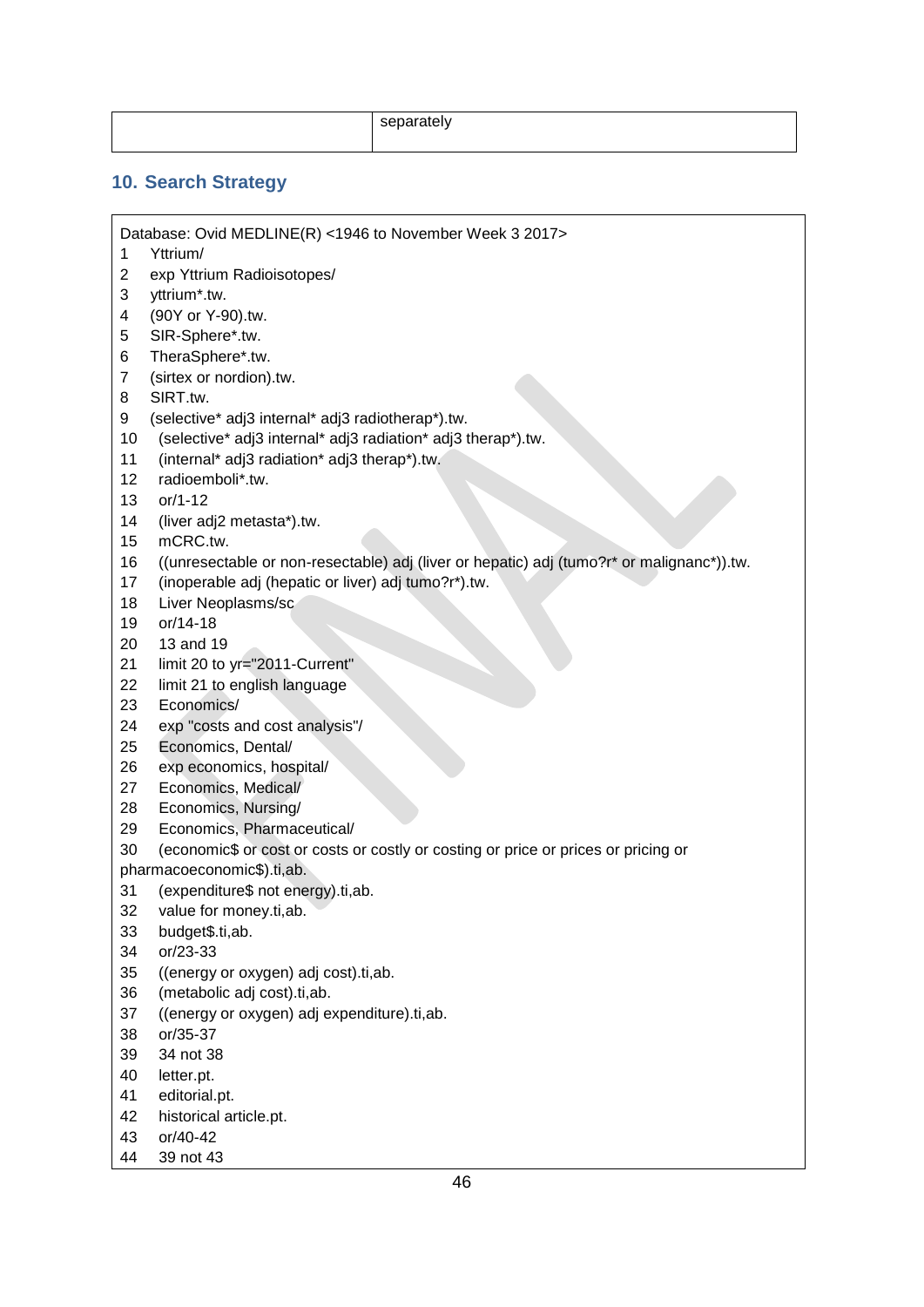| exp animals/ not humans/<br>45 |  |
|--------------------------------|--|
|--------------------------------|--|

- 46 44 not 45
- 47 bmj.jn.
- 48 "cochrane database of systematic reviews".jn.
- 49 health technology assessment winchester england.jn.
- 50 or/47-49
- 51 46 not 50
- 52 20 and 51
- 53 22 or 52

#### <span id="page-46-0"></span>**11. Evidence selection**

- Total number of publications reviewed: 1463
- Total number of publications considered relevant: 188
- Total number of publications selected for inclusion in this briefing: 18 publications 17 publications of 15 effectiveness studies and 1 publication of a cost-effectiveness study

#### <span id="page-46-1"></span>**12. References**

Bester, L., Meteling, B., Pocock, N., Pavlakis, N., & Chua, T. (2012) Radioembolization versus standard care of hepatic metastases: comparative retrospective cohort study of survival outcomes and adverse events in salvage patients. *Journal of Vascular & Interventional Radiology*. 23 (1), 96- 105.

Cianni, R., Urigo, C., Notarianni, E., Saltarelli, A., Salvatori, R., Pasqualini, V., Dornbusch, T., & Cortesi, E. (2009) Selective internal radiation therapy with SIR-spheres for the treatment of unresectable colorectal hepatic metastases. *Cardiovascular Interventional Radiology.* 32 (6), 1179- 1186.

Cosimelli, M., Golfieri, R., Cagol, P.P., Carpanese, L., Sciuto, R., Maini, C.L., Mancini, R., Sperduti, I., Pizzi, G., Diodoro, M.G., Perrone, M., Giampalma, E., Angelelli, B., Fiore, F., Lastoria, S., Bacchetti, S., Gasperini, D., Geatti, O., & Izzo, F. (2010) Multi-centre phase II clinical trial of yttrium-90 resin microspheres alone in unresectable, chemotherapy refractory colorectal liver metastases. *British Journal of Cancer*. 103 (3), 324-331.

Hendlisz, A., Van den Eynde, M., Peeters, M., Maleux, G., Lambert, B., Vannoote, J., De, K.K., Verslype, C., Defreyne, L., Van, C.E., Delatte, P., Delaunoit, T., Personeni, N., Paesmans, M., Van Laethem, J.L., & Flamen, P. (2010) Phase III trial comparing protracted intravenous fluorouracil infusion alone or with yttrium-90 resin microspheres radioembolization for liver-limited metastatic colorectal cancer refractory to standard chemotherapy. *Journal of Clinical Oncology.* 28 (23), 3687- 3694.

Hickey, R., Lewandowski, R.J., Prudhomme, T., Ehrenwald, E., Baigorri, B., Critchfield, J., Kallini, J.R., Gabr, A., Gorodetski, B., Geschwind, J.F., Abbott, A., Shridhar, R., White, S.B., Rilling, W.S., Boyer, B., Kauffman, S., Kwan, S., Padia, S.A., Gates, V.L., Mulcahy, M., Kircher, S., Nimeiri, H., Benson, A.B., & Salem, R. (2015) Y90 Radioembolization of Colorectal Hepatic Metastases using Glass Microspheres: Safety and Survival Outcomes from a 531-Patient Multicenter Study. *Journal of Nuclear Medicine.* 57 (5), 665-671.

Jakobs, T.F., Hoffmann, R.T., Dehm, K., Trumm, C., Stemmler, H.J., Tatsch, K., La, F.C., Murthy, R., Helmberger, T.K., & Reiser, M.F. (2008) Hepatic yttrium-90 radioembolization of chemotherapyrefractory colorectal cancer liver metastases. *Journal of Vascular and Interventional Radiology*. 19 (8), 1187-1195.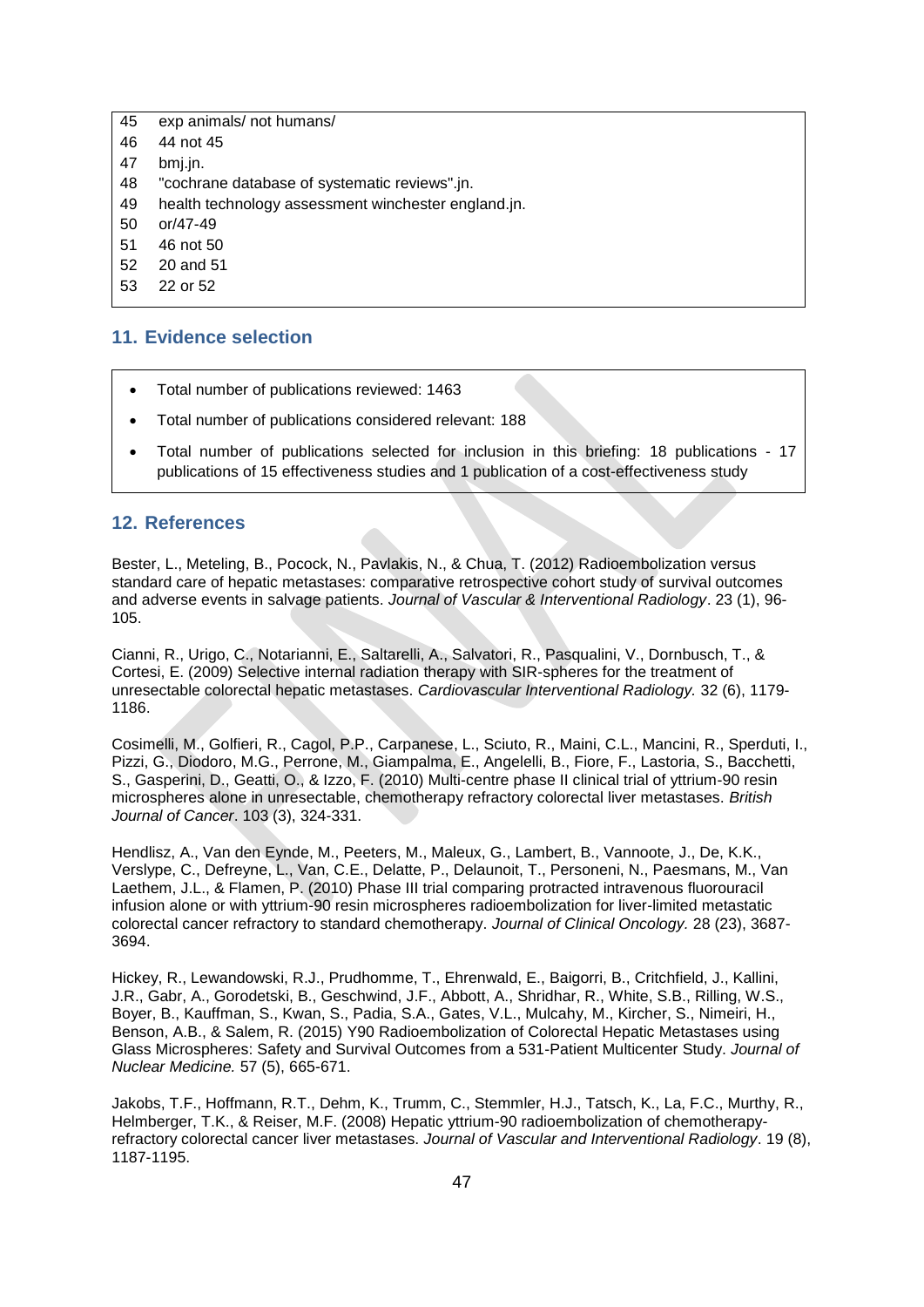Kalva, S.P., Rana, R.S., Liu, R., Rachamreddy, N., Dave, B., Sharma, A., Ganguli, S., Rabito, C., Kwak, E., & Blaszkowsky, L.S. (2014) Yttrium-90 Radioembolization as Salvage Therapy for Liver Metastases From Colorectal Cancer. *American Journal of Clinical Oncology.* 40 (3), 288-293.

Kennedy, A.S., Ball, D., & Cohen, S. (2015a) Multicenter evaluation of the safety and efficacy of radioembolization in patients with unresectable colorectal liver metastases selected as candidates for (90) Y resin microspheres. *Journal of Gastrointestinal Oncology*. 6 (2), 134-142.

Kennedy, A.S., Ball, D.S., Cohen, S.J., Cohn, M., Coldwell, D., Drooz, A., Ehrenwald, E., Kanani, S., Rose, S.C., Nutting, C.W., Moeslein, F.M., Savin, M.A., Schirm, S., Putnam, S.G., III, Sharma, N.K., & Wang, E.A. (2015b) Safety and Efficacy of Radioembolization in Elderly ( $>$ /= 70 Years) and Younger Patients With Unresectable Liver-Dominant Colorectal Cancer. *Clinical Colorectal Cancer*. 15 (2), 141-151.

Kennedy, A., Cohn, M., & Coldwell, D. (2017) Updated survival outcomes and analysis of long-term survivors from the MORE study on safety and efficacy of radioembolization in patients with unresectable colorectal cancer liver metastases. *Journal of Gastrointestinal Oncology*. 8 (4), 614-624.

Maleux, G., Deroose, C., Laenen, A., Verslype, C., Heye, S., Haustermans, K., De, H.G., Sagaert, X., Topal, B., Aerts, R., Prenen, H., Vanbeckevoort, D., Vandecaveye, V., & Van, C.E. (2015) Yttrium-90 radioembolization for the treatment of chemorefractory colorectal liver metastases: Technical results, clinical outcome and factors potentially influencing survival. *Acta Oncologica.* 55 (4), 486-495.

Murthy R., Kamat P., Nuñez R. & Salem R. (2008) Radioembolization of yttrium-90 microspheres for hepatic malignancy. *Seminars in Interventional Radiology.* 25(1), 48-57.

Nace, G.W., Steel, J. L., Amesur, N., Zajko, A., Nastasi, B. E., Joyce, J., Sheetz, M., & Gamblin, T.C. (2011) Yttrium-90 radioembolization for colorectal cancer liver metastases: a single institution experience. *International Journal of Surgical Oncology.* doi: 10.1155/2011/571261.

National Institute for Health and Care Excellence. (2011) *Selective internal radiation therapy for nonresectable colorectal metastases in the liver.* Interventional procedures guidance [IPG401]. Available at:<https://www.nice.org.uk/guidance/IPG401> [Accessed 7th February 2017].

Paprottka, K. J., Schoeppe, F., Ingrisch, M., Rübenthaler, J., Sommer, N. N., De Toni, E., Ilhan, H., Zacherl, M., Todica, A., & Paprottka, P. M. (2017) Pre-therapeutic factors for predicting survival after radioembolization: a single-center experience in 389 patients. *European Journal of Nuclear Medicine & Molecular Imaging*. 44 (7), 1185-1193.

Pennington, B., Akehurst, R., Wasan, H., Sangro, B., Kennedy, A.S., Sennfält, K., & Bester, L. (2015) Cost-effectiveness of selective internal radiation therapy using yttrium-90 resin microspheres in treating patients with inoperable colorectal liver metastases in the UK. *Journal of Medical Economics*. 18 (10), 797-804.

Saxena, A., Meteling, B., Kapoor, J., Golani, S., & Morris, D. (2015) Is yttrium-90 radioembolization a viable treatment option for unresectable, chemorefractory colorectal cancer liver metastases? A large single-center experience of 302 patients. *Annals of Surgical Oncology*. 22 (3, 794-802.

Schmeel, F.C., Simon, B., Luetkens, J.A., Traber, F., Meyer, C., Schmeel, L.C., Sabet, A., Ezziddin, S., Schild, H.H., & Hadizadeh, D.R. (2017) Prognostic value of pretreatment diffusion-weighted magnetic resonance imaging for outcome prediction of colorectal cancer liver metastases undergoing 90Y-microsphere radioembolization. *Journal of Cancer Research & Clinical Oncology*. 143 (8), 1531- 1541.

Schonewolf, C.A. 2014. Patterns of failure in colorectal patients with liver metastases after yttrium-90 radioembolization. *American Journal of Clinical Oncology*. 37 (3), 234-240.